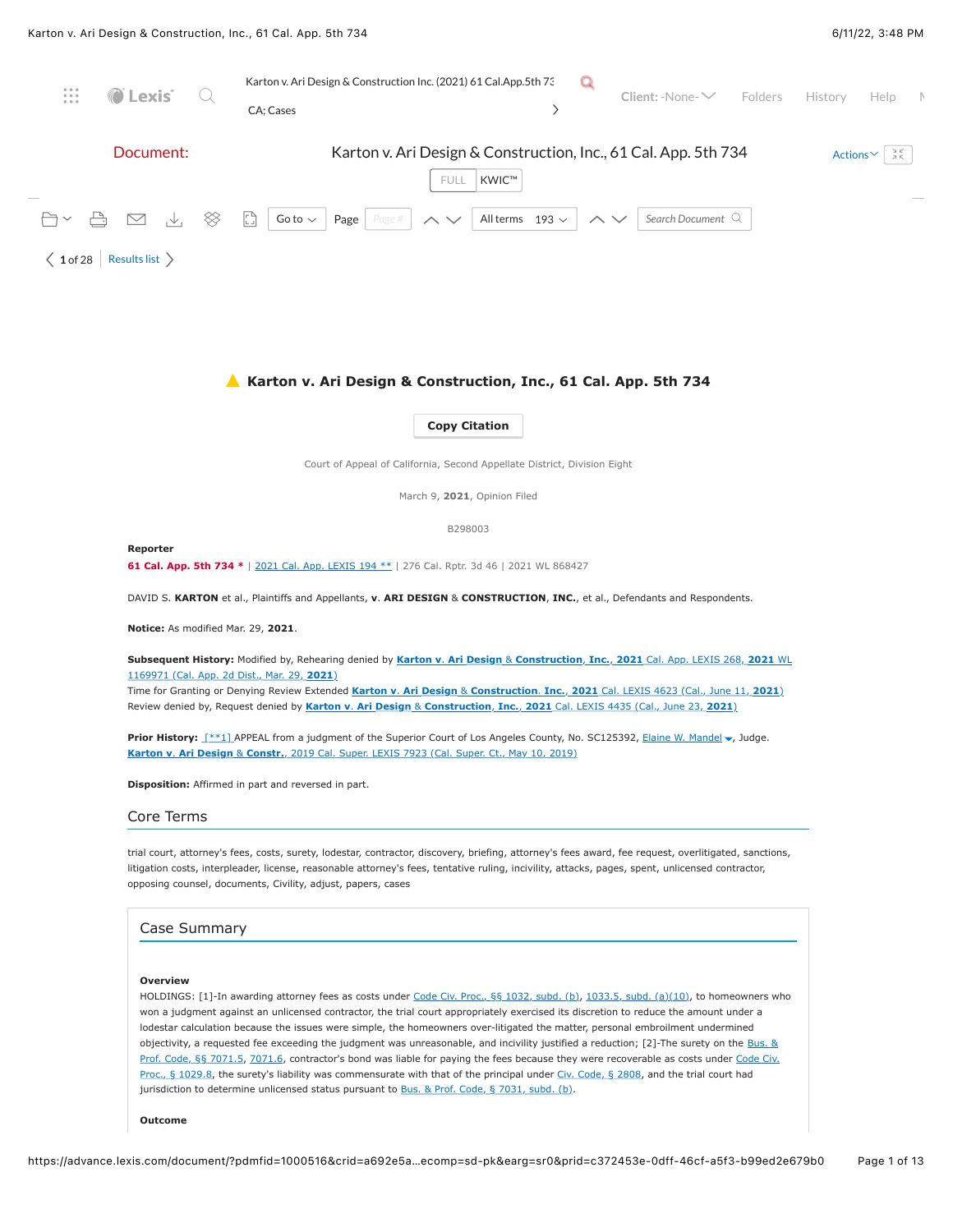Affirmed in part, reversed in part, and remanded.

# LexisNexis® Headnotes

Civil Procedure > [Appeals](https://advance.lexis.com/document/?pdmfid=1000516&crid=a692e5a3-50fc-4810-8db6-3293c05744d3&pddocfullpath=%2Fshared%2Fdocument%2Fcases%2Furn%3AcontentItem%3A625N-WKS1-FJDY-X3CW-00000-00&pdcontentcomponentid=4860&pdshepid=urn%3AcontentItem%3A6250-Y9G3-GXF7-3401-00000-00&pdteaserkey=sr0&pditab=allpods&ecomp=sd-pk&earg=sr0&prid=c372453e-0dff-46cf-a5f3-b99ed2e679b0#)  $\rightarrow$  [Standards of Review](https://advance.lexis.com/document/?pdmfid=1000516&crid=a692e5a3-50fc-4810-8db6-3293c05744d3&pddocfullpath=%2Fshared%2Fdocument%2Fcases%2Furn%3AcontentItem%3A625N-WKS1-FJDY-X3CW-00000-00&pdcontentcomponentid=4860&pdshepid=urn%3AcontentItem%3A6250-Y9G3-GXF7-3401-00000-00&pdteaserkey=sr0&pditab=allpods&ecomp=sd-pk&earg=sr0&prid=c372453e-0dff-46cf-a5f3-b99ed2e679b0#)  $\rightarrow$  > [Abuse of Discretion](https://advance.lexis.com/document/?pdmfid=1000516&crid=a692e5a3-50fc-4810-8db6-3293c05744d3&pddocfullpath=%2Fshared%2Fdocument%2Fcases%2Furn%3AcontentItem%3A625N-WKS1-FJDY-X3CW-00000-00&pdcontentcomponentid=4860&pdshepid=urn%3AcontentItem%3A6250-Y9G3-GXF7-3401-00000-00&pdteaserkey=sr0&pditab=allpods&ecomp=sd-pk&earg=sr0&prid=c372453e-0dff-46cf-a5f3-b99ed2e679b0#)  $\rightarrow$ Evidence >  $\frac{\text{Burdens of Proof}}{\text{Proof}}$  > [Allocation](https://advance.lexis.com/document/?pdmfid=1000516&crid=a692e5a3-50fc-4810-8db6-3293c05744d3&pddocfullpath=%2Fshared%2Fdocument%2Fcases%2Furn%3AcontentItem%3A625N-WKS1-FJDY-X3CW-00000-00&pdcontentcomponentid=4860&pdshepid=urn%3AcontentItem%3A6250-Y9G3-GXF7-3401-00000-00&pdteaserkey=sr0&pditab=allpods&ecomp=sd-pk&earg=sr0&prid=c372453e-0dff-46cf-a5f3-b99ed2e679b0#)  $\text{~}$ [View more legal topics](https://advance.lexis.com/document/?pdmfid=1000516&crid=a692e5a3-50fc-4810-8db6-3293c05744d3&pddocfullpath=%2Fshared%2Fdocument%2Fcases%2Furn%3AcontentItem%3A625N-WKS1-FJDY-X3CW-00000-00&pdcontentcomponentid=4860&pdshepid=urn%3AcontentItem%3A6250-Y9G3-GXF7-3401-00000-00&pdteaserkey=sr0&pditab=allpods&ecomp=sd-pk&earg=sr0&prid=c372453e-0dff-46cf-a5f3-b99ed2e679b0#)

# *[HN1](https://advance.lexis.com/document/?pdmfid=1000516&crid=a692e5a3-50fc-4810-8db6-3293c05744d3&pddocfullpath=%2Fshared%2Fdocument%2Fcases%2Furn%3AcontentItem%3A625N-WKS1-FJDY-X3CW-00000-00&pdcontentcomponentid=4860&pdshepid=urn%3AcontentItem%3A6250-Y9G3-GXF7-3401-00000-00&pdteaserkey=sr0&pditab=allpods&ecomp=sd-pk&earg=sr0&prid=c372453e-0dff-46cf-a5f3-b99ed2e679b0#)* **Standards of Review, Abuse of Discretion**

Attorney fee awards are reviewed for abuse of discretion. An experienced trial judge is in the best position to evaluate the value of professional services rendered in the trial court. The appellate court presumes the fee approved by the trial court is reasonable. The appellate court will not disturb the trial court's judgment unless it is clearly wrong. The burden is on the objector to show error. Equitable principles inform this project.  $Q$  [More like this Headnote](https://advance.lexis.com/document/?pdmfid=1000516&crid=a692e5a3-50fc-4810-8db6-3293c05744d3&pddocfullpath=%2Fshared%2Fdocument%2Fcases%2Furn%3AcontentItem%3A625N-WKS1-FJDY-X3CW-00000-00&pdcontentcomponentid=4860&pdshepid=urn%3AcontentItem%3A6250-Y9G3-GXF7-3401-00000-00&pdteaserkey=sr0&pditab=allpods&ecomp=sd-pk&earg=sr0&prid=c372453e-0dff-46cf-a5f3-b99ed2e679b0#)

*Shepardize®* [- Narrow by this Headnote \(2\)](https://advance.lexis.com/document/?pdmfid=1000516&crid=a692e5a3-50fc-4810-8db6-3293c05744d3&pddocfullpath=%2Fshared%2Fdocument%2Fcases%2Furn%3AcontentItem%3A625N-WKS1-FJDY-X3CW-00000-00&pdcontentcomponentid=4860&pdshepid=urn%3AcontentItem%3A6250-Y9G3-GXF7-3401-00000-00&pdteaserkey=sr0&pditab=allpods&ecomp=sd-pk&earg=sr0&prid=c372453e-0dff-46cf-a5f3-b99ed2e679b0#)

Civil Procedure > ... > [Class Actions](https://advance.lexis.com/document/?pdmfid=1000516&crid=a692e5a3-50fc-4810-8db6-3293c05744d3&pddocfullpath=%2Fshared%2Fdocument%2Fcases%2Furn%3AcontentItem%3A625N-WKS1-FJDY-X3CW-00000-00&pdcontentcomponentid=4860&pdshepid=urn%3AcontentItem%3A6250-Y9G3-GXF7-3401-00000-00&pdteaserkey=sr0&pditab=allpods&ecomp=sd-pk&earg=sr0&prid=c372453e-0dff-46cf-a5f3-b99ed2e679b0#)  $\blacktriangledown$  > [Class Attorneys](https://advance.lexis.com/document/?pdmfid=1000516&crid=a692e5a3-50fc-4810-8db6-3293c05744d3&pddocfullpath=%2Fshared%2Fdocument%2Fcases%2Furn%3AcontentItem%3A625N-WKS1-FJDY-X3CW-00000-00&pdcontentcomponentid=4860&pdshepid=urn%3AcontentItem%3A6250-Y9G3-GXF7-3401-00000-00&pdteaserkey=sr0&pditab=allpods&ecomp=sd-pk&earg=sr0&prid=c372453e-0dff-46cf-a5f3-b99ed2e679b0#)  $\blacktriangledown$  > [Fees](https://advance.lexis.com/document/?pdmfid=1000516&crid=a692e5a3-50fc-4810-8db6-3293c05744d3&pddocfullpath=%2Fshared%2Fdocument%2Fcases%2Furn%3AcontentItem%3A625N-WKS1-FJDY-X3CW-00000-00&pdcontentcomponentid=4860&pdshepid=urn%3AcontentItem%3A6250-Y9G3-GXF7-3401-00000-00&pdteaserkey=sr0&pditab=allpods&ecomp=sd-pk&earg=sr0&prid=c372453e-0dff-46cf-a5f3-b99ed2e679b0#)  $\blacktriangledown$ [View more legal topics](https://advance.lexis.com/document/?pdmfid=1000516&crid=a692e5a3-50fc-4810-8db6-3293c05744d3&pddocfullpath=%2Fshared%2Fdocument%2Fcases%2Furn%3AcontentItem%3A625N-WKS1-FJDY-X3CW-00000-00&pdcontentcomponentid=4860&pdshepid=urn%3AcontentItem%3A6250-Y9G3-GXF7-3401-00000-00&pdteaserkey=sr0&pditab=allpods&ecomp=sd-pk&earg=sr0&prid=c372453e-0dff-46cf-a5f3-b99ed2e679b0#)

### *[HN2](https://advance.lexis.com/document/?pdmfid=1000516&crid=a692e5a3-50fc-4810-8db6-3293c05744d3&pddocfullpath=%2Fshared%2Fdocument%2Fcases%2Furn%3AcontentItem%3A625N-WKS1-FJDY-X3CW-00000-00&pdcontentcomponentid=4860&pdshepid=urn%3AcontentItem%3A6250-Y9G3-GXF7-3401-00000-00&pdteaserkey=sr0&pditab=allpods&ecomp=sd-pk&earg=sr0&prid=c372453e-0dff-46cf-a5f3-b99ed2e679b0#)* **Class Attorneys, Fees**

The benchmark in determining attorney fees is reasonableness. Courts have developed two ways to define a reasonable fee. The first method is the lodestar approach. The lodestar is the multiplicand of a reasonable hourly rate and a reasonable number of hours. The court then may adjust the lodestar based on a variety of factors. Germane factors include the nature, difficulty, and extent of the litigation, the skill it required, the attention given, and the success or failure of the enterprise, as well as other factors. Whether the attorney worked on a contingency is relevant. A trial court is not required to state each charge it finds reasonable or unreasonable. A reduced award might be fully justified by a general observation that an attorney over-litigated a case. The second method is the percentage-of-recovery approach. The percentage approach arose in the class action context and predated the lodestar method, but has always shared the lodestar method's fundamental goal of defining reasonableness in a given case.  $Q$  [More like this Headnote](https://advance.lexis.com/document/?pdmfid=1000516&crid=a692e5a3-50fc-4810-8db6-3293c05744d3&pddocfullpath=%2Fshared%2Fdocument%2Fcases%2Furn%3AcontentItem%3A625N-WKS1-FJDY-X3CW-00000-00&pdcontentcomponentid=4860&pdshepid=urn%3AcontentItem%3A6250-Y9G3-GXF7-3401-00000-00&pdteaserkey=sr0&pditab=allpods&ecomp=sd-pk&earg=sr0&prid=c372453e-0dff-46cf-a5f3-b99ed2e679b0#)

*Shepardize®* [- Narrow by this Headnote \(4\)](https://advance.lexis.com/document/?pdmfid=1000516&crid=a692e5a3-50fc-4810-8db6-3293c05744d3&pddocfullpath=%2Fshared%2Fdocument%2Fcases%2Furn%3AcontentItem%3A625N-WKS1-FJDY-X3CW-00000-00&pdcontentcomponentid=4860&pdshepid=urn%3AcontentItem%3A6250-Y9G3-GXF7-3401-00000-00&pdteaserkey=sr0&pditab=allpods&ecomp=sd-pk&earg=sr0&prid=c372453e-0dff-46cf-a5f3-b99ed2e679b0#)

Civil Procedure > ... > [Costs & Attorney Fees](https://advance.lexis.com/document/?pdmfid=1000516&crid=a692e5a3-50fc-4810-8db6-3293c05744d3&pddocfullpath=%2Fshared%2Fdocument%2Fcases%2Furn%3AcontentItem%3A625N-WKS1-FJDY-X3CW-00000-00&pdcontentcomponentid=4860&pdshepid=urn%3AcontentItem%3A6250-Y9G3-GXF7-3401-00000-00&pdteaserkey=sr0&pditab=allpods&ecomp=sd-pk&earg=sr0&prid=c372453e-0dff-46cf-a5f3-b99ed2e679b0#)  $\triangledown$  > [Attorney Fees & Expenses](https://advance.lexis.com/document/?pdmfid=1000516&crid=a692e5a3-50fc-4810-8db6-3293c05744d3&pddocfullpath=%2Fshared%2Fdocument%2Fcases%2Furn%3AcontentItem%3A625N-WKS1-FJDY-X3CW-00000-00&pdcontentcomponentid=4860&pdshepid=urn%3AcontentItem%3A6250-Y9G3-GXF7-3401-00000-00&pdteaserkey=sr0&pditab=allpods&ecomp=sd-pk&earg=sr0&prid=c372453e-0dff-46cf-a5f3-b99ed2e679b0#)  $\blacktriangledown$  >  $\frac{1}{n}$ Reasonable Fees  $\blacktriangledown$ 

#### *[HN3](https://advance.lexis.com/document/?pdmfid=1000516&crid=a692e5a3-50fc-4810-8db6-3293c05744d3&pddocfullpath=%2Fshared%2Fdocument%2Fcases%2Furn%3AcontentItem%3A625N-WKS1-FJDY-X3CW-00000-00&pdcontentcomponentid=4860&pdshepid=urn%3AcontentItem%3A6250-Y9G3-GXF7-3401-00000-00&pdteaserkey=sr0&pditab=allpods&ecomp=sd-pk&earg=sr0&prid=c372453e-0dff-46cf-a5f3-b99ed2e679b0#)* **Attorney Fees & Expenses, Reasonable Fees**

The lodestar method better accounts for the amount of work done, while the percentage approach to determining attorney fees more accurately reflects the results achieved.  $Q$  [More like this Headnote](https://advance.lexis.com/document/?pdmfid=1000516&crid=a692e5a3-50fc-4810-8db6-3293c05744d3&pddocfullpath=%2Fshared%2Fdocument%2Fcases%2Furn%3AcontentItem%3A625N-WKS1-FJDY-X3CW-00000-00&pdcontentcomponentid=4860&pdshepid=urn%3AcontentItem%3A6250-Y9G3-GXF7-3401-00000-00&pdteaserkey=sr0&pditab=allpods&ecomp=sd-pk&earg=sr0&prid=c372453e-0dff-46cf-a5f3-b99ed2e679b0#)

*Shepardize®* [- Narrow by this Headnote \(1\)](https://advance.lexis.com/document/?pdmfid=1000516&crid=a692e5a3-50fc-4810-8db6-3293c05744d3&pddocfullpath=%2Fshared%2Fdocument%2Fcases%2Furn%3AcontentItem%3A625N-WKS1-FJDY-X3CW-00000-00&pdcontentcomponentid=4860&pdshepid=urn%3AcontentItem%3A6250-Y9G3-GXF7-3401-00000-00&pdteaserkey=sr0&pditab=allpods&ecomp=sd-pk&earg=sr0&prid=c372453e-0dff-46cf-a5f3-b99ed2e679b0#)

Civil Procedure > [Judicial Officers](https://advance.lexis.com/document/?pdmfid=1000516&crid=a692e5a3-50fc-4810-8db6-3293c05744d3&pddocfullpath=%2Fshared%2Fdocument%2Fcases%2Furn%3AcontentItem%3A625N-WKS1-FJDY-X3CW-00000-00&pdcontentcomponentid=4860&pdshepid=urn%3AcontentItem%3A6250-Y9G3-GXF7-3401-00000-00&pdteaserkey=sr0&pditab=allpods&ecomp=sd-pk&earg=sr0&prid=c372453e-0dff-46cf-a5f3-b99ed2e679b0#)  $\blacktriangleright$  > [Judges](https://advance.lexis.com/document/?pdmfid=1000516&crid=a692e5a3-50fc-4810-8db6-3293c05744d3&pddocfullpath=%2Fshared%2Fdocument%2Fcases%2Furn%3AcontentItem%3A625N-WKS1-FJDY-X3CW-00000-00&pdcontentcomponentid=4860&pdshepid=urn%3AcontentItem%3A6250-Y9G3-GXF7-3401-00000-00&pdteaserkey=sr0&pditab=allpods&ecomp=sd-pk&earg=sr0&prid=c372453e-0dff-46cf-a5f3-b99ed2e679b0#)  $\blacktriangleright$  > [Discretionary Powers](https://advance.lexis.com/document/?pdmfid=1000516&crid=a692e5a3-50fc-4810-8db6-3293c05744d3&pddocfullpath=%2Fshared%2Fdocument%2Fcases%2Furn%3AcontentItem%3A625N-WKS1-FJDY-X3CW-00000-00&pdcontentcomponentid=4860&pdshepid=urn%3AcontentItem%3A6250-Y9G3-GXF7-3401-00000-00&pdteaserkey=sr0&pditab=allpods&ecomp=sd-pk&earg=sr0&prid=c372453e-0dff-46cf-a5f3-b99ed2e679b0#)  $\blacktriangleright$ [View more legal topics](https://advance.lexis.com/document/?pdmfid=1000516&crid=a692e5a3-50fc-4810-8db6-3293c05744d3&pddocfullpath=%2Fshared%2Fdocument%2Fcases%2Furn%3AcontentItem%3A625N-WKS1-FJDY-X3CW-00000-00&pdcontentcomponentid=4860&pdshepid=urn%3AcontentItem%3A6250-Y9G3-GXF7-3401-00000-00&pdteaserkey=sr0&pditab=allpods&ecomp=sd-pk&earg=sr0&prid=c372453e-0dff-46cf-a5f3-b99ed2e679b0#)

#### *[HN4](https://advance.lexis.com/document/?pdmfid=1000516&crid=a692e5a3-50fc-4810-8db6-3293c05744d3&pddocfullpath=%2Fshared%2Fdocument%2Fcases%2Furn%3AcontentItem%3A625N-WKS1-FJDY-X3CW-00000-00&pdcontentcomponentid=4860&pdshepid=urn%3AcontentItem%3A6250-Y9G3-GXF7-3401-00000-00&pdteaserkey=sr0&pditab=allpods&ecomp=sd-pk&earg=sr0&prid=c372453e-0dff-46cf-a5f3-b99ed2e679b0#)* **Judges, Discretionary Powers**

In common fund cases, trial courts have discretion to begin with a percentage approach and then to use the lodestar approach to crosscheck the reasonableness of the percentage. The California Supreme Court has not mandated a blanket lodestar-only approach.  $\mathcal{Q}$  More like this Headnote

*Shepardize®* [- Narrow by this Headnote \(0\)](https://advance.lexis.com/document/?pdmfid=1000516&crid=a692e5a3-50fc-4810-8db6-3293c05744d3&pddocfullpath=%2Fshared%2Fdocument%2Fcases%2Furn%3AcontentItem%3A625N-WKS1-FJDY-X3CW-00000-00&pdcontentcomponentid=4860&pdshepid=urn%3AcontentItem%3A6250-Y9G3-GXF7-3401-00000-00&pdteaserkey=sr0&pditab=allpods&ecomp=sd-pk&earg=sr0&prid=c372453e-0dff-46cf-a5f3-b99ed2e679b0#)

Civil Procedure > ... > [Costs & Attorney Fees](https://advance.lexis.com/document/?pdmfid=1000516&crid=a692e5a3-50fc-4810-8db6-3293c05744d3&pddocfullpath=%2Fshared%2Fdocument%2Fcases%2Furn%3AcontentItem%3A625N-WKS1-FJDY-X3CW-00000-00&pdcontentcomponentid=4860&pdshepid=urn%3AcontentItem%3A6250-Y9G3-GXF7-3401-00000-00&pdteaserkey=sr0&pditab=allpods&ecomp=sd-pk&earg=sr0&prid=c372453e-0dff-46cf-a5f3-b99ed2e679b0#)  $\triangledown$  > [Attorney Fees & Expenses](https://advance.lexis.com/document/?pdmfid=1000516&crid=a692e5a3-50fc-4810-8db6-3293c05744d3&pddocfullpath=%2Fshared%2Fdocument%2Fcases%2Furn%3AcontentItem%3A625N-WKS1-FJDY-X3CW-00000-00&pdcontentcomponentid=4860&pdshepid=urn%3AcontentItem%3A6250-Y9G3-GXF7-3401-00000-00&pdteaserkey=sr0&pditab=allpods&ecomp=sd-pk&earg=sr0&prid=c372453e-0dff-46cf-a5f3-b99ed2e679b0#)  $\triangledown$  >  $\frac{1}{n}$ Reasonable Fees  $\triangledown$ 

# *[HN5](https://advance.lexis.com/document/?pdmfid=1000516&crid=a692e5a3-50fc-4810-8db6-3293c05744d3&pddocfullpath=%2Fshared%2Fdocument%2Fcases%2Furn%3AcontentItem%3A625N-WKS1-FJDY-X3CW-00000-00&pdcontentcomponentid=4860&pdshepid=urn%3AcontentItem%3A6250-Y9G3-GXF7-3401-00000-00&pdteaserkey=sr0&pditab=allpods&ecomp=sd-pk&earg=sr0&prid=c372453e-0dff-46cf-a5f3-b99ed2e679b0#)* **Attorney Fees & Expenses, Reasonable Fees**

The California Supreme Court has approved the trial court's discretion to use a positive or negative multiplier to adjust the lodestar sum. Use of a multiplier can affect the final award considerably: it can double or treble the beginning figure, or more, and can reduce it drastically too. No established criteria calibrate the precise size and direction of the multiplier, thus implying considerable deference to trial court decisionmaking about attorney fee awards.  $Q$  [More like this Headnote](https://advance.lexis.com/document/?pdmfid=1000516&crid=a692e5a3-50fc-4810-8db6-3293c05744d3&pddocfullpath=%2Fshared%2Fdocument%2Fcases%2Furn%3AcontentItem%3A625N-WKS1-FJDY-X3CW-00000-00&pdcontentcomponentid=4860&pdshepid=urn%3AcontentItem%3A6250-Y9G3-GXF7-3401-00000-00&pdteaserkey=sr0&pditab=allpods&ecomp=sd-pk&earg=sr0&prid=c372453e-0dff-46cf-a5f3-b99ed2e679b0#)

*Shepardize®* [- Narrow by this Headnote \(1\)](https://advance.lexis.com/document/?pdmfid=1000516&crid=a692e5a3-50fc-4810-8db6-3293c05744d3&pddocfullpath=%2Fshared%2Fdocument%2Fcases%2Furn%3AcontentItem%3A625N-WKS1-FJDY-X3CW-00000-00&pdcontentcomponentid=4860&pdshepid=urn%3AcontentItem%3A6250-Y9G3-GXF7-3401-00000-00&pdteaserkey=sr0&pditab=allpods&ecomp=sd-pk&earg=sr0&prid=c372453e-0dff-46cf-a5f3-b99ed2e679b0#)

Civil Procedure > ... > [Costs & Attorney Fees](https://advance.lexis.com/document/?pdmfid=1000516&crid=a692e5a3-50fc-4810-8db6-3293c05744d3&pddocfullpath=%2Fshared%2Fdocument%2Fcases%2Furn%3AcontentItem%3A625N-WKS1-FJDY-X3CW-00000-00&pdcontentcomponentid=4860&pdshepid=urn%3AcontentItem%3A6250-Y9G3-GXF7-3401-00000-00&pdteaserkey=sr0&pditab=allpods&ecomp=sd-pk&earg=sr0&prid=c372453e-0dff-46cf-a5f3-b99ed2e679b0#)  $\bullet$  > [Attorney Fees & Expenses](https://advance.lexis.com/document/?pdmfid=1000516&crid=a692e5a3-50fc-4810-8db6-3293c05744d3&pddocfullpath=%2Fshared%2Fdocument%2Fcases%2Furn%3AcontentItem%3A625N-WKS1-FJDY-X3CW-00000-00&pdcontentcomponentid=4860&pdshepid=urn%3AcontentItem%3A6250-Y9G3-GXF7-3401-00000-00&pdteaserkey=sr0&pditab=allpods&ecomp=sd-pk&earg=sr0&prid=c372453e-0dff-46cf-a5f3-b99ed2e679b0#)  $\bullet$  >  $\triangleq$ Reasonable Fees  $\bullet$ 

### *[HN6](https://advance.lexis.com/document/?pdmfid=1000516&crid=a692e5a3-50fc-4810-8db6-3293c05744d3&pddocfullpath=%2Fshared%2Fdocument%2Fcases%2Furn%3AcontentItem%3A625N-WKS1-FJDY-X3CW-00000-00&pdcontentcomponentid=4860&pdshepid=urn%3AcontentItem%3A6250-Y9G3-GXF7-3401-00000-00&pdteaserkey=sr0&pditab=allpods&ecomp=sd-pk&earg=sr0&prid=c372453e-0dff-46cf-a5f3-b99ed2e679b0#)* **Attorney Fees & Expenses, Reasonable Fees**

Difficult issues require more attorney hours. Simpler questions require fewer.  $Q$  [More like this Headnote](https://advance.lexis.com/document/?pdmfid=1000516&crid=a692e5a3-50fc-4810-8db6-3293c05744d3&pddocfullpath=%2Fshared%2Fdocument%2Fcases%2Furn%3AcontentItem%3A625N-WKS1-FJDY-X3CW-00000-00&pdcontentcomponentid=4860&pdshepid=urn%3AcontentItem%3A6250-Y9G3-GXF7-3401-00000-00&pdteaserkey=sr0&pditab=allpods&ecomp=sd-pk&earg=sr0&prid=c372453e-0dff-46cf-a5f3-b99ed2e679b0#)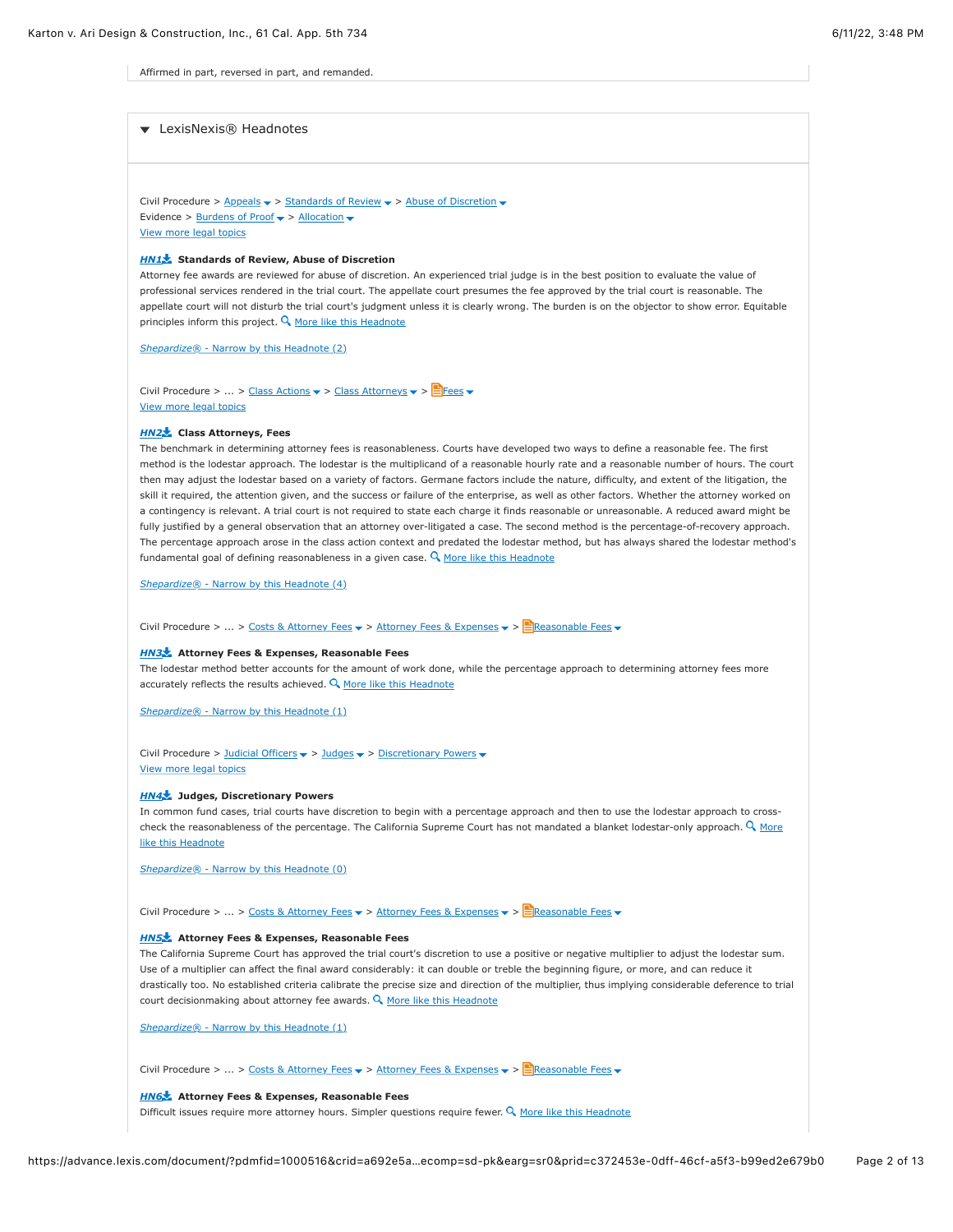*Shepardize®* [- Narrow by this Headnote \(0\)](https://advance.lexis.com/document/?pdmfid=1000516&crid=a692e5a3-50fc-4810-8db6-3293c05744d3&pddocfullpath=%2Fshared%2Fdocument%2Fcases%2Furn%3AcontentItem%3A625N-WKS1-FJDY-X3CW-00000-00&pdcontentcomponentid=4860&pdshepid=urn%3AcontentItem%3A6250-Y9G3-GXF7-3401-00000-00&pdteaserkey=sr0&pditab=allpods&ecomp=sd-pk&earg=sr0&prid=c372453e-0dff-46cf-a5f3-b99ed2e679b0#)

Civil Procedure > ... > [Costs & Attorney Fees](https://advance.lexis.com/document/?pdmfid=1000516&crid=a692e5a3-50fc-4810-8db6-3293c05744d3&pddocfullpath=%2Fshared%2Fdocument%2Fcases%2Furn%3AcontentItem%3A625N-WKS1-FJDY-X3CW-00000-00&pdcontentcomponentid=4860&pdshepid=urn%3AcontentItem%3A6250-Y9G3-GXF7-3401-00000-00&pdteaserkey=sr0&pditab=allpods&ecomp=sd-pk&earg=sr0&prid=c372453e-0dff-46cf-a5f3-b99ed2e679b0#)  $\triangledown$  > [Attorney Fees & Expenses](https://advance.lexis.com/document/?pdmfid=1000516&crid=a692e5a3-50fc-4810-8db6-3293c05744d3&pddocfullpath=%2Fshared%2Fdocument%2Fcases%2Furn%3AcontentItem%3A625N-WKS1-FJDY-X3CW-00000-00&pdcontentcomponentid=4860&pdshepid=urn%3AcontentItem%3A6250-Y9G3-GXF7-3401-00000-00&pdteaserkey=sr0&pditab=allpods&ecomp=sd-pk&earg=sr0&prid=c372453e-0dff-46cf-a5f3-b99ed2e679b0#)  $\triangledown$  >  $\triangleq$ Reasonable Fees  $\triangledown$ 

### *[HN7](https://advance.lexis.com/document/?pdmfid=1000516&crid=a692e5a3-50fc-4810-8db6-3293c05744d3&pddocfullpath=%2Fshared%2Fdocument%2Fcases%2Furn%3AcontentItem%3A625N-WKS1-FJDY-X3CW-00000-00&pdcontentcomponentid=4860&pdshepid=urn%3AcontentItem%3A6250-Y9G3-GXF7-3401-00000-00&pdteaserkey=sr0&pditab=allpods&ecomp=sd-pk&earg=sr0&prid=c372453e-0dff-46cf-a5f3-b99ed2e679b0#)* **Attorney Fees & Expenses, Reasonable Fees**

The size of a judgment is pertinent to rational evaluation of a requested fee. Rational decisionmaking weighs benefits and costs. The judgment measures the dollar benefit of the litigation. The attorney fee is the cost of obtaining that benefit. Q [More like this Headnote](https://advance.lexis.com/document/?pdmfid=1000516&crid=a692e5a3-50fc-4810-8db6-3293c05744d3&pddocfullpath=%2Fshared%2Fdocument%2Fcases%2Furn%3AcontentItem%3A625N-WKS1-FJDY-X3CW-00000-00&pdcontentcomponentid=4860&pdshepid=urn%3AcontentItem%3A6250-Y9G3-GXF7-3401-00000-00&pdteaserkey=sr0&pditab=allpods&ecomp=sd-pk&earg=sr0&prid=c372453e-0dff-46cf-a5f3-b99ed2e679b0#)

*Shepardize®* [- Narrow by this Headnote \(0\)](https://advance.lexis.com/document/?pdmfid=1000516&crid=a692e5a3-50fc-4810-8db6-3293c05744d3&pddocfullpath=%2Fshared%2Fdocument%2Fcases%2Furn%3AcontentItem%3A625N-WKS1-FJDY-X3CW-00000-00&pdcontentcomponentid=4860&pdshepid=urn%3AcontentItem%3A6250-Y9G3-GXF7-3401-00000-00&pdteaserkey=sr0&pditab=allpods&ecomp=sd-pk&earg=sr0&prid=c372453e-0dff-46cf-a5f3-b99ed2e679b0#)

Civil Procedure > ... > [Costs & Attorney Fees](https://advance.lexis.com/document/?pdmfid=1000516&crid=a692e5a3-50fc-4810-8db6-3293c05744d3&pddocfullpath=%2Fshared%2Fdocument%2Fcases%2Furn%3AcontentItem%3A625N-WKS1-FJDY-X3CW-00000-00&pdcontentcomponentid=4860&pdshepid=urn%3AcontentItem%3A6250-Y9G3-GXF7-3401-00000-00&pdteaserkey=sr0&pditab=allpods&ecomp=sd-pk&earg=sr0&prid=c372453e-0dff-46cf-a5f3-b99ed2e679b0#)  $\blacktriangledown$  > [Attorney Fees & Expenses](https://advance.lexis.com/document/?pdmfid=1000516&crid=a692e5a3-50fc-4810-8db6-3293c05744d3&pddocfullpath=%2Fshared%2Fdocument%2Fcases%2Furn%3AcontentItem%3A625N-WKS1-FJDY-X3CW-00000-00&pdcontentcomponentid=4860&pdshepid=urn%3AcontentItem%3A6250-Y9G3-GXF7-3401-00000-00&pdteaserkey=sr0&pditab=allpods&ecomp=sd-pk&earg=sr0&prid=c372453e-0dff-46cf-a5f3-b99ed2e679b0#)  $\blacktriangledown$  >  $\blacktriangleright$  [Reasonable Fees](https://advance.lexis.com/document/?pdmfid=1000516&crid=a692e5a3-50fc-4810-8db6-3293c05744d3&pddocfullpath=%2Fshared%2Fdocument%2Fcases%2Furn%3AcontentItem%3A625N-WKS1-FJDY-X3CW-00000-00&pdcontentcomponentid=4860&pdshepid=urn%3AcontentItem%3A6250-Y9G3-GXF7-3401-00000-00&pdteaserkey=sr0&pditab=allpods&ecomp=sd-pk&earg=sr0&prid=c372453e-0dff-46cf-a5f3-b99ed2e679b0#)  $\blacktriangledown$ 

## *[HN8](https://advance.lexis.com/document/?pdmfid=1000516&crid=a692e5a3-50fc-4810-8db6-3293c05744d3&pddocfullpath=%2Fshared%2Fdocument%2Fcases%2Furn%3AcontentItem%3A625N-WKS1-FJDY-X3CW-00000-00&pdcontentcomponentid=4860&pdshepid=urn%3AcontentItem%3A6250-Y9G3-GXF7-3401-00000-00&pdteaserkey=sr0&pditab=allpods&ecomp=sd-pk&earg=sr0&prid=c372453e-0dff-46cf-a5f3-b99ed2e679b0#)* **Attorney Fees & Expenses, Reasonable Fees**

Attorney skill is a traditional touchstone for deciding whether to adjust a lodestar. Civility is an aspect of skill. Excellent lawyers deserve higher fees, and excellent lawyers are civil. Civility is an ethical component of professionalism. Civility is desirable in litigation, not only because it is ethically required for its own sake, but also because it is socially advantageous: it lowers the costs of dispute resolution. The American legal profession exists to help people resolve disputes cheaply, swiftly, fairly, and justly. Incivility between counsel is sand in the gears. Incivility can rankle relations and thereby increase the friction, extent, and cost of litigation. Seasoning a disagreement with avoidable irritants can turn a minor conflict into a costly and protracted war. All sides lose, as does the justice system, which must supervise the hostilities. By contrast, civility in litigation tends to be efficient by allowing disputants to focus on core disagreements and to minimize tangential distractions. It is a salutary incentive for counsel in fee-shifting cases to know their own low blows may return to hit them in the pocketbook. **Q** [More like this Headnote](https://advance.lexis.com/document/?pdmfid=1000516&crid=a692e5a3-50fc-4810-8db6-3293c05744d3&pddocfullpath=%2Fshared%2Fdocument%2Fcases%2Furn%3AcontentItem%3A625N-WKS1-FJDY-X3CW-00000-00&pdcontentcomponentid=4860&pdshepid=urn%3AcontentItem%3A6250-Y9G3-GXF7-3401-00000-00&pdteaserkey=sr0&pditab=allpods&ecomp=sd-pk&earg=sr0&prid=c372453e-0dff-46cf-a5f3-b99ed2e679b0#)

*Shepardize®* [- Narrow by this Headnote \(3\)](https://advance.lexis.com/document/?pdmfid=1000516&crid=a692e5a3-50fc-4810-8db6-3293c05744d3&pddocfullpath=%2Fshared%2Fdocument%2Fcases%2Furn%3AcontentItem%3A625N-WKS1-FJDY-X3CW-00000-00&pdcontentcomponentid=4860&pdshepid=urn%3AcontentItem%3A6250-Y9G3-GXF7-3401-00000-00&pdteaserkey=sr0&pditab=allpods&ecomp=sd-pk&earg=sr0&prid=c372453e-0dff-46cf-a5f3-b99ed2e679b0#)

Civil Procedure >  $\triangle$  [Appeals](https://advance.lexis.com/document/?pdmfid=1000516&crid=a692e5a3-50fc-4810-8db6-3293c05744d3&pddocfullpath=%2Fshared%2Fdocument%2Fcases%2Furn%3AcontentItem%3A625N-WKS1-FJDY-X3CW-00000-00&pdcontentcomponentid=4860&pdshepid=urn%3AcontentItem%3A6250-Y9G3-GXF7-3401-00000-00&pdteaserkey=sr0&pditab=allpods&ecomp=sd-pk&earg=sr0&prid=c372453e-0dff-46cf-a5f3-b99ed2e679b0#)  $\blacktriangleright$  > [Standards of Review](https://advance.lexis.com/document/?pdmfid=1000516&crid=a692e5a3-50fc-4810-8db6-3293c05744d3&pddocfullpath=%2Fshared%2Fdocument%2Fcases%2Furn%3AcontentItem%3A625N-WKS1-FJDY-X3CW-00000-00&pdcontentcomponentid=4860&pdshepid=urn%3AcontentItem%3A6250-Y9G3-GXF7-3401-00000-00&pdteaserkey=sr0&pditab=allpods&ecomp=sd-pk&earg=sr0&prid=c372453e-0dff-46cf-a5f3-b99ed2e679b0#)  $\blacktriangleright$  > [Abuse of Discretion](https://advance.lexis.com/document/?pdmfid=1000516&crid=a692e5a3-50fc-4810-8db6-3293c05744d3&pddocfullpath=%2Fshared%2Fdocument%2Fcases%2Furn%3AcontentItem%3A625N-WKS1-FJDY-X3CW-00000-00&pdcontentcomponentid=4860&pdshepid=urn%3AcontentItem%3A6250-Y9G3-GXF7-3401-00000-00&pdteaserkey=sr0&pditab=allpods&ecomp=sd-pk&earg=sr0&prid=c372453e-0dff-46cf-a5f3-b99ed2e679b0#)  $\blacktriangleright$ Evidence > [Inferences & Presumptions](https://advance.lexis.com/document/?pdmfid=1000516&crid=a692e5a3-50fc-4810-8db6-3293c05744d3&pddocfullpath=%2Fshared%2Fdocument%2Fcases%2Furn%3AcontentItem%3A625N-WKS1-FJDY-X3CW-00000-00&pdcontentcomponentid=4860&pdshepid=urn%3AcontentItem%3A6250-Y9G3-GXF7-3401-00000-00&pdteaserkey=sr0&pditab=allpods&ecomp=sd-pk&earg=sr0&prid=c372453e-0dff-46cf-a5f3-b99ed2e679b0#)  $\rightarrow$  [Inferences](https://advance.lexis.com/document/?pdmfid=1000516&crid=a692e5a3-50fc-4810-8db6-3293c05744d3&pddocfullpath=%2Fshared%2Fdocument%2Fcases%2Furn%3AcontentItem%3A625N-WKS1-FJDY-X3CW-00000-00&pdcontentcomponentid=4860&pdshepid=urn%3AcontentItem%3A6250-Y9G3-GXF7-3401-00000-00&pdteaserkey=sr0&pditab=allpods&ecomp=sd-pk&earg=sr0&prid=c372453e-0dff-46cf-a5f3-b99ed2e679b0#)  $\rightarrow$ [View more legal topics](https://advance.lexis.com/document/?pdmfid=1000516&crid=a692e5a3-50fc-4810-8db6-3293c05744d3&pddocfullpath=%2Fshared%2Fdocument%2Fcases%2Furn%3AcontentItem%3A625N-WKS1-FJDY-X3CW-00000-00&pdcontentcomponentid=4860&pdshepid=urn%3AcontentItem%3A6250-Y9G3-GXF7-3401-00000-00&pdteaserkey=sr0&pditab=allpods&ecomp=sd-pk&earg=sr0&prid=c372453e-0dff-46cf-a5f3-b99ed2e679b0#)

# *[HN9](https://advance.lexis.com/document/?pdmfid=1000516&crid=a692e5a3-50fc-4810-8db6-3293c05744d3&pddocfullpath=%2Fshared%2Fdocument%2Fcases%2Furn%3AcontentItem%3A625N-WKS1-FJDY-X3CW-00000-00&pdcontentcomponentid=4860&pdshepid=urn%3AcontentItem%3A6250-Y9G3-GXF7-3401-00000-00&pdteaserkey=sr0&pditab=allpods&ecomp=sd-pk&earg=sr0&prid=c372453e-0dff-46cf-a5f3-b99ed2e679b0#)* **Standards of Review, Abuse of Discretion**

An appellate court reviews a trial court's decision to impose terminating sanctions for abuse of discretion, drawing all reasonable inferences in support of the court's ruling.  $Q$  [More like this Headnote](https://advance.lexis.com/document/?pdmfid=1000516&crid=a692e5a3-50fc-4810-8db6-3293c05744d3&pddocfullpath=%2Fshared%2Fdocument%2Fcases%2Furn%3AcontentItem%3A625N-WKS1-FJDY-X3CW-00000-00&pdcontentcomponentid=4860&pdshepid=urn%3AcontentItem%3A6250-Y9G3-GXF7-3401-00000-00&pdteaserkey=sr0&pditab=allpods&ecomp=sd-pk&earg=sr0&prid=c372453e-0dff-46cf-a5f3-b99ed2e679b0#)

*Shepardize®* [- Narrow by this Headnote \(0\)](https://advance.lexis.com/document/?pdmfid=1000516&crid=a692e5a3-50fc-4810-8db6-3293c05744d3&pddocfullpath=%2Fshared%2Fdocument%2Fcases%2Furn%3AcontentItem%3A625N-WKS1-FJDY-X3CW-00000-00&pdcontentcomponentid=4860&pdshepid=urn%3AcontentItem%3A6250-Y9G3-GXF7-3401-00000-00&pdteaserkey=sr0&pditab=allpods&ecomp=sd-pk&earg=sr0&prid=c372453e-0dff-46cf-a5f3-b99ed2e679b0#)

Civil Procedure > ... > [Costs & Attorney Fees](https://advance.lexis.com/document/?pdmfid=1000516&crid=a692e5a3-50fc-4810-8db6-3293c05744d3&pddocfullpath=%2Fshared%2Fdocument%2Fcases%2Furn%3AcontentItem%3A625N-WKS1-FJDY-X3CW-00000-00&pdcontentcomponentid=4860&pdshepid=urn%3AcontentItem%3A6250-Y9G3-GXF7-3401-00000-00&pdteaserkey=sr0&pditab=allpods&ecomp=sd-pk&earg=sr0&prid=c372453e-0dff-46cf-a5f3-b99ed2e679b0#)  $\bullet$  > [Attorney Fees & Expenses](https://advance.lexis.com/document/?pdmfid=1000516&crid=a692e5a3-50fc-4810-8db6-3293c05744d3&pddocfullpath=%2Fshared%2Fdocument%2Fcases%2Furn%3AcontentItem%3A625N-WKS1-FJDY-X3CW-00000-00&pdcontentcomponentid=4860&pdshepid=urn%3AcontentItem%3A6250-Y9G3-GXF7-3401-00000-00&pdteaserkey=sr0&pditab=allpods&ecomp=sd-pk&earg=sr0&prid=c372453e-0dff-46cf-a5f3-b99ed2e679b0#)  $\bullet$  >  $\blacksquare$ Reasonable Fees  $\bullet$ 

### *[HN10](https://advance.lexis.com/document/?pdmfid=1000516&crid=a692e5a3-50fc-4810-8db6-3293c05744d3&pddocfullpath=%2Fshared%2Fdocument%2Fcases%2Furn%3AcontentItem%3A625N-WKS1-FJDY-X3CW-00000-00&pdcontentcomponentid=4860&pdshepid=urn%3AcontentItem%3A6250-Y9G3-GXF7-3401-00000-00&pdteaserkey=sr0&pditab=allpods&ecomp=sd-pk&earg=sr0&prid=c372453e-0dff-46cf-a5f3-b99ed2e679b0#)* **Attorney Fees & Expenses, Reasonable Fees**

A cost-of-proof theory requires a finding the requested fees are reasonable. [Code Civ. Proc., § 2033.420, subd. \(a\),](https://advance.lexis.com/document/?pdmfid=1000516&crid=a692e5a3-50fc-4810-8db6-3293c05744d3&pddocfullpath=%2Fshared%2Fdocument%2Fcases%2Furn%3AcontentItem%3A625N-WKS1-FJDY-X3CW-00000-00&pdcontentcomponentid=4860&pdshepid=urn%3AcontentItem%3A6250-Y9G3-GXF7-3401-00000-00&pdteaserkey=sr0&pditab=allpods&ecomp=sd-pk&earg=sr0&prid=c372453e-0dff-46cf-a5f3-b99ed2e679b0#) allows reasonable expenses incurred in making proof, including reasonable attorney's fees. **Q** [More like this Headnote](https://advance.lexis.com/document/?pdmfid=1000516&crid=a692e5a3-50fc-4810-8db6-3293c05744d3&pddocfullpath=%2Fshared%2Fdocument%2Fcases%2Furn%3AcontentItem%3A625N-WKS1-FJDY-X3CW-00000-00&pdcontentcomponentid=4860&pdshepid=urn%3AcontentItem%3A6250-Y9G3-GXF7-3401-00000-00&pdteaserkey=sr0&pditab=allpods&ecomp=sd-pk&earg=sr0&prid=c372453e-0dff-46cf-a5f3-b99ed2e679b0#)

*Shepardize®* [- Narrow by this Headnote \(0\)](https://advance.lexis.com/document/?pdmfid=1000516&crid=a692e5a3-50fc-4810-8db6-3293c05744d3&pddocfullpath=%2Fshared%2Fdocument%2Fcases%2Furn%3AcontentItem%3A625N-WKS1-FJDY-X3CW-00000-00&pdcontentcomponentid=4860&pdshepid=urn%3AcontentItem%3A6250-Y9G3-GXF7-3401-00000-00&pdteaserkey=sr0&pditab=allpods&ecomp=sd-pk&earg=sr0&prid=c372453e-0dff-46cf-a5f3-b99ed2e679b0#)

Civil Procedure >  $\Delta p$   $\geq$   $\geq$   $\Delta q$   $\geq$   $\Delta q$   $\geq$   $\Delta q$   $\geq$   $\Delta q$   $\geq$   $\Delta q$   $\geq$   $\Delta q$   $\geq$   $\Delta q$   $\geq$   $\Delta q$   $\geq$   $\Delta q$   $\geq$   $\Delta q$   $\geq$   $\Delta q$   $\geq$   $\Delta q$   $\geq$   $\Delta q$   $\geq$   $\Delta q$   $\geq$   $\Delta q$   $\geq$   $\Delta q$ [View more legal topics](https://advance.lexis.com/document/?pdmfid=1000516&crid=a692e5a3-50fc-4810-8db6-3293c05744d3&pddocfullpath=%2Fshared%2Fdocument%2Fcases%2Furn%3AcontentItem%3A625N-WKS1-FJDY-X3CW-00000-00&pdcontentcomponentid=4860&pdshepid=urn%3AcontentItem%3A6250-Y9G3-GXF7-3401-00000-00&pdteaserkey=sr0&pditab=allpods&ecomp=sd-pk&earg=sr0&prid=c372453e-0dff-46cf-a5f3-b99ed2e679b0#)

*[HN11](https://advance.lexis.com/document/?pdmfid=1000516&crid=a692e5a3-50fc-4810-8db6-3293c05744d3&pddocfullpath=%2Fshared%2Fdocument%2Fcases%2Furn%3AcontentItem%3A625N-WKS1-FJDY-X3CW-00000-00&pdcontentcomponentid=4860&pdshepid=urn%3AcontentItem%3A6250-Y9G3-GXF7-3401-00000-00&pdteaserkey=sr0&pditab=allpods&ecomp=sd-pk&earg=sr0&prid=c372453e-0dff-46cf-a5f3-b99ed2e679b0#)* **Standards of Review, De Novo Review** An appellate court independently reviews a question of law.  $Q$  [More like this Headnote](https://advance.lexis.com/document/?pdmfid=1000516&crid=a692e5a3-50fc-4810-8db6-3293c05744d3&pddocfullpath=%2Fshared%2Fdocument%2Fcases%2Furn%3AcontentItem%3A625N-WKS1-FJDY-X3CW-00000-00&pdcontentcomponentid=4860&pdshepid=urn%3AcontentItem%3A6250-Y9G3-GXF7-3401-00000-00&pdteaserkey=sr0&pditab=allpods&ecomp=sd-pk&earg=sr0&prid=c372453e-0dff-46cf-a5f3-b99ed2e679b0#)

*Shepardize®* [- Narrow by this Headnote \(0\)](https://advance.lexis.com/document/?pdmfid=1000516&crid=a692e5a3-50fc-4810-8db6-3293c05744d3&pddocfullpath=%2Fshared%2Fdocument%2Fcases%2Furn%3AcontentItem%3A625N-WKS1-FJDY-X3CW-00000-00&pdcontentcomponentid=4860&pdshepid=urn%3AcontentItem%3A6250-Y9G3-GXF7-3401-00000-00&pdteaserkey=sr0&pditab=allpods&ecomp=sd-pk&earg=sr0&prid=c372453e-0dff-46cf-a5f3-b99ed2e679b0#)

Public Contracts Law > [Contract Terminations](https://advance.lexis.com/document/?pdmfid=1000516&crid=a692e5a3-50fc-4810-8db6-3293c05744d3&pddocfullpath=%2Fshared%2Fdocument%2Fcases%2Furn%3AcontentItem%3A625N-WKS1-FJDY-X3CW-00000-00&pdcontentcomponentid=4860&pdshepid=urn%3AcontentItem%3A6250-Y9G3-GXF7-3401-00000-00&pdteaserkey=sr0&pditab=allpods&ecomp=sd-pk&earg=sr0&prid=c372453e-0dff-46cf-a5f3-b99ed2e679b0#)  $\rightarrow$  > [Performance Bonds](https://advance.lexis.com/document/?pdmfid=1000516&crid=a692e5a3-50fc-4810-8db6-3293c05744d3&pddocfullpath=%2Fshared%2Fdocument%2Fcases%2Furn%3AcontentItem%3A625N-WKS1-FJDY-X3CW-00000-00&pdcontentcomponentid=4860&pdshepid=urn%3AcontentItem%3A6250-Y9G3-GXF7-3401-00000-00&pdteaserkey=sr0&pditab=allpods&ecomp=sd-pk&earg=sr0&prid=c372453e-0dff-46cf-a5f3-b99ed2e679b0#)  $\rightarrow$ [View more legal topics](https://advance.lexis.com/document/?pdmfid=1000516&crid=a692e5a3-50fc-4810-8db6-3293c05744d3&pddocfullpath=%2Fshared%2Fdocument%2Fcases%2Furn%3AcontentItem%3A625N-WKS1-FJDY-X3CW-00000-00&pdcontentcomponentid=4860&pdshepid=urn%3AcontentItem%3A6250-Y9G3-GXF7-3401-00000-00&pdteaserkey=sr0&pditab=allpods&ecomp=sd-pk&earg=sr0&prid=c372453e-0dff-46cf-a5f3-b99ed2e679b0#)

*[HN12](https://advance.lexis.com/document/?pdmfid=1000516&crid=a692e5a3-50fc-4810-8db6-3293c05744d3&pddocfullpath=%2Fshared%2Fdocument%2Fcases%2Furn%3AcontentItem%3A625N-WKS1-FJDY-X3CW-00000-00&pdcontentcomponentid=4860&pdshepid=urn%3AcontentItem%3A6250-Y9G3-GXF7-3401-00000-00&pdteaserkey=sr0&pditab=allpods&ecomp=sd-pk&earg=sr0&prid=c372453e-0dff-46cf-a5f3-b99ed2e679b0#)* **Contract Terminations, Performance Bonds** [Bus. & Prof. Code, §§ 7071.5](https://advance.lexis.com/document/?pdmfid=1000516&crid=a692e5a3-50fc-4810-8db6-3293c05744d3&pddocfullpath=%2Fshared%2Fdocument%2Fcases%2Furn%3AcontentItem%3A625N-WKS1-FJDY-X3CW-00000-00&pdcontentcomponentid=4860&pdshepid=urn%3AcontentItem%3A6250-Y9G3-GXF7-3401-00000-00&pdteaserkey=sr0&pditab=allpods&ecomp=sd-pk&earg=sr0&prid=c372453e-0dff-46cf-a5f3-b99ed2e679b0#), [7071.6,](https://advance.lexis.com/document/?pdmfid=1000516&crid=a692e5a3-50fc-4810-8db6-3293c05744d3&pddocfullpath=%2Fshared%2Fdocument%2Fcases%2Furn%3AcontentItem%3A625N-WKS1-FJDY-X3CW-00000-00&pdcontentcomponentid=4860&pdshepid=urn%3AcontentItem%3A6250-Y9G3-GXF7-3401-00000-00&pdteaserkey=sr0&pditab=allpods&ecomp=sd-pk&earg=sr0&prid=c372453e-0dff-46cf-a5f3-b99ed2e679b0#) require contractors to procure a contractor's bond. Q [More like this Headnote](https://advance.lexis.com/document/?pdmfid=1000516&crid=a692e5a3-50fc-4810-8db6-3293c05744d3&pddocfullpath=%2Fshared%2Fdocument%2Fcases%2Furn%3AcontentItem%3A625N-WKS1-FJDY-X3CW-00000-00&pdcontentcomponentid=4860&pdshepid=urn%3AcontentItem%3A6250-Y9G3-GXF7-3401-00000-00&pdteaserkey=sr0&pditab=allpods&ecomp=sd-pk&earg=sr0&prid=c372453e-0dff-46cf-a5f3-b99ed2e679b0#)

*Shepardize®* [- Narrow by this Headnote \(0\)](https://advance.lexis.com/document/?pdmfid=1000516&crid=a692e5a3-50fc-4810-8db6-3293c05744d3&pddocfullpath=%2Fshared%2Fdocument%2Fcases%2Furn%3AcontentItem%3A625N-WKS1-FJDY-X3CW-00000-00&pdcontentcomponentid=4860&pdshepid=urn%3AcontentItem%3A6250-Y9G3-GXF7-3401-00000-00&pdteaserkey=sr0&pditab=allpods&ecomp=sd-pk&earg=sr0&prid=c372453e-0dff-46cf-a5f3-b99ed2e679b0#)

Civil Procedure > ... > <u>Bonds</u>  $\blacktriangledown$  > [Sureties](https://advance.lexis.com/document/?pdmfid=1000516&crid=a692e5a3-50fc-4810-8db6-3293c05744d3&pddocfullpath=%2Fshared%2Fdocument%2Fcases%2Furn%3AcontentItem%3A625N-WKS1-FJDY-X3CW-00000-00&pdcontentcomponentid=4860&pdshepid=urn%3AcontentItem%3A6250-Y9G3-GXF7-3401-00000-00&pdteaserkey=sr0&pditab=allpods&ecomp=sd-pk&earg=sr0&prid=c372453e-0dff-46cf-a5f3-b99ed2e679b0#)  $\blacktriangledown$  >  $\blacksquare$  [Liability](https://advance.lexis.com/document/?pdmfid=1000516&crid=a692e5a3-50fc-4810-8db6-3293c05744d3&pddocfullpath=%2Fshared%2Fdocument%2Fcases%2Furn%3AcontentItem%3A625N-WKS1-FJDY-X3CW-00000-00&pdcontentcomponentid=4860&pdshepid=urn%3AcontentItem%3A6250-Y9G3-GXF7-3401-00000-00&pdteaserkey=sr0&pditab=allpods&ecomp=sd-pk&earg=sr0&prid=c372453e-0dff-46cf-a5f3-b99ed2e679b0#)  $\blacktriangledown$ 

# *[HN13](https://advance.lexis.com/document/?pdmfid=1000516&crid=a692e5a3-50fc-4810-8db6-3293c05744d3&pddocfullpath=%2Fshared%2Fdocument%2Fcases%2Furn%3AcontentItem%3A625N-WKS1-FJDY-X3CW-00000-00&pdcontentcomponentid=4860&pdshepid=urn%3AcontentItem%3A6250-Y9G3-GXF7-3401-00000-00&pdteaserkey=sr0&pditab=allpods&ecomp=sd-pk&earg=sr0&prid=c372453e-0dff-46cf-a5f3-b99ed2e679b0#)* **Sureties, Liability**

A prevailing party is entitled to costs incurred in pursuing the claim. [Code Civ. Proc., § 1032, subd. \(b\)](https://advance.lexis.com/document/?pdmfid=1000516&crid=a692e5a3-50fc-4810-8db6-3293c05744d3&pddocfullpath=%2Fshared%2Fdocument%2Fcases%2Furn%3AcontentItem%3A625N-WKS1-FJDY-X3CW-00000-00&pdcontentcomponentid=4860&pdshepid=urn%3AcontentItem%3A6250-Y9G3-GXF7-3401-00000-00&pdteaserkey=sr0&pditab=allpods&ecomp=sd-pk&earg=sr0&prid=c372453e-0dff-46cf-a5f3-b99ed2e679b0#). When authorized by statute, attorney fees are allowable as costs. [Code Civ. Proc., § 1033.5, subd. \(a\)\(10\)](https://advance.lexis.com/document/?pdmfid=1000516&crid=a692e5a3-50fc-4810-8db6-3293c05744d3&pddocfullpath=%2Fshared%2Fdocument%2Fcases%2Furn%3AcontentItem%3A625N-WKS1-FJDY-X3CW-00000-00&pdcontentcomponentid=4860&pdshepid=urn%3AcontentItem%3A6250-Y9G3-GXF7-3401-00000-00&pdteaserkey=sr0&pditab=allpods&ecomp=sd-pk&earg=sr0&prid=c372453e-0dff-46cf-a5f3-b99ed2e679b0#). Under [Civ. Code, § 2808](https://advance.lexis.com/document/?pdmfid=1000516&crid=a692e5a3-50fc-4810-8db6-3293c05744d3&pddocfullpath=%2Fshared%2Fdocument%2Fcases%2Furn%3AcontentItem%3A625N-WKS1-FJDY-X3CW-00000-00&pdcontentcomponentid=4860&pdshepid=urn%3AcontentItem%3A6250-Y9G3-GXF7-3401-00000-00&pdteaserkey=sr0&pditab=allpods&ecomp=sd-pk&earg=sr0&prid=c372453e-0dff-46cf-a5f3-b99ed2e679b0#), a surety's liability is commensurate with that of the principal within the express terms of the bond and of pertinent statutes. If the principal would have been liable for attorney fees based on conduct secured by the bond, the surety also is liable for the attorney fees as a cost item.  $Q$  More like this Headnote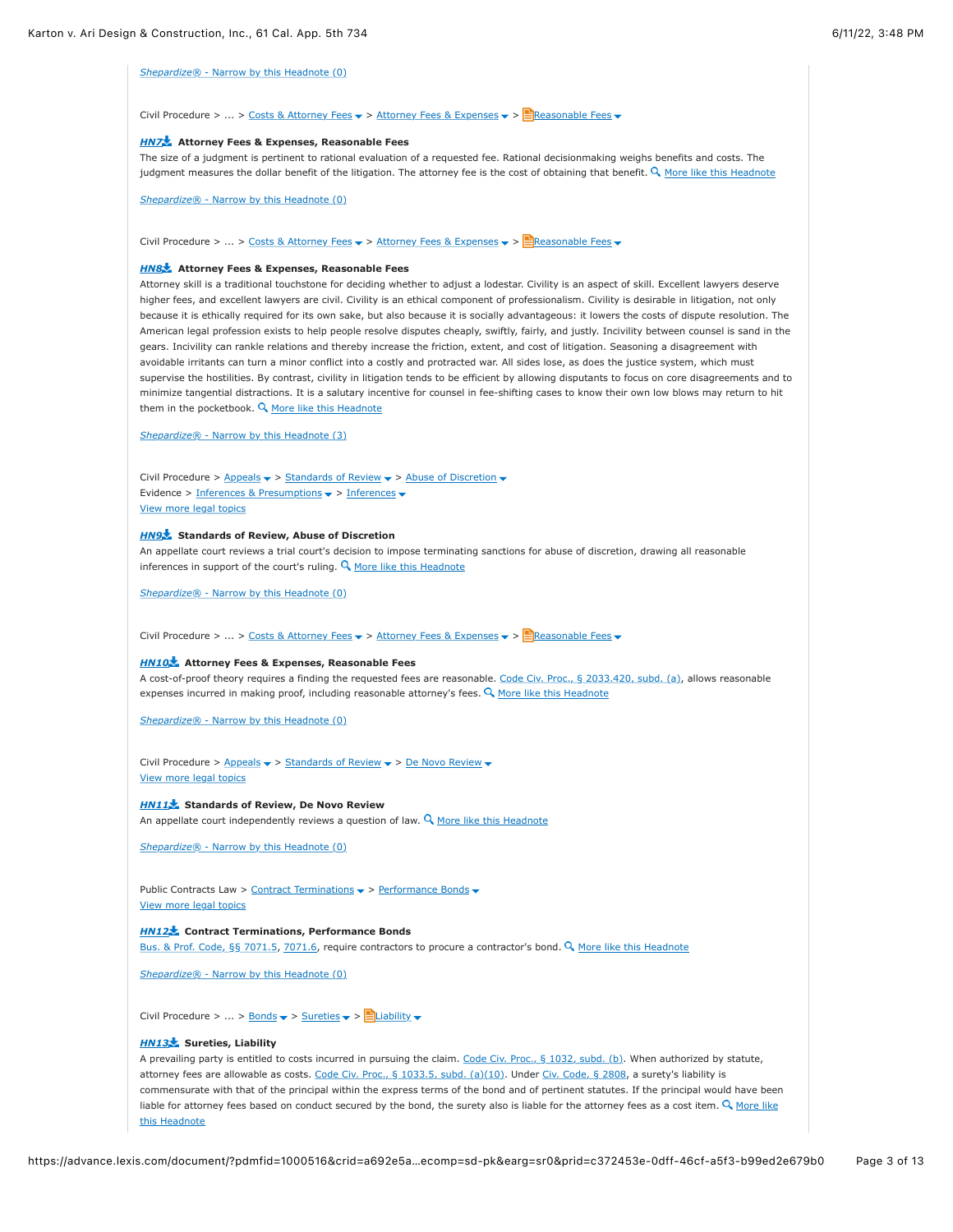*Shepardize®* [- Narrow by this Headnote \(0\)](https://advance.lexis.com/document/?pdmfid=1000516&crid=a692e5a3-50fc-4810-8db6-3293c05744d3&pddocfullpath=%2Fshared%2Fdocument%2Fcases%2Furn%3AcontentItem%3A625N-WKS1-FJDY-X3CW-00000-00&pdcontentcomponentid=4860&pdshepid=urn%3AcontentItem%3A6250-Y9G3-GXF7-3401-00000-00&pdteaserkey=sr0&pditab=allpods&ecomp=sd-pk&earg=sr0&prid=c372453e-0dff-46cf-a5f3-b99ed2e679b0#)

Civil Procedure > ... > [Attorney Fees & Expenses](https://advance.lexis.com/document/?pdmfid=1000516&crid=a692e5a3-50fc-4810-8db6-3293c05744d3&pddocfullpath=%2Fshared%2Fdocument%2Fcases%2Furn%3AcontentItem%3A625N-WKS1-FJDY-X3CW-00000-00&pdcontentcomponentid=4860&pdshepid=urn%3AcontentItem%3A6250-Y9G3-GXF7-3401-00000-00&pdteaserkey=sr0&pditab=allpods&ecomp=sd-pk&earg=sr0&prid=c372453e-0dff-46cf-a5f3-b99ed2e679b0#)  $\blacktriangleright$  > [Basis of Recovery](https://advance.lexis.com/document/?pdmfid=1000516&crid=a692e5a3-50fc-4810-8db6-3293c05744d3&pddocfullpath=%2Fshared%2Fdocument%2Fcases%2Furn%3AcontentItem%3A625N-WKS1-FJDY-X3CW-00000-00&pdcontentcomponentid=4860&pdshepid=urn%3AcontentItem%3A6250-Y9G3-GXF7-3401-00000-00&pdteaserkey=sr0&pditab=allpods&ecomp=sd-pk&earg=sr0&prid=c372453e-0dff-46cf-a5f3-b99ed2e679b0#)  $\blacktriangleright$  > [Statutory Awards](https://advance.lexis.com/document/?pdmfid=1000516&crid=a692e5a3-50fc-4810-8db6-3293c05744d3&pddocfullpath=%2Fshared%2Fdocument%2Fcases%2Furn%3AcontentItem%3A625N-WKS1-FJDY-X3CW-00000-00&pdcontentcomponentid=4860&pdshepid=urn%3AcontentItem%3A6250-Y9G3-GXF7-3401-00000-00&pdteaserkey=sr0&pditab=allpods&ecomp=sd-pk&earg=sr0&prid=c372453e-0dff-46cf-a5f3-b99ed2e679b0#)  $\blacktriangleright$ 

### *[HN14](https://advance.lexis.com/document/?pdmfid=1000516&crid=a692e5a3-50fc-4810-8db6-3293c05744d3&pddocfullpath=%2Fshared%2Fdocument%2Fcases%2Furn%3AcontentItem%3A625N-WKS1-FJDY-X3CW-00000-00&pdcontentcomponentid=4860&pdshepid=urn%3AcontentItem%3A6250-Y9G3-GXF7-3401-00000-00&pdteaserkey=sr0&pditab=allpods&ecomp=sd-pk&earg=sr0&prid=c372453e-0dff-46cf-a5f3-b99ed2e679b0#)* **Basis of Recovery, Statutory Awards**

[By operation of Code Civ. Proc., § 1029.8, an unlicensed contractor is liable to those using its services for reasonable attorney fees.](https://advance.lexis.com/document/?pdmfid=1000516&crid=a692e5a3-50fc-4810-8db6-3293c05744d3&pddocfullpath=%2Fshared%2Fdocument%2Fcases%2Furn%3AcontentItem%3A625N-WKS1-FJDY-X3CW-00000-00&pdcontentcomponentid=4860&pdshepid=urn%3AcontentItem%3A6250-Y9G3-GXF7-3401-00000-00&pdteaserkey=sr0&pditab=allpods&ecomp=sd-pk&earg=sr0&prid=c372453e-0dff-46cf-a5f3-b99ed2e679b0#)  $Q$ More like this Headnote

*Shepardize®* [- Narrow by this Headnote \(0\)](https://advance.lexis.com/document/?pdmfid=1000516&crid=a692e5a3-50fc-4810-8db6-3293c05744d3&pddocfullpath=%2Fshared%2Fdocument%2Fcases%2Furn%3AcontentItem%3A625N-WKS1-FJDY-X3CW-00000-00&pdcontentcomponentid=4860&pdshepid=urn%3AcontentItem%3A6250-Y9G3-GXF7-3401-00000-00&pdteaserkey=sr0&pditab=allpods&ecomp=sd-pk&earg=sr0&prid=c372453e-0dff-46cf-a5f3-b99ed2e679b0#)

Civil Procedure > ... > <u>Bonds</u>  $\blacktriangledown$  > [Sureties](https://advance.lexis.com/document/?pdmfid=1000516&crid=a692e5a3-50fc-4810-8db6-3293c05744d3&pddocfullpath=%2Fshared%2Fdocument%2Fcases%2Furn%3AcontentItem%3A625N-WKS1-FJDY-X3CW-00000-00&pdcontentcomponentid=4860&pdshepid=urn%3AcontentItem%3A6250-Y9G3-GXF7-3401-00000-00&pdteaserkey=sr0&pditab=allpods&ecomp=sd-pk&earg=sr0&prid=c372453e-0dff-46cf-a5f3-b99ed2e679b0#)  $\blacktriangledown$  >  $\blacksquare$  [Liability](https://advance.lexis.com/document/?pdmfid=1000516&crid=a692e5a3-50fc-4810-8db6-3293c05744d3&pddocfullpath=%2Fshared%2Fdocument%2Fcases%2Furn%3AcontentItem%3A625N-WKS1-FJDY-X3CW-00000-00&pdcontentcomponentid=4860&pdshepid=urn%3AcontentItem%3A6250-Y9G3-GXF7-3401-00000-00&pdteaserkey=sr0&pditab=allpods&ecomp=sd-pk&earg=sr0&prid=c372453e-0dff-46cf-a5f3-b99ed2e679b0#)  $\blacktriangledown$ 

### *[HN15](https://advance.lexis.com/document/?pdmfid=1000516&crid=a692e5a3-50fc-4810-8db6-3293c05744d3&pddocfullpath=%2Fshared%2Fdocument%2Fcases%2Furn%3AcontentItem%3A625N-WKS1-FJDY-X3CW-00000-00&pdcontentcomponentid=4860&pdshepid=urn%3AcontentItem%3A6250-Y9G3-GXF7-3401-00000-00&pdteaserkey=sr0&pditab=allpods&ecomp=sd-pk&earg=sr0&prid=c372453e-0dff-46cf-a5f3-b99ed2e679b0#)* **Sureties, Liability**

[When a surety decides to fight a lawsuit, it can make itself liable for the costs of that litigation in excess of the face value of its bond.](https://advance.lexis.com/document/?pdmfid=1000516&crid=a692e5a3-50fc-4810-8db6-3293c05744d3&pddocfullpath=%2Fshared%2Fdocument%2Fcases%2Furn%3AcontentItem%3A625N-WKS1-FJDY-X3CW-00000-00&pdcontentcomponentid=4860&pdshepid=urn%3AcontentItem%3A6250-Y9G3-GXF7-3401-00000-00&pdteaserkey=sr0&pditab=allpods&ecomp=sd-pk&earg=sr0&prid=c372453e-0dff-46cf-a5f3-b99ed2e679b0#)  $Q$ More like this Headnote

*Shepardize®* [- Narrow by this Headnote \(0\)](https://advance.lexis.com/document/?pdmfid=1000516&crid=a692e5a3-50fc-4810-8db6-3293c05744d3&pddocfullpath=%2Fshared%2Fdocument%2Fcases%2Furn%3AcontentItem%3A625N-WKS1-FJDY-X3CW-00000-00&pdcontentcomponentid=4860&pdshepid=urn%3AcontentItem%3A6250-Y9G3-GXF7-3401-00000-00&pdteaserkey=sr0&pditab=allpods&ecomp=sd-pk&earg=sr0&prid=c372453e-0dff-46cf-a5f3-b99ed2e679b0#)

Business & Corporate Compliance > ... > [Real Property Law](https://advance.lexis.com/document/?pdmfid=1000516&crid=a692e5a3-50fc-4810-8db6-3293c05744d3&pddocfullpath=%2Fshared%2Fdocument%2Fcases%2Furn%3AcontentItem%3A625N-WKS1-FJDY-X3CW-00000-00&pdcontentcomponentid=4860&pdshepid=urn%3AcontentItem%3A6250-Y9G3-GXF7-3401-00000-00&pdteaserkey=sr0&pditab=allpods&ecomp=sd-pk&earg=sr0&prid=c372453e-0dff-46cf-a5f3-b99ed2e679b0#) > **[Construction](https://advance.lexis.com/document/?pdmfid=1000516&crid=a692e5a3-50fc-4810-8db6-3293c05744d3&pddocfullpath=%2Fshared%2Fdocument%2Fcases%2Furn%3AcontentItem%3A625N-WKS1-FJDY-X3CW-00000-00&pdcontentcomponentid=4860&pdshepid=urn%3AcontentItem%3A6250-Y9G3-GXF7-3401-00000-00&pdteaserkey=sr0&pditab=allpods&ecomp=sd-pk&earg=sr0&prid=c372453e-0dff-46cf-a5f3-b99ed2e679b0#)** Law > [Contractors & Subcontractors](https://advance.lexis.com/document/?pdmfid=1000516&crid=a692e5a3-50fc-4810-8db6-3293c05744d3&pddocfullpath=%2Fshared%2Fdocument%2Fcases%2Furn%3AcontentItem%3A625N-WKS1-FJDY-X3CW-00000-00&pdcontentcomponentid=4860&pdshepid=urn%3AcontentItem%3A6250-Y9G3-GXF7-3401-00000-00&pdteaserkey=sr0&pditab=allpods&ecomp=sd-pk&earg=sr0&prid=c372453e-0dff-46cf-a5f3-b99ed2e679b0#) Civil Procedure > ... > [Jurisdiction](https://advance.lexis.com/document/?pdmfid=1000516&crid=a692e5a3-50fc-4810-8db6-3293c05744d3&pddocfullpath=%2Fshared%2Fdocument%2Fcases%2Furn%3AcontentItem%3A625N-WKS1-FJDY-X3CW-00000-00&pdcontentcomponentid=4860&pdshepid=urn%3AcontentItem%3A6250-Y9G3-GXF7-3401-00000-00&pdteaserkey=sr0&pditab=allpods&ecomp=sd-pk&earg=sr0&prid=c372453e-0dff-46cf-a5f3-b99ed2e679b0#)  $\blacktriangledown$  > [Subject Matter Jurisdiction](https://advance.lexis.com/document/?pdmfid=1000516&crid=a692e5a3-50fc-4810-8db6-3293c05744d3&pddocfullpath=%2Fshared%2Fdocument%2Fcases%2Furn%3AcontentItem%3A625N-WKS1-FJDY-X3CW-00000-00&pdcontentcomponentid=4860&pdshepid=urn%3AcontentItem%3A6250-Y9G3-GXF7-3401-00000-00&pdteaserkey=sr0&pditab=allpods&ecomp=sd-pk&earg=sr0&prid=c372453e-0dff-46cf-a5f3-b99ed2e679b0#)  $\blacktriangledown$  > [Jurisdiction Over Actions](https://advance.lexis.com/document/?pdmfid=1000516&crid=a692e5a3-50fc-4810-8db6-3293c05744d3&pddocfullpath=%2Fshared%2Fdocument%2Fcases%2Furn%3AcontentItem%3A625N-WKS1-FJDY-X3CW-00000-00&pdcontentcomponentid=4860&pdshepid=urn%3AcontentItem%3A6250-Y9G3-GXF7-3401-00000-00&pdteaserkey=sr0&pditab=allpods&ecomp=sd-pk&earg=sr0&prid=c372453e-0dff-46cf-a5f3-b99ed2e679b0#)  $\blacktriangledown$ 

### *[HN16](https://advance.lexis.com/document/?pdmfid=1000516&crid=a692e5a3-50fc-4810-8db6-3293c05744d3&pddocfullpath=%2Fshared%2Fdocument%2Fcases%2Furn%3AcontentItem%3A625N-WKS1-FJDY-X3CW-00000-00&pdcontentcomponentid=4860&pdshepid=urn%3AcontentItem%3A6250-Y9G3-GXF7-3401-00000-00&pdteaserkey=sr0&pditab=allpods&ecomp=sd-pk&earg=sr0&prid=c372453e-0dff-46cf-a5f3-b99ed2e679b0#)* **Construction Law, Contractors & Subcontractors**

The unlicensed contractor statute vests jurisdiction in any court of competent jurisdiction. Bus. & Prof. Code, § 7031, subd. (b). Q More like this Headnote

*Shepardize®* [- Narrow by this Headnote \(0\)](https://advance.lexis.com/document/?pdmfid=1000516&crid=a692e5a3-50fc-4810-8db6-3293c05744d3&pddocfullpath=%2Fshared%2Fdocument%2Fcases%2Furn%3AcontentItem%3A625N-WKS1-FJDY-X3CW-00000-00&pdcontentcomponentid=4860&pdshepid=urn%3AcontentItem%3A6250-Y9G3-GXF7-3401-00000-00&pdteaserkey=sr0&pditab=allpods&ecomp=sd-pk&earg=sr0&prid=c372453e-0dff-46cf-a5f3-b99ed2e679b0#)

# **+** Headnotes/Summary

#### **Summary**

## **[\[\\*734\]](https://advance.lexis.com/document/?pdmfid=1000516&crid=a692e5a3-50fc-4810-8db6-3293c05744d3&pddocfullpath=%2Fshared%2Fdocument%2Fcases%2Furn%3AcontentItem%3A625N-WKS1-FJDY-X3CW-00000-00&pdcontentcomponentid=4860&pdshepid=urn%3AcontentItem%3A6250-Y9G3-GXF7-3401-00000-00&pdteaserkey=sr0&pditab=allpods&ecomp=sd-pk&earg=sr0&prid=c372453e-0dff-46cf-a5f3-b99ed2e679b0#)** CALIFORNIA OFFICIAL REPORTS SUMMARY

The trial court awarded attorney fees as costs ([Code Civ. Proc., §§ 1032, subd. \(b\)](https://advance.lexis.com/document/?pdmfid=1000516&crid=a692e5a3-50fc-4810-8db6-3293c05744d3&pddocfullpath=%2Fshared%2Fdocument%2Fcases%2Furn%3AcontentItem%3A625N-WKS1-FJDY-X3CW-00000-00&pdcontentcomponentid=4860&pdshepid=urn%3AcontentItem%3A6250-Y9G3-GXF7-3401-00000-00&pdteaserkey=sr0&pditab=allpods&ecomp=sd-pk&earg=sr0&prid=c372453e-0dff-46cf-a5f3-b99ed2e679b0#), [1033.5, subd. \(a\)\(10\)\)](https://advance.lexis.com/document/?pdmfid=1000516&crid=a692e5a3-50fc-4810-8db6-3293c05744d3&pddocfullpath=%2Fshared%2Fdocument%2Fcases%2Furn%3AcontentItem%3A625N-WKS1-FJDY-X3CW-00000-00&pdcontentcomponentid=4860&pdshepid=urn%3AcontentItem%3A6250-Y9G3-GXF7-3401-00000-00&pdteaserkey=sr0&pditab=allpods&ecomp=sd-pk&earg=sr0&prid=c372453e-0dff-46cf-a5f3-b99ed2e679b0#) to homeowners who won a judgment against an unlicensed contractor. (Superior Court of Los Angeles County, No. SC125392, [Elaine W. Mandel](https://advance.lexis.com/document/?pdmfid=1000516&crid=a692e5a3-50fc-4810-8db6-3293c05744d3&pddocfullpath=%2Fshared%2Fdocument%2Fcases%2Furn%3AcontentItem%3A625N-WKS1-FJDY-X3CW-00000-00&pdcontentcomponentid=4860&pdshepid=urn%3AcontentItem%3A6250-Y9G3-GXF7-3401-00000-00&pdteaserkey=sr0&pditab=allpods&ecomp=sd-pk&earg=sr0&prid=c372453e-0dff-46cf-a5f3-b99ed2e679b0#) , Judge.)

The Court of Appeal affirmed in part, reversed in part, and remanded. The court held that the trial court appropriately exercised its discretion to reduce the amount under a lodestar calculation because the issues were simple, the homeowners overlitigated the matter, personal embroilment undermined objectivity, a requested fee exceeding the judgment was unreasonable, and incivility justified a reduction. The surety on the contractor's bond [\(Bus. & Prof. Code, §§ 7071.5,](https://advance.lexis.com/document/?pdmfid=1000516&crid=a692e5a3-50fc-4810-8db6-3293c05744d3&pddocfullpath=%2Fshared%2Fdocument%2Fcases%2Furn%3AcontentItem%3A625N-WKS1-FJDY-X3CW-00000-00&pdcontentcomponentid=4860&pdshepid=urn%3AcontentItem%3A6250-Y9G3-GXF7-3401-00000-00&pdteaserkey=sr0&pditab=allpods&ecomp=sd-pk&earg=sr0&prid=c372453e-0dff-46cf-a5f3-b99ed2e679b0#) [7071.6](https://advance.lexis.com/document/?pdmfid=1000516&crid=a692e5a3-50fc-4810-8db6-3293c05744d3&pddocfullpath=%2Fshared%2Fdocument%2Fcases%2Furn%3AcontentItem%3A625N-WKS1-FJDY-X3CW-00000-00&pdcontentcomponentid=4860&pdshepid=urn%3AcontentItem%3A6250-Y9G3-GXF7-3401-00000-00&pdteaserkey=sr0&pditab=allpods&ecomp=sd-pk&earg=sr0&prid=c372453e-0dff-46cf-a5f3-b99ed2e679b0#)) was liable for paying the fees because they were recoverable as costs [\(Code Civ. Proc., § 1029.8\)](https://advance.lexis.com/document/?pdmfid=1000516&crid=a692e5a3-50fc-4810-8db6-3293c05744d3&pddocfullpath=%2Fshared%2Fdocument%2Fcases%2Furn%3AcontentItem%3A625N-WKS1-FJDY-X3CW-00000-00&pdcontentcomponentid=4860&pdshepid=urn%3AcontentItem%3A6250-Y9G3-GXF7-3401-00000-00&pdteaserkey=sr0&pditab=allpods&ecomp=sd-pk&earg=sr0&prid=c372453e-0dff-46cf-a5f3-b99ed2e679b0#), a surety's liability is commensurate with that of the principal ([Civ. Code, § 2808](https://advance.lexis.com/document/?pdmfid=1000516&crid=a692e5a3-50fc-4810-8db6-3293c05744d3&pddocfullpath=%2Fshared%2Fdocument%2Fcases%2Furn%3AcontentItem%3A625N-WKS1-FJDY-X3CW-00000-00&pdcontentcomponentid=4860&pdshepid=urn%3AcontentItem%3A6250-Y9G3-GXF7-3401-00000-00&pdteaserkey=sr0&pditab=allpods&ecomp=sd-pk&earg=sr0&prid=c372453e-0dff-46cf-a5f3-b99ed2e679b0#)), and the trial court had jurisdiction to determine unlicensed status [\(Bus. & Prof. Code, § 7031, subd. \(b\)\)](https://advance.lexis.com/document/?pdmfid=1000516&crid=a692e5a3-50fc-4810-8db6-3293c05744d3&pddocfullpath=%2Fshared%2Fdocument%2Fcases%2Furn%3AcontentItem%3A625N-WKS1-FJDY-X3CW-00000-00&pdcontentcomponentid=4860&pdshepid=urn%3AcontentItem%3A6250-Y9G3-GXF7-3401-00000-00&pdteaserkey=sr0&pditab=allpods&ecomp=sd-pk&earg=sr0&prid=c372453e-0dff-46cf-a5f3-b99ed2e679b0#). (Opinion by [Wiley](https://advance.lexis.com/document/?pdmfid=1000516&crid=a692e5a3-50fc-4810-8db6-3293c05744d3&pddocfullpath=%2Fshared%2Fdocument%2Fcases%2Furn%3AcontentItem%3A625N-WKS1-FJDY-X3CW-00000-00&pdcontentcomponentid=4860&pdshepid=urn%3AcontentItem%3A6250-Y9G3-GXF7-3401-00000-00&pdteaserkey=sr0&pditab=allpods&ecomp=sd-pk&earg=sr0&prid=c372453e-0dff-46cf-a5f3-b99ed2e679b0#)  $\bullet$ , J., with [Bigelow](https://advance.lexis.com/document/?pdmfid=1000516&crid=a692e5a3-50fc-4810-8db6-3293c05744d3&pddocfullpath=%2Fshared%2Fdocument%2Fcases%2Furn%3AcontentItem%3A625N-WKS1-FJDY-X3CW-00000-00&pdcontentcomponentid=4860&pdshepid=urn%3AcontentItem%3A6250-Y9G3-GXF7-3401-00000-00&pdteaserkey=sr0&pditab=allpods&ecomp=sd-pk&earg=sr0&prid=c372453e-0dff-46cf-a5f3-b99ed2e679b0#)  $\bullet$ , P. J., and  $Grimes \blacktriangleright$ , J., concurring.)

#### **Headnotes**

CALIFORNIA OFFICIAL REPORTS HEADNOTES

### *[CA\(1\)](https://advance.lexis.com/document/?pdmfid=1000516&crid=a692e5a3-50fc-4810-8db6-3293c05744d3&pddocfullpath=%2Fshared%2Fdocument%2Fcases%2Furn%3AcontentItem%3A625N-WKS1-FJDY-X3CW-00000-00&pdcontentcomponentid=4860&pdshepid=urn%3AcontentItem%3A6250-Y9G3-GXF7-3401-00000-00&pdteaserkey=sr0&pditab=allpods&ecomp=sd-pk&earg=sr0&prid=c372453e-0dff-46cf-a5f3-b99ed2e679b0#)* **(1) Costs § 35—Attorney Fees—Review of Awards—Abuse of Discretion Standard.**

Attorney fee awards are reviewed for abuse of discretion. An experienced trial judge is in the best position to evaluate the value of professional services rendered in the trial court. The appellate court presumes the fee approved by the trial court is reasonable. The appellate court will not disturb the trial court's judgment unless it is clearly wrong. The burden is on the objector to show error. Equitable principles inform this project.

# *[CA\(2\)](https://advance.lexis.com/document/?pdmfid=1000516&crid=a692e5a3-50fc-4810-8db6-3293c05744d3&pddocfullpath=%2Fshared%2Fdocument%2Fcases%2Furn%3AcontentItem%3A625N-WKS1-FJDY-X3CW-00000-00&pdcontentcomponentid=4860&pdshepid=urn%3AcontentItem%3A6250-Y9G3-GXF7-3401-00000-00&pdteaserkey=sr0&pditab=allpods&ecomp=sd-pk&earg=sr0&prid=c372453e-0dff-46cf-a5f3-b99ed2e679b0#)* **(2) Costs § 30—Attorney Fees—Procedure—Determination—Amount—Methods—Lodestar and Percentage.**

The benchmark in determining attorney fees is reasonableness. Courts have developed two ways to define a reasonable fee. The first method is the lodestar approach. The lodestar is the product of a reasonable hourly rate and a reasonable number of hours. The court then may adjust the lodestar based on a variety of factors. Germane factors include the nature, difficulty, and extent of the litigation, the skill it required, the attention given, and the success or failure of the enterprise, as well as other factors. Whether the attorney worked on a contingency is relevant. A trial court is not required to state each charge it finds reasonable or unreasonable. A reduced award might be fully justified by a general observation that an attorney overlitigated a case. The second method is the percentage-of-recovery approach.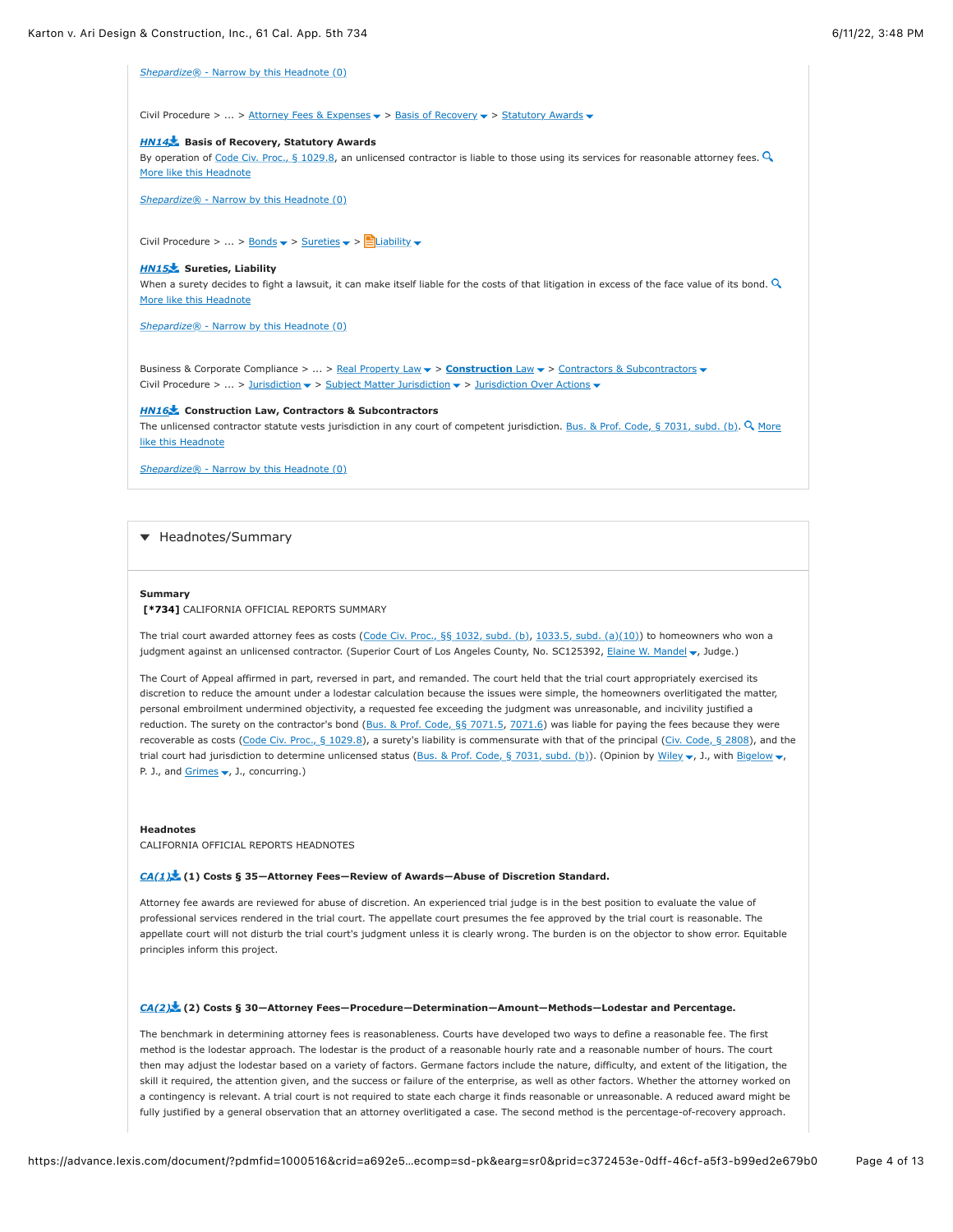The percentage approach arose in the class action context and predated the lodestar method, but has always shared the lodestar method's fundamental goal of defining reasonableness in a given case.

#### *[CA\(3\)](https://advance.lexis.com/document/?pdmfid=1000516&crid=a692e5a3-50fc-4810-8db6-3293c05744d3&pddocfullpath=%2Fshared%2Fdocument%2Fcases%2Furn%3AcontentItem%3A625N-WKS1-FJDY-X3CW-00000-00&pdcontentcomponentid=4860&pdshepid=urn%3AcontentItem%3A6250-Y9G3-GXF7-3401-00000-00&pdteaserkey=sr0&pditab=allpods&ecomp=sd-pk&earg=sr0&prid=c372453e-0dff-46cf-a5f3-b99ed2e679b0#)* **(3) Costs § 30—Attorney Fees—Procedure—Determination—Amount—Methods—Lodestar and Percentage.**

The lodestar method better accounts for the amount of work done, while the percentage approach to determining attorney fees more accurately reflects the results achieved.

#### *[CA\(4\)](https://advance.lexis.com/document/?pdmfid=1000516&crid=a692e5a3-50fc-4810-8db6-3293c05744d3&pddocfullpath=%2Fshared%2Fdocument%2Fcases%2Furn%3AcontentItem%3A625N-WKS1-FJDY-X3CW-00000-00&pdcontentcomponentid=4860&pdshepid=urn%3AcontentItem%3A6250-Y9G3-GXF7-3401-00000-00&pdteaserkey=sr0&pditab=allpods&ecomp=sd-pk&earg=sr0&prid=c372453e-0dff-46cf-a5f3-b99ed2e679b0#)* **(4) Costs § 30—Attorney Fees—Procedure—Determination—Amount—Methods—Lodestar and Percentage.**

In common fund cases, trial courts have discretion to begin with a percentage approach and then to use the lodestar approach to crosscheck the reasonableness of the percentage. The California Supreme Court has not mandated a blanket lodestar-only approach.

#### *[CA\(5\)](https://advance.lexis.com/document/?pdmfid=1000516&crid=a692e5a3-50fc-4810-8db6-3293c05744d3&pddocfullpath=%2Fshared%2Fdocument%2Fcases%2Furn%3AcontentItem%3A625N-WKS1-FJDY-X3CW-00000-00&pdcontentcomponentid=4860&pdshepid=urn%3AcontentItem%3A6250-Y9G3-GXF7-3401-00000-00&pdteaserkey=sr0&pditab=allpods&ecomp=sd-pk&earg=sr0&prid=c372453e-0dff-46cf-a5f3-b99ed2e679b0#)* **(5) Costs § 30—Attorney Fees—Procedure—Determination—Amount—Methods—Lodestar—Multiplier.**

The California Supreme Court has approved the trial court's discretion to use a positive or negative multiplier to adjust the lodestar sum. Use of a multiplier can affect the final **[\[\\*736\]](https://advance.lexis.com/document/?pdmfid=1000516&crid=a692e5a3-50fc-4810-8db6-3293c05744d3&pddocfullpath=%2Fshared%2Fdocument%2Fcases%2Furn%3AcontentItem%3A625N-WKS1-FJDY-X3CW-00000-00&pdcontentcomponentid=4860&pdshepid=urn%3AcontentItem%3A6250-Y9G3-GXF7-3401-00000-00&pdteaserkey=sr0&pditab=allpods&ecomp=sd-pk&earg=sr0&prid=c372453e-0dff-46cf-a5f3-b99ed2e679b0#)** award considerably: it can double or treble the beginning figure, or more, and can reduce it drastically too. No established criteria calibrate the precise size and direction of the multiplier, thus implying considerable deference to trial court decisionmaking about attorney fee awards.

# *[CA\(6\)](https://advance.lexis.com/document/?pdmfid=1000516&crid=a692e5a3-50fc-4810-8db6-3293c05744d3&pddocfullpath=%2Fshared%2Fdocument%2Fcases%2Furn%3AcontentItem%3A625N-WKS1-FJDY-X3CW-00000-00&pdcontentcomponentid=4860&pdshepid=urn%3AcontentItem%3A6250-Y9G3-GXF7-3401-00000-00&pdteaserkey=sr0&pditab=allpods&ecomp=sd-pk&earg=sr0&prid=c372453e-0dff-46cf-a5f3-b99ed2e679b0#)* **(6) Costs § 30—Attorney Fees—Procedure—Determination—Amount—Factors—Difficulty of Issues.**

Difficult issues require more attorney hours. Simpler questions require fewer.

# *[CA\(7\)](https://advance.lexis.com/document/?pdmfid=1000516&crid=a692e5a3-50fc-4810-8db6-3293c05744d3&pddocfullpath=%2Fshared%2Fdocument%2Fcases%2Furn%3AcontentItem%3A625N-WKS1-FJDY-X3CW-00000-00&pdcontentcomponentid=4860&pdshepid=urn%3AcontentItem%3A6250-Y9G3-GXF7-3401-00000-00&pdteaserkey=sr0&pditab=allpods&ecomp=sd-pk&earg=sr0&prid=c372453e-0dff-46cf-a5f3-b99ed2e679b0#)* **(7) Costs § 30—Attorney Fees—Procedure—Determination—Amount—Factors—Size of Judgment.**

The size of a judgment is pertinent to rational evaluation of a requested fee. Rational decisionmaking weighs benefits and costs. The judgment measures the dollar benefit of the litigation. The attorney fee is the cost of obtaining that benefit.

#### *[CA\(8\)](https://advance.lexis.com/document/?pdmfid=1000516&crid=a692e5a3-50fc-4810-8db6-3293c05744d3&pddocfullpath=%2Fshared%2Fdocument%2Fcases%2Furn%3AcontentItem%3A625N-WKS1-FJDY-X3CW-00000-00&pdcontentcomponentid=4860&pdshepid=urn%3AcontentItem%3A6250-Y9G3-GXF7-3401-00000-00&pdteaserkey=sr0&pditab=allpods&ecomp=sd-pk&earg=sr0&prid=c372453e-0dff-46cf-a5f3-b99ed2e679b0#)* **(8) Costs § 30—Attorney Fees—Procedure—Determination—Amount—Factors—Skill and Civility.**

Attorney skill is a traditional touchstone for deciding whether to adjust a lodestar. Civility is an aspect of skill. Excellent lawyers deserve higher fees, and excellent lawyers are civil. Civility is an ethical component of professionalism. Civility is desirable in litigation, not only because it is ethically required for its own sake, but also because it is socially advantageous: it lowers the costs of dispute resolution. The American legal profession exists to help people resolve disputes cheaply, swiftly, fairly, and justly. Incivility between counsel is sand in the gears. Incivility can rankle relations and thereby increase the friction, extent, and cost of litigation. Seasoning a disagreement with avoidable irritants can turn a minor conflict into a costly and protracted war. All sides lose, as does the justice system, which must supervise the hostilities. By contrast, civility in litigation tends to be efficient by allowing disputants to focus on core disagreements and to minimize tangential distractions. It is a salutary incentive for counsel in fee-shifting cases to know their own low blows may return to hit them in the pocketbook.

### *[CA\(9\)](https://advance.lexis.com/document/?pdmfid=1000516&crid=a692e5a3-50fc-4810-8db6-3293c05744d3&pddocfullpath=%2Fshared%2Fdocument%2Fcases%2Furn%3AcontentItem%3A625N-WKS1-FJDY-X3CW-00000-00&pdcontentcomponentid=4860&pdshepid=urn%3AcontentItem%3A6250-Y9G3-GXF7-3401-00000-00&pdteaserkey=sr0&pditab=allpods&ecomp=sd-pk&earg=sr0&prid=c372453e-0dff-46cf-a5f3-b99ed2e679b0#)* **(9) Discovery and Depositions § 31—Enforcement—Sanctions—Review—Abuse of Discretion.**

An appellate court reviews a trial court's decision to impose terminating sanctions for abuse of discretion, drawing all reasonable inferences in support of the court's ruling.

# *[CA\(10\)](https://advance.lexis.com/document/?pdmfid=1000516&crid=a692e5a3-50fc-4810-8db6-3293c05744d3&pddocfullpath=%2Fshared%2Fdocument%2Fcases%2Furn%3AcontentItem%3A625N-WKS1-FJDY-X3CW-00000-00&pdcontentcomponentid=4860&pdshepid=urn%3AcontentItem%3A6250-Y9G3-GXF7-3401-00000-00&pdteaserkey=sr0&pditab=allpods&ecomp=sd-pk&earg=sr0&prid=c372453e-0dff-46cf-a5f3-b99ed2e679b0#)* **(10) Costs § 23—Attorney Fees—Statutory Provisions—Sanctions—Cost of Proof.**

A cost-of-proof theory requires a finding the requested fees are reasonable. [Code Civ. Proc., § 2033.420, subd. \(a\),](https://advance.lexis.com/document/?pdmfid=1000516&crid=a692e5a3-50fc-4810-8db6-3293c05744d3&pddocfullpath=%2Fshared%2Fdocument%2Fcases%2Furn%3AcontentItem%3A625N-WKS1-FJDY-X3CW-00000-00&pdcontentcomponentid=4860&pdshepid=urn%3AcontentItem%3A6250-Y9G3-GXF7-3401-00000-00&pdteaserkey=sr0&pditab=allpods&ecomp=sd-pk&earg=sr0&prid=c372453e-0dff-46cf-a5f3-b99ed2e679b0#) allows reasonable expenses incurred in making proof, including reasonable attorney fees.

### **[\[\\*737\]](https://advance.lexis.com/document/?pdmfid=1000516&crid=a692e5a3-50fc-4810-8db6-3293c05744d3&pddocfullpath=%2Fshared%2Fdocument%2Fcases%2Furn%3AcontentItem%3A625N-WKS1-FJDY-X3CW-00000-00&pdcontentcomponentid=4860&pdshepid=urn%3AcontentItem%3A6250-Y9G3-GXF7-3401-00000-00&pdteaserkey=sr0&pditab=allpods&ecomp=sd-pk&earg=sr0&prid=c372453e-0dff-46cf-a5f3-b99ed2e679b0#)** *[CA\(11\)](https://advance.lexis.com/document/?pdmfid=1000516&crid=a692e5a3-50fc-4810-8db6-3293c05744d3&pddocfullpath=%2Fshared%2Fdocument%2Fcases%2Furn%3AcontentItem%3A625N-WKS1-FJDY-X3CW-00000-00&pdcontentcomponentid=4860&pdshepid=urn%3AcontentItem%3A6250-Y9G3-GXF7-3401-00000-00&pdteaserkey=sr0&pditab=allpods&ecomp=sd-pk&earg=sr0&prid=c372453e-0dff-46cf-a5f3-b99ed2e679b0#)* **(11) Costs § 20—Attorney Fees—Statutory Provisions—Unlicensed Contractor—Liability of Surety.**

The trial court should have extended liability for attorney fees to an unlicensed contractor's surety. The trial court incorrectly reasoned no statute or contract provided for fees against the surety. The homeowners properly disagreed, for their attorney fees were recoverable as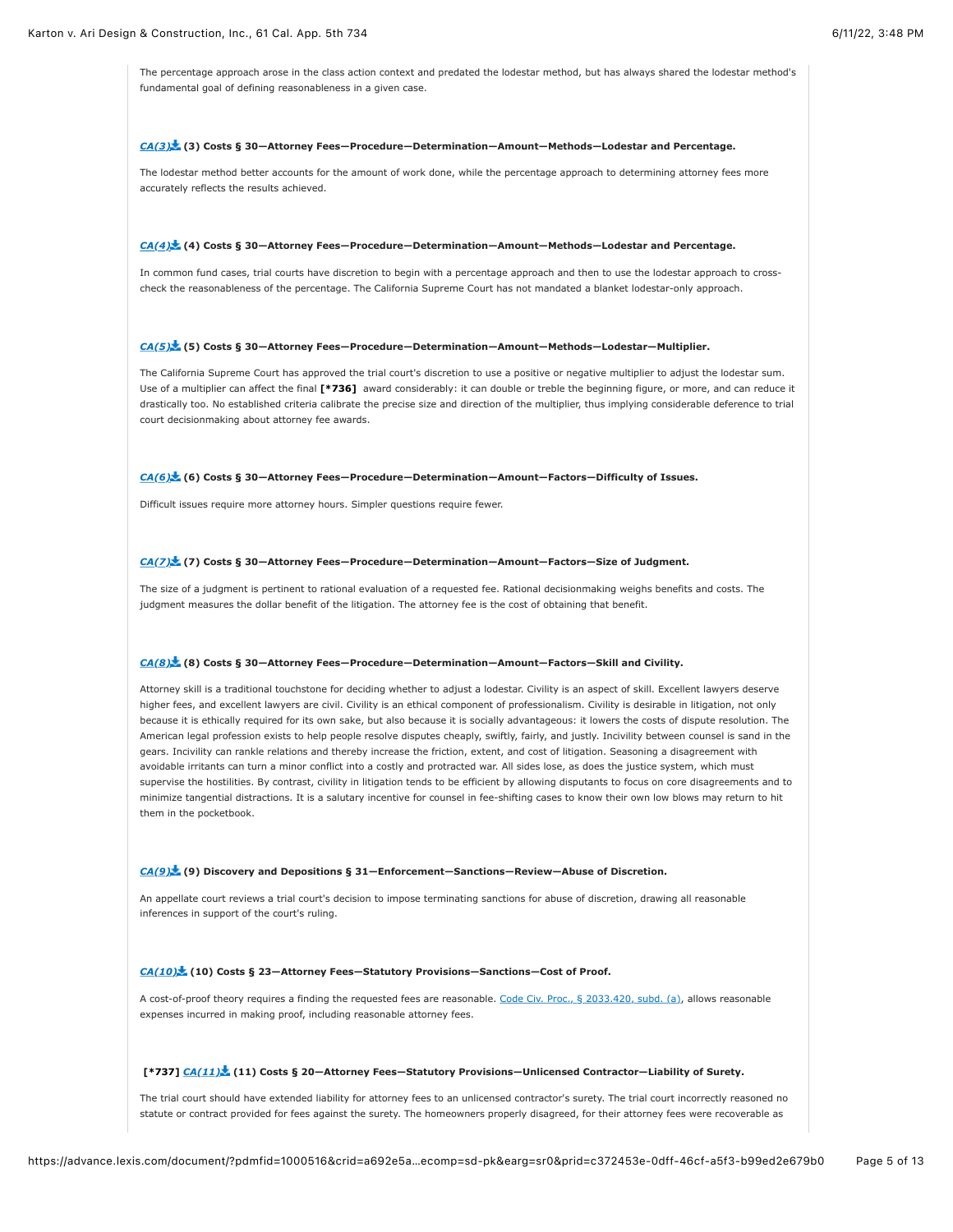costs under [Code Civ. Proc., § 1029.8.](https://advance.lexis.com/document/?pdmfid=1000516&crid=a692e5a3-50fc-4810-8db6-3293c05744d3&pddocfullpath=%2Fshared%2Fdocument%2Fcases%2Furn%3AcontentItem%3A625N-WKS1-FJDY-X3CW-00000-00&pdcontentcomponentid=4860&pdshepid=urn%3AcontentItem%3A6250-Y9G3-GXF7-3401-00000-00&pdteaserkey=sr0&pditab=allpods&ecomp=sd-pk&earg=sr0&prid=c372453e-0dff-46cf-a5f3-b99ed2e679b0#) This aspect of the court's order had to be reversed. The surety was liable for the attorney fee award as a cost of litigation.

[Cal. Forms of Pleading and Practice (**2021**[\) ch. 174, Costs and Attorney's Fees, § 174.65; 2 Cathcart et al., Matthew Bender Practice](https://advance.lexis.com/document/?pdmfid=1000516&crid=a692e5a3-50fc-4810-8db6-3293c05744d3&pddocfullpath=%2Fshared%2Fdocument%2Fcases%2Furn%3AcontentItem%3A625N-WKS1-FJDY-X3CW-00000-00&pdcontentcomponentid=4860&pdshepid=urn%3AcontentItem%3A6250-Y9G3-GXF7-3401-00000-00&pdteaserkey=sr0&pditab=allpods&ecomp=sd-pk&earg=sr0&prid=c372453e-0dff-46cf-a5f3-b99ed2e679b0#) Guide: Cal. Trial and Post-Trial Civil Procedure (**2021**) § 25A.10.]

### *[CA\(12\)](https://advance.lexis.com/document/?pdmfid=1000516&crid=a692e5a3-50fc-4810-8db6-3293c05744d3&pddocfullpath=%2Fshared%2Fdocument%2Fcases%2Furn%3AcontentItem%3A625N-WKS1-FJDY-X3CW-00000-00&pdcontentcomponentid=4860&pdshepid=urn%3AcontentItem%3A6250-Y9G3-GXF7-3401-00000-00&pdteaserkey=sr0&pditab=allpods&ecomp=sd-pk&earg=sr0&prid=c372453e-0dff-46cf-a5f3-b99ed2e679b0#)* **(12) Appellate Review § 144—Questions of Law—Independent Review.**

An appellate court independently reviews a question of law.

### *[CA\(13\)](https://advance.lexis.com/document/?pdmfid=1000516&crid=a692e5a3-50fc-4810-8db6-3293c05744d3&pddocfullpath=%2Fshared%2Fdocument%2Fcases%2Furn%3AcontentItem%3A625N-WKS1-FJDY-X3CW-00000-00&pdcontentcomponentid=4860&pdshepid=urn%3AcontentItem%3A6250-Y9G3-GXF7-3401-00000-00&pdteaserkey=sr0&pditab=allpods&ecomp=sd-pk&earg=sr0&prid=c372453e-0dff-46cf-a5f3-b99ed2e679b0#)* **(13) Suretyship § 24—Contractors' Bonds.**

[Bus. & Prof. Code, §§ 7071.5](https://advance.lexis.com/document/?pdmfid=1000516&crid=a692e5a3-50fc-4810-8db6-3293c05744d3&pddocfullpath=%2Fshared%2Fdocument%2Fcases%2Furn%3AcontentItem%3A625N-WKS1-FJDY-X3CW-00000-00&pdcontentcomponentid=4860&pdshepid=urn%3AcontentItem%3A6250-Y9G3-GXF7-3401-00000-00&pdteaserkey=sr0&pditab=allpods&ecomp=sd-pk&earg=sr0&prid=c372453e-0dff-46cf-a5f3-b99ed2e679b0#), [7071.6,](https://advance.lexis.com/document/?pdmfid=1000516&crid=a692e5a3-50fc-4810-8db6-3293c05744d3&pddocfullpath=%2Fshared%2Fdocument%2Fcases%2Furn%3AcontentItem%3A625N-WKS1-FJDY-X3CW-00000-00&pdcontentcomponentid=4860&pdshepid=urn%3AcontentItem%3A6250-Y9G3-GXF7-3401-00000-00&pdteaserkey=sr0&pditab=allpods&ecomp=sd-pk&earg=sr0&prid=c372453e-0dff-46cf-a5f3-b99ed2e679b0#) require contractors to procure a contractor's bond.

## *[CA\(14\)](https://advance.lexis.com/document/?pdmfid=1000516&crid=a692e5a3-50fc-4810-8db6-3293c05744d3&pddocfullpath=%2Fshared%2Fdocument%2Fcases%2Furn%3AcontentItem%3A625N-WKS1-FJDY-X3CW-00000-00&pdcontentcomponentid=4860&pdshepid=urn%3AcontentItem%3A6250-Y9G3-GXF7-3401-00000-00&pdteaserkey=sr0&pditab=allpods&ecomp=sd-pk&earg=sr0&prid=c372453e-0dff-46cf-a5f3-b99ed2e679b0#)* **(14) Costs § 20—Attorney Fees—Statutory Provisions—Liability of Surety.**

A prevailing party is entitled to costs incurred in pursuing the claim [\(Code Civ. Proc., § 1032, subd. \(b\)](https://advance.lexis.com/document/?pdmfid=1000516&crid=a692e5a3-50fc-4810-8db6-3293c05744d3&pddocfullpath=%2Fshared%2Fdocument%2Fcases%2Furn%3AcontentItem%3A625N-WKS1-FJDY-X3CW-00000-00&pdcontentcomponentid=4860&pdshepid=urn%3AcontentItem%3A6250-Y9G3-GXF7-3401-00000-00&pdteaserkey=sr0&pditab=allpods&ecomp=sd-pk&earg=sr0&prid=c372453e-0dff-46cf-a5f3-b99ed2e679b0#)). When authorized by statute, attorney fees are allowable as costs [\(Code Civ. Proc., § 1033.5, subd. \(a\)\(10\)\)](https://advance.lexis.com/document/?pdmfid=1000516&crid=a692e5a3-50fc-4810-8db6-3293c05744d3&pddocfullpath=%2Fshared%2Fdocument%2Fcases%2Furn%3AcontentItem%3A625N-WKS1-FJDY-X3CW-00000-00&pdcontentcomponentid=4860&pdshepid=urn%3AcontentItem%3A6250-Y9G3-GXF7-3401-00000-00&pdteaserkey=sr0&pditab=allpods&ecomp=sd-pk&earg=sr0&prid=c372453e-0dff-46cf-a5f3-b99ed2e679b0#). Under [Civ. Code, § 2808,](https://advance.lexis.com/document/?pdmfid=1000516&crid=a692e5a3-50fc-4810-8db6-3293c05744d3&pddocfullpath=%2Fshared%2Fdocument%2Fcases%2Furn%3AcontentItem%3A625N-WKS1-FJDY-X3CW-00000-00&pdcontentcomponentid=4860&pdshepid=urn%3AcontentItem%3A6250-Y9G3-GXF7-3401-00000-00&pdteaserkey=sr0&pditab=allpods&ecomp=sd-pk&earg=sr0&prid=c372453e-0dff-46cf-a5f3-b99ed2e679b0#) a surety's liability is commensurate with that of the principal within the express terms of the bond and of pertinent statutes. If the principal would have been liable for attorney fees based on conduct secured by the bond, the surety also is liable for the attorney fees as a cost item.

### *[CA\(15\)](https://advance.lexis.com/document/?pdmfid=1000516&crid=a692e5a3-50fc-4810-8db6-3293c05744d3&pddocfullpath=%2Fshared%2Fdocument%2Fcases%2Furn%3AcontentItem%3A625N-WKS1-FJDY-X3CW-00000-00&pdcontentcomponentid=4860&pdshepid=urn%3AcontentItem%3A6250-Y9G3-GXF7-3401-00000-00&pdteaserkey=sr0&pditab=allpods&ecomp=sd-pk&earg=sr0&prid=c372453e-0dff-46cf-a5f3-b99ed2e679b0#)* **(15) Costs § 20—Attorney Fees—Unlicensed Contractor.**

By operation of [Code Civ. Proc., § 1029.8,](https://advance.lexis.com/document/?pdmfid=1000516&crid=a692e5a3-50fc-4810-8db6-3293c05744d3&pddocfullpath=%2Fshared%2Fdocument%2Fcases%2Furn%3AcontentItem%3A625N-WKS1-FJDY-X3CW-00000-00&pdcontentcomponentid=4860&pdshepid=urn%3AcontentItem%3A6250-Y9G3-GXF7-3401-00000-00&pdteaserkey=sr0&pditab=allpods&ecomp=sd-pk&earg=sr0&prid=c372453e-0dff-46cf-a5f3-b99ed2e679b0#) an unlicensed contractor is liable to those using its services for reasonable attorney fees.

#### *[CA\(16\)](https://advance.lexis.com/document/?pdmfid=1000516&crid=a692e5a3-50fc-4810-8db6-3293c05744d3&pddocfullpath=%2Fshared%2Fdocument%2Fcases%2Furn%3AcontentItem%3A625N-WKS1-FJDY-X3CW-00000-00&pdcontentcomponentid=4860&pdshepid=urn%3AcontentItem%3A6250-Y9G3-GXF7-3401-00000-00&pdteaserkey=sr0&pditab=allpods&ecomp=sd-pk&earg=sr0&prid=c372453e-0dff-46cf-a5f3-b99ed2e679b0#)* **(16) Suretyship § 10—Liability of Sureties—Costs of Litigation Exceeding Bond.**

When a surety decides to fight a lawsuit, it can make itself liable for the costs of that litigation in excess of the face value of its bond.

## *[CA\(17\)](https://advance.lexis.com/document/?pdmfid=1000516&crid=a692e5a3-50fc-4810-8db6-3293c05744d3&pddocfullpath=%2Fshared%2Fdocument%2Fcases%2Furn%3AcontentItem%3A625N-WKS1-FJDY-X3CW-00000-00&pdcontentcomponentid=4860&pdshepid=urn%3AcontentItem%3A6250-Y9G3-GXF7-3401-00000-00&pdteaserkey=sr0&pditab=allpods&ecomp=sd-pk&earg=sr0&prid=c372453e-0dff-46cf-a5f3-b99ed2e679b0#)* **(17) Construction Contracts § 7—Actions—License—Jurisdiction.**

The unlicensed contractor statute vests jurisdiction in any court of competent jurisdiction [\(Bus. & Prof. Code, § 7031, subd. \(b\)\)](https://advance.lexis.com/document/?pdmfid=1000516&crid=a692e5a3-50fc-4810-8db6-3293c05744d3&pddocfullpath=%2Fshared%2Fdocument%2Fcases%2Furn%3AcontentItem%3A625N-WKS1-FJDY-X3CW-00000-00&pdcontentcomponentid=4860&pdshepid=urn%3AcontentItem%3A6250-Y9G3-GXF7-3401-00000-00&pdteaserkey=sr0&pditab=allpods&ecomp=sd-pk&earg=sr0&prid=c372453e-0dff-46cf-a5f3-b99ed2e679b0#).

# Counsel: [\[\\*738\]](https://advance.lexis.com/document/?pdmfid=1000516&crid=a692e5a3-50fc-4810-8db6-3293c05744d3&pddocfullpath=%2Fshared%2Fdocument%2Fcases%2Furn%3AcontentItem%3A625N-WKS1-FJDY-X3CW-00000-00&pdcontentcomponentid=4860&pdshepid=urn%3AcontentItem%3A6250-Y9G3-GXF7-3401-00000-00&pdteaserkey=sr0&pditab=allpods&ecomp=sd-pk&earg=sr0&prid=c372453e-0dff-46cf-a5f3-b99ed2e679b0#) Law Offices of [Joe R. Abramson](https://advance.lexis.com/document/?pdmfid=1000516&crid=a692e5a3-50fc-4810-8db6-3293c05744d3&pddocfullpath=%2Fshared%2Fdocument%2Fcases%2Furn%3AcontentItem%3A625N-WKS1-FJDY-X3CW-00000-00&pdcontentcomponentid=4860&pdshepid=urn%3AcontentItem%3A6250-Y9G3-GXF7-3401-00000-00&pdteaserkey=sr0&pditab=allpods&ecomp=sd-pk&earg=sr0&prid=c372453e-0dff-46cf-a5f3-b99ed2e679b0#), Joe R. Abramson v; [Law Offices of David S.](https://advance.lexis.com/document/?pdmfid=1000516&crid=a692e5a3-50fc-4810-8db6-3293c05744d3&pddocfullpath=%2Fshared%2Fdocument%2Fcases%2Furn%3AcontentItem%3A625N-WKS1-FJDY-X3CW-00000-00&pdcontentcomponentid=4860&pdshepid=urn%3AcontentItem%3A6250-Y9G3-GXF7-3401-00000-00&pdteaserkey=sr0&pditab=allpods&ecomp=sd-pk&earg=sr0&prid=c372453e-0dff-46cf-a5f3-b99ed2e679b0#) Karton v and David S. Karton for Plaintiffs and Appellants.

Ilan Messika, Jonathan Guttman and Shahar Toledano, in pro. per., for Defendants and Respondents.

man & Sosa v, [Carlos E. Sosa](https://advance.lexis.com/document/?pdmfid=1000516&crid=a692e5a3-50fc-4810-8db6-3293c05744d3&pddocfullpath=%2Fshared%2Fdocument%2Fcases%2Furn%3AcontentItem%3A625N-WKS1-FJDY-X3CW-00000-00&pdcontentcomponentid=4860&pdshepid=urn%3AcontentItem%3A6250-Y9G3-GXF7-3401-00000-00&pdteaserkey=sr0&pditab=allpods&ecomp=sd-pk&earg=sr0&prid=c372453e-0dff-46cf-a5f3-b99ed2e679b0#) v and [Larry D. Stratton](https://advance.lexis.com/document/?pdmfid=1000516&crid=a692e5a3-50fc-4810-8db6-3293c05744d3&pddocfullpath=%2Fshared%2Fdocument%2Fcases%2Furn%3AcontentItem%3A625N-WKS1-FJDY-X3CW-00000-00&pdcontentcomponentid=4860&pdshepid=urn%3AcontentItem%3A6250-Y9G3-GXF7-3401-00000-00&pdteaserkey=sr0&pditab=allpods&ecomp=sd-pk&earg=sr0&prid=c372453e-0dff-46cf-a5f3-b99ed2e679b0#) v for Defendant and Respondent Wesco Insurance Company.

Judges: Opinion by [Wiley](https://advance.lexis.com/document/?pdmfid=1000516&crid=a692e5a3-50fc-4810-8db6-3293c05744d3&pddocfullpath=%2Fshared%2Fdocument%2Fcases%2Furn%3AcontentItem%3A625N-WKS1-FJDY-X3CW-00000-00&pdcontentcomponentid=4860&pdshepid=urn%3AcontentItem%3A6250-Y9G3-GXF7-3401-00000-00&pdteaserkey=sr0&pditab=allpods&ecomp=sd-pk&earg=sr0&prid=c372453e-0dff-46cf-a5f3-b99ed2e679b0#) v, J., with [Bigelow](https://advance.lexis.com/document/?pdmfid=1000516&crid=a692e5a3-50fc-4810-8db6-3293c05744d3&pddocfullpath=%2Fshared%2Fdocument%2Fcases%2Furn%3AcontentItem%3A625N-WKS1-FJDY-X3CW-00000-00&pdcontentcomponentid=4860&pdshepid=urn%3AcontentItem%3A6250-Y9G3-GXF7-3401-00000-00&pdteaserkey=sr0&pditab=allpods&ecomp=sd-pk&earg=sr0&prid=c372453e-0dff-46cf-a5f3-b99ed2e679b0#) v, P. J., and [Grimes](https://advance.lexis.com/document/?pdmfid=1000516&crid=a692e5a3-50fc-4810-8db6-3293c05744d3&pddocfullpath=%2Fshared%2Fdocument%2Fcases%2Furn%3AcontentItem%3A625N-WKS1-FJDY-X3CW-00000-00&pdcontentcomponentid=4860&pdshepid=urn%3AcontentItem%3A6250-Y9G3-GXF7-3401-00000-00&pdteaserkey=sr0&pditab=allpods&ecomp=sd-pk&earg=sr0&prid=c372453e-0dff-46cf-a5f3-b99ed2e679b0#) v, J., concurring.

**Opinion by:** [Wiley](https://advance.lexis.com/document/?pdmfid=1000516&crid=a692e5a3-50fc-4810-8db6-3293c05744d3&pddocfullpath=%2Fshared%2Fdocument%2Fcases%2Furn%3AcontentItem%3A625N-WKS1-FJDY-X3CW-00000-00&pdcontentcomponentid=4860&pdshepid=urn%3AcontentItem%3A6250-Y9G3-GXF7-3401-00000-00&pdteaserkey=sr0&pditab=allpods&ecomp=sd-pk&earg=sr0&prid=c372453e-0dff-46cf-a5f3-b99ed2e679b0#)  $\blacktriangledown$ , J.

# Opinion

**WILEY, J.**—Trial judges deciding motions for attorney fees properly may consider whether the attorney seeking the fee has become personally embroiled and has, therefore, overlitigated the case. Similarly, judges permissibly may consider whether an attorney's incivility in litigation has affected the litigation costs.

Here, the trial judge found Attorney David S. **Karton**'s fee motion triggered these concerns. **Karton** had a dispute with his home remodeling contractor: defendant and appellee **Ari Design** & **Construction**, **Inc.** At one point, their difference amounted to only \$22,096: **Karton** said **Ari** owed him \$35,096, while **Ari** contended it owed \$13,000.

 [\[\\*\\*2\]](https://advance.lexis.com/document/?pdmfid=1000516&crid=a692e5a3-50fc-4810-8db6-3293c05744d3&pddocfullpath=%2Fshared%2Fdocument%2Fcases%2Furn%3AcontentItem%3A625N-WKS1-FJDY-X3CW-00000-00&pdcontentcomponentid=4860&pdshepid=urn%3AcontentItem%3A6250-Y9G3-GXF7-3401-00000-00&pdteaserkey=sr0&pditab=allpods&ecomp=sd-pk&earg=sr0&prid=c372453e-0dff-46cf-a5f3-b99ed2e679b0#) **Karton** sued **Ari** and won a judgment for \$133,792.11 plus postjudgment interest. **Karton** then sought attorney fees of \$271,530, which were later increased to \$287,640 in the trial court and now to \$292,140 in this court. The trial court awarded \$90,000 in attorney fees. We affirm this award against **Karton**'s argument that \$90,000 is not enough.

On a different issue, the trial judge ruled the Kartons had no basis to collect the \$90,000 award from an insurance company called Wesco that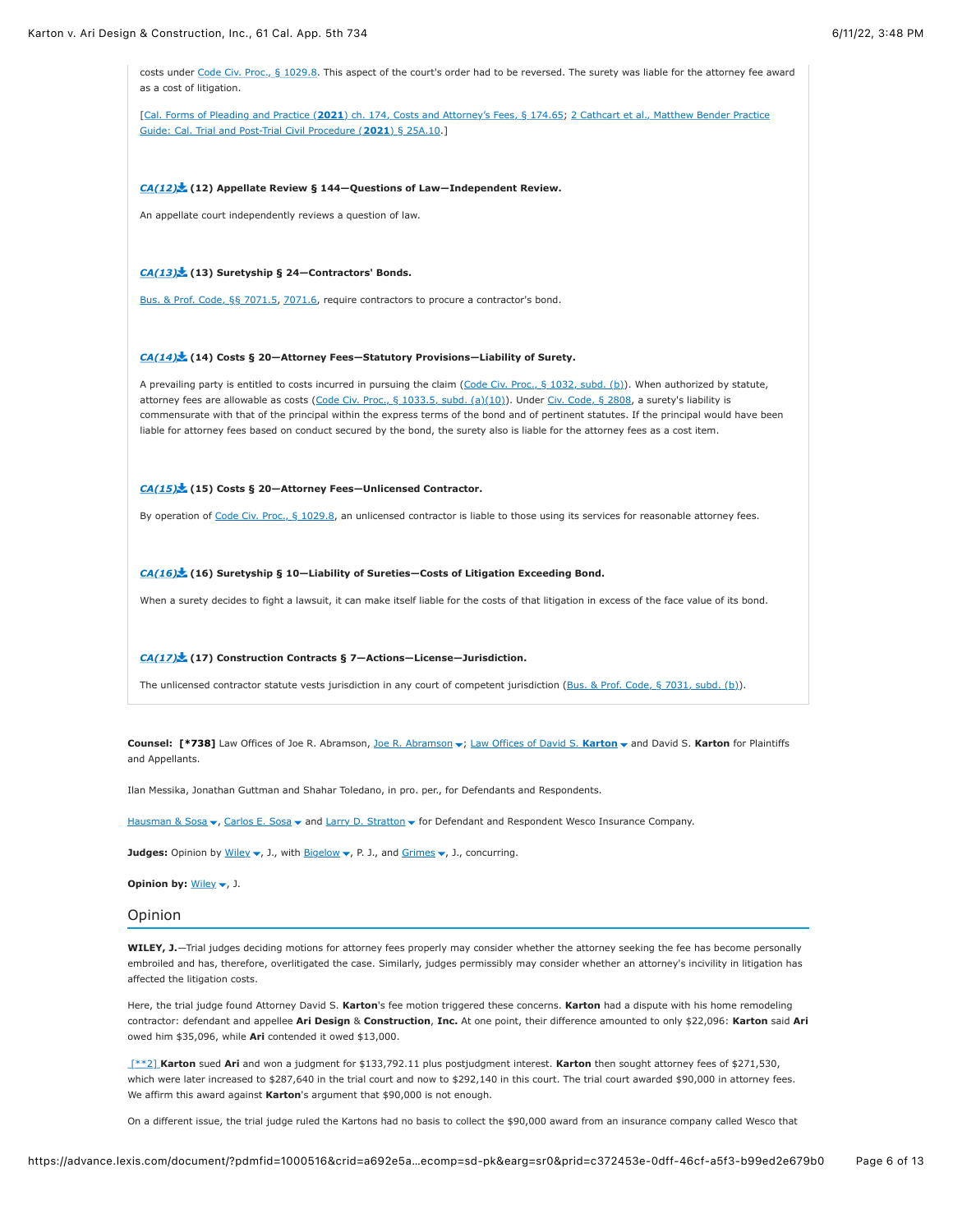had posted a surety bond for **Ari**. The liability of the surety is commensurate with the liability of its principal. In this case, by statute, **Ari** must pay the attorney fees as a matter of costs. So too must Wesco. We reverse and remand for the trial court to amend the judgment to make surety Wesco liable for the \$90,000 fee award as an item of costs.

# I

Plaintiffs and appellants David and Cheryl **Karton** engaged **Ari** for \$163,650 of **construction** work on their home. After months of work, a **[\[\\*739\]](https://advance.lexis.com/document/?pdmfid=1000516&crid=a692e5a3-50fc-4810-8db6-3293c05744d3&pddocfullpath=%2Fshared%2Fdocument%2Fcases%2Furn%3AcontentItem%3A625N-WKS1-FJDY-X3CW-00000-00&pdcontentcomponentid=4860&pdshepid=urn%3AcontentItem%3A6250-Y9G3-GXF7-3401-00000-00&pdteaserkey=sr0&pditab=allpods&ecomp=sd-pk&earg=sr0&prid=c372453e-0dff-46cf-a5f3-b99ed2e679b0#)** dispute arose and the Kartons told **Ari** to stop work in late 2015. At this point, the Kartons claimed **Ari** owed them \$35,096. **Ari** admitted to a debt but claimed it was only \$13,000. The difference was \$22,096.

In February 2016, the Kartons [\[\\*\\*3\]](https://advance.lexis.com/document/?pdmfid=1000516&crid=a692e5a3-50fc-4810-8db6-3293c05744d3&pddocfullpath=%2Fshared%2Fdocument%2Fcases%2Furn%3AcontentItem%3A625N-WKS1-FJDY-X3CW-00000-00&pdcontentcomponentid=4860&pdshepid=urn%3AcontentItem%3A6250-Y9G3-GXF7-3401-00000-00&pdteaserkey=sr0&pditab=allpods&ecomp=sd-pk&earg=sr0&prid=c372453e-0dff-46cf-a5f3-b99ed2e679b0#) sued **Ari**, which is a business entity. The Kartons also sued three people connected with **Ari**—Shahar Toledano, Jonathan Guttman, and Ilan Messika—as well as **Ari**'s surety: Wesco Insurance Company, which had posted a \$12,500 **construction** bond for **Ari**. The Kartons alleged five counts: breach of contract (against all but Wesco), money had and received (against all but Wesco), violation of [Business and Professions Code section 7031](https://advance.lexis.com/document/?pdmfid=1000516&crid=a692e5a3-50fc-4810-8db6-3293c05744d3&pddocfullpath=%2Fshared%2Fdocument%2Fcases%2Furn%3AcontentItem%3A625N-WKS1-FJDY-X3CW-00000-00&pdcontentcomponentid=4860&pdshepid=urn%3AcontentItem%3A6250-Y9G3-GXF7-3401-00000-00&pdteaserkey=sr0&pditab=allpods&ecomp=sd-pk&earg=sr0&prid=c372453e-0dff-46cf-a5f3-b99ed2e679b0#) (to recover compensation paid to an unlicensed contractor, against all but Wesco), license bond (against only Wesco), and unfair competition (against all but Wesco).

The court held a three-and-a-half-day bench trial in November 2017. The Kartons called seven witnesses. The defense called no independent witnesses.

The court issued a 20-page tentative statement of decision it later adopted as its final ruling. We excerpt the findings.

**Ari** began work on the Kartons' home in June 2015 and continued daily through November 2015. During these months, **Ari** usually had between two and four people working on the site. In November 2015, David **Karton** began to suspect there was a problem with **Ari**'s workers' compensation insurance. The Kartons ordered **Ari** to suspend work when they ascertained **Ari** was not properly licensed [\[\\*\\*4\]](https://advance.lexis.com/document/?pdmfid=1000516&crid=a692e5a3-50fc-4810-8db6-3293c05744d3&pddocfullpath=%2Fshared%2Fdocument%2Fcases%2Furn%3AcontentItem%3A625N-WKS1-FJDY-X3CW-00000-00&pdcontentcomponentid=4860&pdshepid=urn%3AcontentItem%3A6250-Y9G3-GXF7-3401-00000-00&pdteaserkey=sr0&pditab=allpods&ecomp=sd-pk&earg=sr0&prid=c372453e-0dff-46cf-a5f3-b99ed2e679b0#) or insured.

The Kartons had paid **Ari** \$92,651 to that point but had overpaid: **Ari** had not yet done that amount of work. **Karton** and **Ari** agreed the Kartons had overpaid but disagreed about by how much. **Karton** said Ari owed \$35,096; Ari said it owed only \$13,000. The court found the Kartons were right: they had paid **Ari** \$92,651, but the contract value of **Ari**'s work to that point was only \$57,555: the Kartons thus had overpaid by \$35,096.

This overpayment of \$35,096, however, was not the measure of damages; rather, the Kartons were entitled to the *entire* amount they paid **Ari**: \$92,651, plus prejudgment interest. This was despite the fact **Ari**'s workers had performed \$57,555 worth of **construction** work for the Kartons. No witness impugned the quality of **Ari**'s work.

This \$92,651 award was under [section 7031, subdivision \(b\), of the Business and Professions Code,](https://advance.lexis.com/document/?pdmfid=1000516&crid=a692e5a3-50fc-4810-8db6-3293c05744d3&pddocfullpath=%2Fshared%2Fdocument%2Fcases%2Furn%3AcontentItem%3A625N-WKS1-FJDY-X3CW-00000-00&pdcontentcomponentid=4860&pdshepid=urn%3AcontentItem%3A6250-Y9G3-GXF7-3401-00000-00&pdteaserkey=sr0&pditab=allpods&ecomp=sd-pk&earg=sr0&prid=c372453e-0dff-46cf-a5f3-b99ed2e679b0#) which entitles those using an unlicensed contractor to *all* compensation they paid the unlicensed contractor, even if they knew the contractor was unlicensed. This statute requires an unlicensed **[\[\\*740\]](https://advance.lexis.com/document/?pdmfid=1000516&crid=a692e5a3-50fc-4810-8db6-3293c05744d3&pddocfullpath=%2Fshared%2Fdocument%2Fcases%2Furn%3AcontentItem%3A625N-WKS1-FJDY-X3CW-00000-00&pdcontentcomponentid=4860&pdshepid=urn%3AcontentItem%3A6250-Y9G3-GXF7-3401-00000-00&pdteaserkey=sr0&pditab=allpods&ecomp=sd-pk&earg=sr0&prid=c372453e-0dff-46cf-a5f3-b99ed2e679b0#)** contractor to return all compensation it received, without reductions or offsets for the value of materials or services it provided. This statute can create a windfall for those hiring an unlicensed contractor tha[t \[\\*\\*5\]](https://advance.lexis.com/document/?pdmfid=1000516&crid=a692e5a3-50fc-4810-8db6-3293c05744d3&pddocfullpath=%2Fshared%2Fdocument%2Fcases%2Furn%3AcontentItem%3A625N-WKS1-FJDY-X3CW-00000-00&pdcontentcomponentid=4860&pdshepid=urn%3AcontentItem%3A6250-Y9G3-GXF7-3401-00000-00&pdteaserkey=sr0&pditab=allpods&ecomp=sd-pk&earg=sr0&prid=c372453e-0dff-46cf-a5f3-b99ed2e679b0#) has done quality work. Courts may not resort to equitable considerations when applying this statute, however, for the law aims to create a harsh penalty to induce contractors to maintain proper licensure. (*Ahdout v. Hekmatjah* [\(2013\) 213 Cal.App.4th 21, 30–31 \[152 Cal. Rptr. 3d 199\]](https://advance.lexis.com/document/?pdmfid=1000516&crid=a692e5a3-50fc-4810-8db6-3293c05744d3&pddocfullpath=%2Fshared%2Fdocument%2Fcases%2Furn%3AcontentItem%3A625N-WKS1-FJDY-X3CW-00000-00&pdcontentcomponentid=4860&pdshepid=urn%3AcontentItem%3A6250-Y9G3-GXF7-3401-00000-00&pdteaserkey=sr0&pditab=allpods&ecomp=sd-pk&earg=sr0&prid=c372453e-0dff-46cf-a5f3-b99ed2e679b0#).)

To this \$92,651 award against Ari, the court added an additional \$10,000 penalty under [Code of Civil Procedure section 1029.8](https://advance.lexis.com/document/?pdmfid=1000516&crid=a692e5a3-50fc-4810-8db6-3293c05744d3&pddocfullpath=%2Fshared%2Fdocument%2Fcases%2Furn%3AcontentItem%3A625N-WKS1-FJDY-X3CW-00000-00&pdcontentcomponentid=4860&pdshepid=urn%3AcontentItem%3A6250-Y9G3-GXF7-3401-00000-00&pdteaserkey=sr0&pditab=allpods&ecomp=sd-pk&earg=sr0&prid=c372453e-0dff-46cf-a5f3-b99ed2e679b0#). This section [1029.8 provides for treble damages and attorney fees against "\[a\]ny unlicensed person" whose work injures another person. This statute cap](https://advance.lexis.com/document/?pdmfid=1000516&crid=a692e5a3-50fc-4810-8db6-3293c05744d3&pddocfullpath=%2Fshared%2Fdocument%2Fcases%2Furn%3AcontentItem%3A625N-WKS1-FJDY-X3CW-00000-00&pdcontentcomponentid=4860&pdshepid=urn%3AcontentItem%3A6250-Y9G3-GXF7-3401-00000-00&pdteaserkey=sr0&pditab=allpods&ecomp=sd-pk&earg=sr0&prid=c372453e-0dff-46cf-a5f3-b99ed2e679b0#)s the permissible treble damages award at \$10,000. (*Id.*[, subds. \(a\)](https://advance.lexis.com/document/?pdmfid=1000516&crid=a692e5a3-50fc-4810-8db6-3293c05744d3&pddocfullpath=%2Fshared%2Fdocument%2Fcases%2Furn%3AcontentItem%3A625N-WKS1-FJDY-X3CW-00000-00&pdcontentcomponentid=4860&pdshepid=urn%3AcontentItem%3A6250-Y9G3-GXF7-3401-00000-00&pdteaserkey=sr0&pditab=allpods&ecomp=sd-pk&earg=sr0&prid=c372453e-0dff-46cf-a5f3-b99ed2e679b0#) & [\(c\)](https://advance.lexis.com/document/?pdmfid=1000516&crid=a692e5a3-50fc-4810-8db6-3293c05744d3&pddocfullpath=%2Fshared%2Fdocument%2Fcases%2Furn%3AcontentItem%3A625N-WKS1-FJDY-X3CW-00000-00&pdcontentcomponentid=4860&pdshepid=urn%3AcontentItem%3A6250-Y9G3-GXF7-3401-00000-00&pdteaserkey=sr0&pditab=allpods&ecomp=sd-pk&earg=sr0&prid=c372453e-0dff-46cf-a5f3-b99ed2e679b0#).) This treble damage provision, albeit capped, is an additional noncompensatory damage provision that created a further windfall for the Kartons. Together with its attorney fee allowance, this statutory damage multiplier creates a supplemental incentive to maintain proper licensure. The incentive is potent to the point of having penal attributes. (*Rony v. Costa* [\(2012\) 210 Cal.App.4th 746, 757 \[148 Cal. Rptr. 3d 642\]](https://advance.lexis.com/document/?pdmfid=1000516&crid=a692e5a3-50fc-4810-8db6-3293c05744d3&pddocfullpath=%2Fshared%2Fdocument%2Fcases%2Furn%3AcontentItem%3A625N-WKS1-FJDY-X3CW-00000-00&pdcontentcomponentid=4860&pdshepid=urn%3AcontentItem%3A6250-Y9G3-GXF7-3401-00000-00&pdteaserkey=sr0&pditab=allpods&ecomp=sd-pk&earg=sr0&prid=c372453e-0dff-46cf-a5f3-b99ed2e679b0#).)

The trial court also awarded the Kartons storage fees of \$2,850.

The damage award was against **Ari** and not against Messika, Guttman, and Toledano. The court found these three people were not **Ari**'s alter egos.

The court awarded the Kartons \$12,500 against **Ari**'s surety Wesco on the fourth cause of action concerning the **construction** bond.

Although [\[\\*\\*6\]](https://advance.lexis.com/document/?pdmfid=1000516&crid=a692e5a3-50fc-4810-8db6-3293c05744d3&pddocfullpath=%2Fshared%2Fdocument%2Fcases%2Furn%3AcontentItem%3A625N-WKS1-FJDY-X3CW-00000-00&pdcontentcomponentid=4860&pdshepid=urn%3AcontentItem%3A6250-Y9G3-GXF7-3401-00000-00&pdteaserkey=sr0&pditab=allpods&ecomp=sd-pk&earg=sr0&prid=c372453e-0dff-46cf-a5f3-b99ed2e679b0#) the court found **Ari** lacked its contractor's license and did not obtain proper insurance, the court did not find **Ari**'s work to be defective or of poor quality.

The court entered an amended judgment on October 24, 2018, and retained jurisdiction to decide attorney fees.

The trial court later held two hearings on the issue of attorney fees. The judge who had handled the case to that point had been reassigned; a new judge heard the Kartons' attorney fee motion.

The first fee hearing was on January 25, 2019. Lawyer Shani Kochav appeared for all defendants. Lawyers [Joe Abramson](https://advance.lexis.com/document/?pdmfid=1000516&crid=a692e5a3-50fc-4810-8db6-3293c05744d3&pddocfullpath=%2Fshared%2Fdocument%2Fcases%2Furn%3AcontentItem%3A625N-WKS1-FJDY-X3CW-00000-00&pdcontentcomponentid=4860&pdshepid=urn%3AcontentItem%3A6250-Y9G3-GXF7-3401-00000-00&pdteaserkey=sr0&pditab=allpods&ecomp=sd-pk&earg=sr0&prid=c372453e-0dff-46cf-a5f3-b99ed2e679b0#) v and David Karton appeared for the Kartons; **Karton** said his appearance was "limited scope representing myself and my wife." **Karton** argued first and did most of the speaking for the Kartons.

# **[\[\\*741\]](https://advance.lexis.com/document/?pdmfid=1000516&crid=a692e5a3-50fc-4810-8db6-3293c05744d3&pddocfullpath=%2Fshared%2Fdocument%2Fcases%2Furn%3AcontentItem%3A625N-WKS1-FJDY-X3CW-00000-00&pdcontentcomponentid=4860&pdshepid=urn%3AcontentItem%3A6250-Y9G3-GXF7-3401-00000-00&pdteaserkey=sr0&pditab=allpods&ecomp=sd-pk&earg=sr0&prid=c372453e-0dff-46cf-a5f3-b99ed2e679b0#)**

Before this hearing, the court issued a tentative ruling. This ruling noted the Kartons were requesting \$271,530 in attorney fees, \$52,021 in discovery sanctions, and \$203,646 for proving matters at trial that had been denied in discovery. This tentative ruling also noted the amended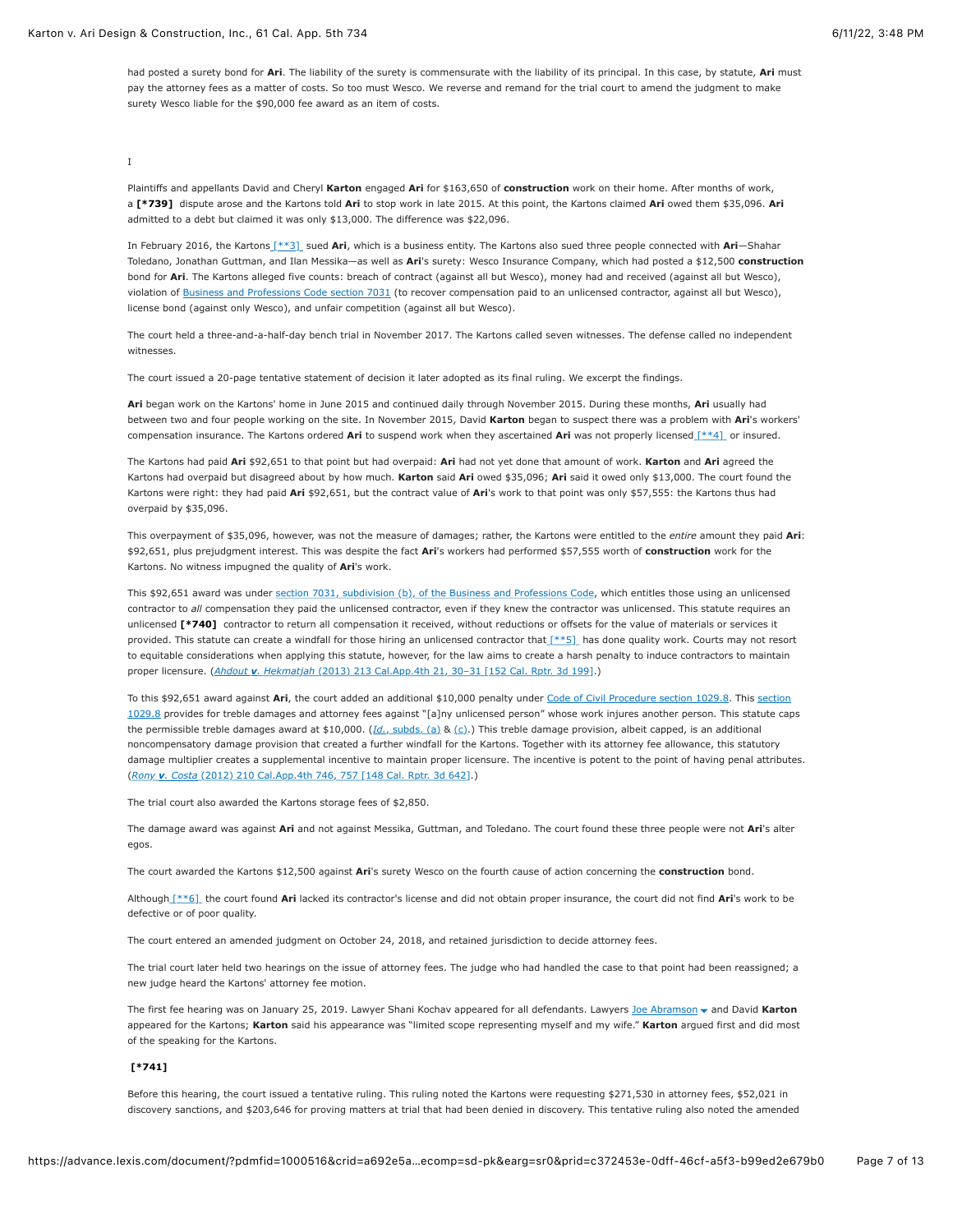judgment made fees recoverable only against **Ari** and not against the individual people who were defendants. The court determined \$450 an hour was a reasonable  $\left[\frac{**7}{*}\right]$  rate for [Abramson](https://advance.lexis.com/document/?pdmfid=1000516&crid=a692e5a3-50fc-4810-8db6-3293c05744d3&pddocfullpath=%2Fshared%2Fdocument%2Fcases%2Furn%3AcontentItem%3A625N-WKS1-FJDY-X3CW-00000-00&pdcontentcomponentid=4860&pdshepid=urn%3AcontentItem%3A6250-Y9G3-GXF7-3401-00000-00&pdteaserkey=sr0&pditab=allpods&ecomp=sd-pk&earg=sr0&prid=c372453e-0dff-46cf-a5f3-b99ed2e679b0#)  $\bullet$  and that the issues in the case were "not particularly complex." The court observed the Kartons' motion lacked a breakdown of hours spent by counsel beyond a "bare-bones declaration" that merely asserted a total of 603.4 hours and an estimate of percentages devoted to different tasks. The tentative ruling concluded the Kartons provided insufficient evidence for the court to assess whether the requested fees were reasonable. The court proposed to continue the hearing to allow the Kartons to supply the missing evidence to justify their request.

At the hearing, **Karton** asked for 30 days to file supplemental papers. The court granted this request. The court set a 10-page limit on the filing. **Karton** said, "I assume that's the text" and not the exhibits, and the court said yes.

In February 2019, the Kartons filed 11 pages of text and over 400 pages of supplemental briefing. In this filing, the Kartons "updated" their demand by adding \$16,110 to their fee request. Without explicitly saying so, the Kartons suggested their initial billing figures were incorrect.

The second hearing was on March 25, 2019. **Karton** was the sole attorney representing the Kartons; Abramson did not appear. [\[\\*\\*8\]](https://advance.lexis.com/document/?pdmfid=1000516&crid=a692e5a3-50fc-4810-8db6-3293c05744d3&pddocfullpath=%2Fshared%2Fdocument%2Fcases%2Furn%3AcontentItem%3A625N-WKS1-FJDY-X3CW-00000-00&pdcontentcomponentid=4860&pdshepid=urn%3AcontentItem%3A6250-Y9G3-GXF7-3401-00000-00&pdteaserkey=sr0&pditab=allpods&ecomp=sd-pk&earg=sr0&prid=c372453e-0dff-46cf-a5f3-b99ed2e679b0#) **Karton** and the court agreed the *Trope* case barred recovery for the time **Karton** himself had spent on the case. (See *Trope v. Katz* (1995) 11 Cal.4th [274, 292 \[45 Cal. Rptr. 2d 241, 902 P.2d 259\] \[attorney litigants may not recover attorney fees as compensation for effort they spend litigating](https://advance.lexis.com/document/?pdmfid=1000516&crid=a692e5a3-50fc-4810-8db6-3293c05744d3&pddocfullpath=%2Fshared%2Fdocument%2Fcases%2Furn%3AcontentItem%3A625N-WKS1-FJDY-X3CW-00000-00&pdcontentcomponentid=4860&pdshepid=urn%3AcontentItem%3A6250-Y9G3-GXF7-3401-00000-00&pdteaserkey=sr0&pditab=allpods&ecomp=sd-pk&earg=sr0&prid=c372453e-0dff-46cf-a5f3-b99ed2e679b0#) matters on their own behalf].)

**Karton** said the trial court's damage award against **Ari** was \$102,000.

The court noted **Karton**'s original request was for about \$270,000 in attorney fees but the request lacked evidence "as to the number of hours spent or the tasks performed by whom, et cetera … ."

The court expressed surprise **Karton** now had increased that request "beyond what had previously been requested."

The trial court commented on the Kartons' lack of civility in their briefing. "The briefing filed by [the Kartons'] counsel was replete with attacks on defense counsel such as that defense counsel filed 'knowingly false claims of witness tampering,' 'her comments were frivolous,' something was 'typical of [\[\\*742\]](https://advance.lexis.com/document/?pdmfid=1000516&crid=a692e5a3-50fc-4810-8db6-3293c05744d3&pddocfullpath=%2Fshared%2Fdocument%2Fcases%2Furn%3AcontentItem%3A625N-WKS1-FJDY-X3CW-00000-00&pdcontentcomponentid=4860&pdshepid=urn%3AcontentItem%3A6250-Y9G3-GXF7-3401-00000-00&pdteaserkey=sr0&pditab=allpods&ecomp=sd-pk&earg=sr0&prid=c372453e-0dff-46cf-a5f3-b99ed2e679b0#) the improper tactics employed by defendants and their counsel'. [¶] It was really offensive to me, the attacks made in this case."

The trial court stated it had given **Karton** the "opportunity to revive a request that could have been denied by the court two months ago, and instead [\[\\*\\*9\]](https://advance.lexis.com/document/?pdmfid=1000516&crid=a692e5a3-50fc-4810-8db6-3293c05744d3&pddocfullpath=%2Fshared%2Fdocument%2Fcases%2Furn%3AcontentItem%3A625N-WKS1-FJDY-X3CW-00000-00&pdcontentcomponentid=4860&pdshepid=urn%3AcontentItem%3A6250-Y9G3-GXF7-3401-00000-00&pdteaserkey=sr0&pditab=allpods&ecomp=sd-pk&earg=sr0&prid=c372453e-0dff-46cf-a5f3-b99ed2e679b0#) of denying it, I gave you the opportunity to file evidence. [¶] I did not expect to see a request for increased fees, and I did not expect to see these kind[s] of improper attacks on counsel in your briefing."

The court said **Karton** and his cocounsel "filed a lot of papers, several hundred pages worth of documents, of block billing, given the fact that you were told by the court to file documents with a 10-page limit. Again, I was surprised to find, oh, 300 pages of documents filed. [¶] I assumed that you would give me billing records, and you have, but I also have a lot of extraneous documentation, a lot of paper that I did not need and did not want in ruling on this motion. [¶] If this is reflective of the litigation that went on in this relatively simple-sounding case, I understand how you may and your counsel may have spent the number of hours that you claim to have spent."

The court observed the Kartons had gone "so far beyond what was necessary on this matter."

The court concluded, "I cannot say that anything like \$270,000 requested in this case is reasonable." The \$270,000 fee request was "excessive by a lot."

**Karton** said, "I'm sorry that you feel that I have offended the court.[" \[\\*\\*10\]](https://advance.lexis.com/document/?pdmfid=1000516&crid=a692e5a3-50fc-4810-8db6-3293c05744d3&pddocfullpath=%2Fshared%2Fdocument%2Fcases%2Furn%3AcontentItem%3A625N-WKS1-FJDY-X3CW-00000-00&pdcontentcomponentid=4860&pdshepid=urn%3AcontentItem%3A6250-Y9G3-GXF7-3401-00000-00&pdteaserkey=sr0&pditab=allpods&ecomp=sd-pk&earg=sr0&prid=c372453e-0dff-46cf-a5f3-b99ed2e679b0#) He continued, "I'm facing a situation where a judge ruled that the other side completely cheated. They claimed—they claimed that they were insured, and they weren't." The court agreed: "That's what Judge Newman found."

The court observed **Karton** was "agitated about this case. This is your personal matter, and I understand that. I see that you have strong feelings about this case and strong feelings about the course of this litigation and how it has proceeded."

The court asked **Karton**, "Can you not interrupt me? I would appreciate your letting me finish my sentence." **Karton** apologized.

The court stated that what **Karton** had "presented here went vastly beyond what I anticipated." The court noted the additional 20 exhibits the Kartons attached to their supplemental 10-page brief "is emblematic to me of the over-litigation of this case." "[T]his was reflective of the amount of time that was spent on various tasks throughout the course of this litigation."

# **[\[\\*743\]](https://advance.lexis.com/document/?pdmfid=1000516&crid=a692e5a3-50fc-4810-8db6-3293c05744d3&pddocfullpath=%2Fshared%2Fdocument%2Fcases%2Furn%3AcontentItem%3A625N-WKS1-FJDY-X3CW-00000-00&pdcontentcomponentid=4860&pdshepid=urn%3AcontentItem%3A6250-Y9G3-GXF7-3401-00000-00&pdteaserkey=sr0&pditab=allpods&ecomp=sd-pk&earg=sr0&prid=c372453e-0dff-46cf-a5f3-b99ed2e679b0#)**

The court took the matter under submission.

The next day the court issued a minute order approving 200 hours at \$450 per hour, for a total fee of \$90,000. The order noted the court had given **Karton** leave to file supplemental briefing of 10 page[s \[\\*\\*11\]](https://advance.lexis.com/document/?pdmfid=1000516&crid=a692e5a3-50fc-4810-8db6-3293c05744d3&pddocfullpath=%2Fshared%2Fdocument%2Fcases%2Furn%3AcontentItem%3A625N-WKS1-FJDY-X3CW-00000-00&pdcontentcomponentid=4860&pdshepid=urn%3AcontentItem%3A6250-Y9G3-GXF7-3401-00000-00&pdteaserkey=sr0&pditab=allpods&ecomp=sd-pk&earg=sr0&prid=c372453e-0dff-46cf-a5f3-b99ed2e679b0#) but that **Karton** had filed hundreds of pages with 20 or more additional exhibits—an effort **Karton** claimed took 30 hours of attorney time. **Karton**'s supplemental briefing increased the size of his fee request. The order reviewed law about the lodestar method of fee calculation and noted its broad discretion to adjust an award downward or to deny it completely if it determined a request was excessive, citing *Ketchum v. Moses* (2001) 24 Cal.4th 1122, 1132 [104 Cal. Rptr. 2d 377, 17 P.3d 735] (*Ketchum*). (See also *id.* [at p. 1138 \["To the extent a trial court is concerned that a particular award is excessive, it has broad discretio](https://advance.lexis.com/document/?pdmfid=1000516&crid=a692e5a3-50fc-4810-8db6-3293c05744d3&pddocfullpath=%2Fshared%2Fdocument%2Fcases%2Furn%3AcontentItem%3A625N-WKS1-FJDY-X3CW-00000-00&pdcontentcomponentid=4860&pdshepid=urn%3AcontentItem%3A6250-Y9G3-GXF7-3401-00000-00&pdteaserkey=sr0&pditab=allpods&ecomp=sd-pk&earg=sr0&prid=c372453e-0dff-46cf-a5f3-b99ed2e679b0#)n to adjust the fee downward or deny an unreasonable fee altogether."].)

The order noted the "inflammatory language" in **Karton**'s briefing. The court reiterated the Kartons' supplemental briefing "vastly exceeded" the scope of the court's order and was "emblematic of the vast over-litigating of this matter." "In its discretion, the court finds that 200 hours at \$450/hour (\$90,000)" was a reasonable attorney fee for the Kartons. "The issues of this case do not appear particularly complex, and the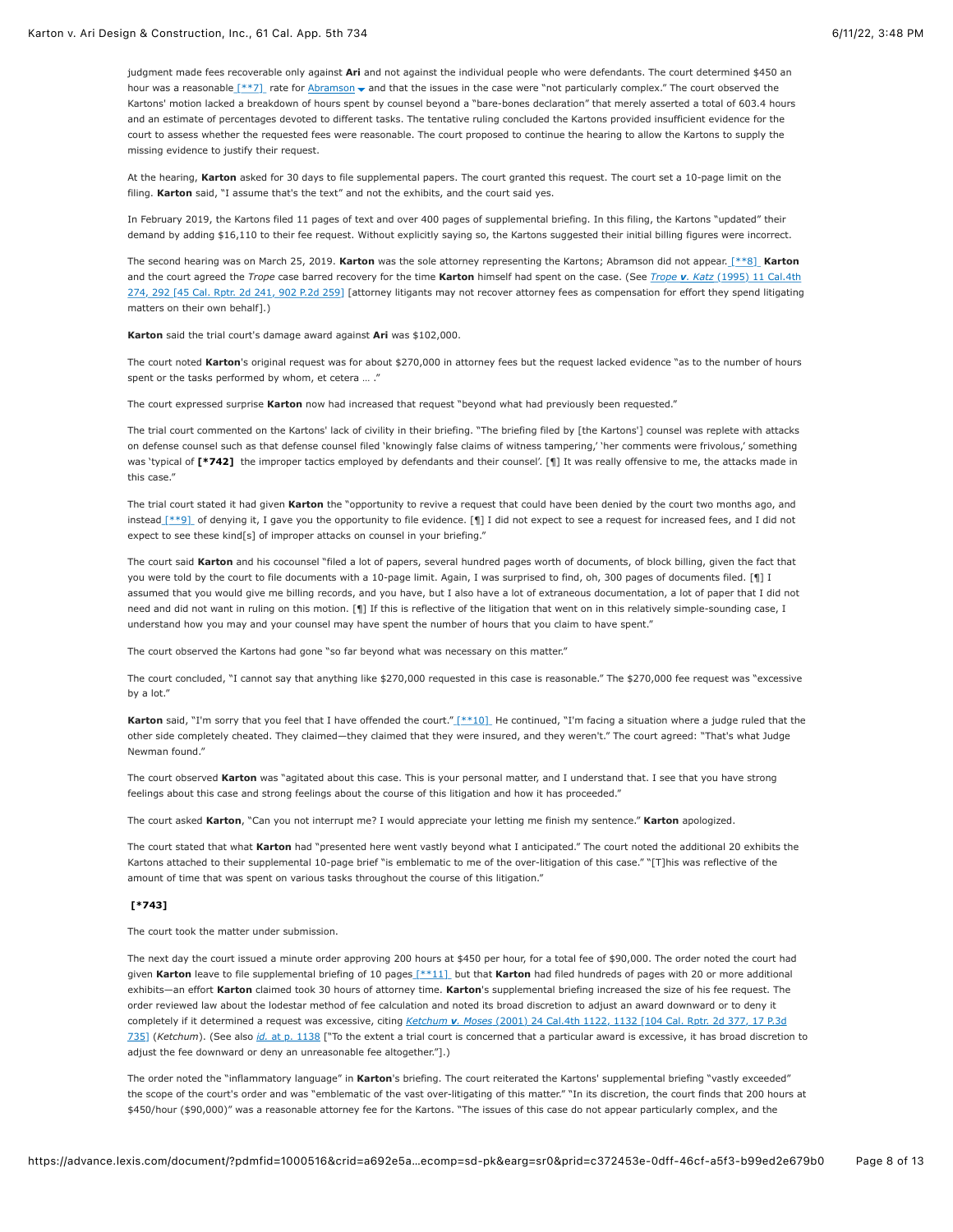request for fees is vastly in excess of what is reasonable. Fees three times the award [do] not seem to be reasonable, nor [do] 600 hours of attorney time."

On a separate  $[***12]$  issue, the court ruled the Kartons had no statutory or contractual basis for a recovery of attorney fees against Wesco.

The Kartons appealed.

#### II

We reject the Kartons' complaint that the \$90,000 attorney fee award is too small.

## A

*[HN1](https://advance.lexis.com/document/?pdmfid=1000516&crid=a692e5a3-50fc-4810-8db6-3293c05744d3&pddocfullpath=%2Fshared%2Fdocument%2Fcases%2Furn%3AcontentItem%3A625N-WKS1-FJDY-X3CW-00000-00&pdcontentcomponentid=4860&pdshepid=urn%3AcontentItem%3A6250-Y9G3-GXF7-3401-00000-00&pdteaserkey=sr0&pditab=allpods&ecomp=sd-pk&earg=sr0&prid=c372453e-0dff-46cf-a5f3-b99ed2e679b0#)*  $\overline{FA(1)}$  (1) We review attorney fee awards for abuse of discretion. An experienced trial judge is in the best position to evaluate the value of professional services rendered in the trial court. We presume the fee approved by the trial court is reasonable. We will not disturb the [trial court's judgment unless it is clearly wrong. The burden is on the objector to show error. \(](https://advance.lexis.com/document/?pdmfid=1000516&crid=a692e5a3-50fc-4810-8db6-3293c05744d3&pddocfullpath=%2Fshared%2Fdocument%2Fcases%2Furn%3AcontentItem%3A625N-WKS1-FJDY-X3CW-00000-00&pdcontentcomponentid=4860&pdshepid=urn%3AcontentItem%3A6250-Y9G3-GXF7-3401-00000-00&pdteaserkey=sr0&pditab=allpods&ecomp=sd-pk&earg=sr0&prid=c372453e-0dff-46cf-a5f3-b99ed2e679b0#)*Laffitte v. Robert Half Internat. Inc.* (2016) 1 Cal.5th 480, 488 [205 Cal. Rptr. 3d 555, 376 P.3d **[\[\\*744\]](https://advance.lexis.com/document/?pdmfid=1000516&crid=a692e5a3-50fc-4810-8db6-3293c05744d3&pddocfullpath=%2Fshared%2Fdocument%2Fcases%2Furn%3AcontentItem%3A625N-WKS1-FJDY-X3CW-00000-00&pdcontentcomponentid=4860&pdshepid=urn%3AcontentItem%3A6250-Y9G3-GXF7-3401-00000-00&pdteaserkey=sr0&pditab=allpods&ecomp=sd-pk&earg=sr0&prid=c372453e-0dff-46cf-a5f3-b99ed2e679b0#)** 672] (*Laffitte*).) Equitable principles inform this project. (*PLCM Group, Inc. v. Drexler* [\(2000\) 22 Cal.4th 1084, 1095 \[95 Cal. Rptr. 2d 198, 997 P.2d 511\] \(](https://advance.lexis.com/document/?pdmfid=1000516&crid=a692e5a3-50fc-4810-8db6-3293c05744d3&pddocfullpath=%2Fshared%2Fdocument%2Fcases%2Furn%3AcontentItem%3A625N-WKS1-FJDY-X3CW-00000-00&pdcontentcomponentid=4860&pdshepid=urn%3AcontentItem%3A6250-Y9G3-GXF7-3401-00000-00&pdteaserkey=sr0&pditab=allpods&ecomp=sd-pk&earg=sr0&prid=c372453e-0dff-46cf-a5f3-b99ed2e679b0#)*PLCM*).)

*[HN2](https://advance.lexis.com/document/?pdmfid=1000516&crid=a692e5a3-50fc-4810-8db6-3293c05744d3&pddocfullpath=%2Fshared%2Fdocument%2Fcases%2Furn%3AcontentItem%3A625N-WKS1-FJDY-X3CW-00000-00&pdcontentcomponentid=4860&pdshepid=urn%3AcontentItem%3A6250-Y9G3-GXF7-3401-00000-00&pdteaserkey=sr0&pditab=allpods&ecomp=sd-pk&earg=sr0&prid=c372453e-0dff-46cf-a5f3-b99ed2e679b0#) [CA\(2\)](https://advance.lexis.com/document/?pdmfid=1000516&crid=a692e5a3-50fc-4810-8db6-3293c05744d3&pddocfullpath=%2Fshared%2Fdocument%2Fcases%2Furn%3AcontentItem%3A625N-WKS1-FJDY-X3CW-00000-00&pdcontentcomponentid=4860&pdshepid=urn%3AcontentItem%3A6250-Y9G3-GXF7-3401-00000-00&pdteaserkey=sr0&pditab=allpods&ecomp=sd-pk&earg=sr0&prid=c372453e-0dff-46cf-a5f3-b99ed2e679b0#)* **(2)** The benchmark in determining attorney fees is reasonableness. Courts have developed two ways to define a reasonable fee.

The first method is the lodestar approach. This method traces back at least to the famous *Lindy* case: *Lindy Bros. Builders, Inc. of Philadelphia v. American Radiator & Standard Sanitary Corp.* [\(3d Cir. 1973\) 487 F.2d 161, 168. The lodestar is the product of a reasonable hourly rate and a](https://advance.lexis.com/document/?pdmfid=1000516&crid=a692e5a3-50fc-4810-8db6-3293c05744d3&pddocfullpath=%2Fshared%2Fdocument%2Fcases%2Furn%3AcontentItem%3A625N-WKS1-FJDY-X3CW-00000-00&pdcontentcomponentid=4860&pdshepid=urn%3AcontentItem%3A6250-Y9G3-GXF7-3401-00000-00&pdteaserkey=sr0&pditab=allpods&ecomp=sd-pk&earg=sr0&prid=c372453e-0dff-46cf-a5f3-b99ed2e679b0#) reasonable number of hours. (*PLCM, supra*[, 22 Cal.4th at p. 1095.](https://advance.lexis.com/document/?pdmfid=1000516&crid=a692e5a3-50fc-4810-8db6-3293c05744d3&pddocfullpath=%2Fshared%2Fdocument%2Fcases%2Furn%3AcontentItem%3A625N-WKS1-FJDY-X3CW-00000-00&pdcontentcomponentid=4860&pdshepid=urn%3AcontentItem%3A6250-Y9G3-GXF7-3401-00000-00&pdteaserkey=sr0&pditab=allpods&ecomp=sd-pk&earg=sr0&prid=c372453e-0dff-46cf-a5f3-b99ed2e679b0#)) The court then may adjust the lodestar based on a variety of factors. Germane factors include the nature, difficulty, and extent of the litigation, the skill it required, the attention given, and the success or failure of [\[\\*\\*13\]](https://advance.lexis.com/document/?pdmfid=1000516&crid=a692e5a3-50fc-4810-8db6-3293c05744d3&pddocfullpath=%2Fshared%2Fdocument%2Fcases%2Furn%3AcontentItem%3A625N-WKS1-FJDY-X3CW-00000-00&pdcontentcomponentid=4860&pdshepid=urn%3AcontentItem%3A6250-Y9G3-GXF7-3401-00000-00&pdteaserkey=sr0&pditab=allpods&ecomp=sd-pk&earg=sr0&prid=c372453e-0dff-46cf-a5f3-b99ed2e679b0#) the enterprise, as well as other factors. (*Id.* [at p. 1096.\) Whether the attorney worked on a contingency is relevant. \(](https://advance.lexis.com/document/?pdmfid=1000516&crid=a692e5a3-50fc-4810-8db6-3293c05744d3&pddocfullpath=%2Fshared%2Fdocument%2Fcases%2Furn%3AcontentItem%3A625N-WKS1-FJDY-X3CW-00000-00&pdcontentcomponentid=4860&pdshepid=urn%3AcontentItem%3A6250-Y9G3-GXF7-3401-00000-00&pdteaserkey=sr0&pditab=allpods&ecomp=sd-pk&earg=sr0&prid=c372453e-0dff-46cf-a5f3-b99ed2e679b0#)*Mikhaeilpoor v. BMW of North America, LLC* (2020) 48 Cal.App.5th 240, 248 [261 Cal. Rptr. 3d 679] (*Mikhaeilpoor*).) A trial court is not required to state each charge it finds reasonable or unreasonable. A reduced award might be fully justified by a general observation that an attorney overlitigated a case. (*Id.* [at p. 250](https://advance.lexis.com/document/?pdmfid=1000516&crid=a692e5a3-50fc-4810-8db6-3293c05744d3&pddocfullpath=%2Fshared%2Fdocument%2Fcases%2Furn%3AcontentItem%3A625N-WKS1-FJDY-X3CW-00000-00&pdcontentcomponentid=4860&pdshepid=urn%3AcontentItem%3A6250-Y9G3-GXF7-3401-00000-00&pdteaserkey=sr0&pditab=allpods&ecomp=sd-pk&earg=sr0&prid=c372453e-0dff-46cf-a5f3-b99ed2e679b0#).)

The second method is the percentage-of-recovery approach. The percentage approach arose in the class action context and predated the lodestar method, but has always shared the lodestar method's fundamental goal of defining "reasonableness" in a given case. (E.g., *Laffitte, supra*[, 1 Cal.5th at p. 504 \[the goal under both the percentage and lodestar approach is the award of a reasonable fee to compensate couns](https://advance.lexis.com/document/?pdmfid=1000516&crid=a692e5a3-50fc-4810-8db6-3293c05744d3&pddocfullpath=%2Fshared%2Fdocument%2Fcases%2Furn%3AcontentItem%3A625N-WKS1-FJDY-X3CW-00000-00&pdcontentcomponentid=4860&pdshepid=urn%3AcontentItem%3A6250-Y9G3-GXF7-3401-00000-00&pdteaserkey=sr0&pditab=allpods&ecomp=sd-pk&earg=sr0&prid=c372453e-0dff-46cf-a5f3-b99ed2e679b0#)el for their efforts].)

*[CA\(3\)](https://advance.lexis.com/document/?pdmfid=1000516&crid=a692e5a3-50fc-4810-8db6-3293c05744d3&pddocfullpath=%2Fshared%2Fdocument%2Fcases%2Furn%3AcontentItem%3A625N-WKS1-FJDY-X3CW-00000-00&pdcontentcomponentid=4860&pdshepid=urn%3AcontentItem%3A6250-Y9G3-GXF7-3401-00000-00&pdteaserkey=sr0&pditab=allpods&ecomp=sd-pk&earg=sr0&prid=c372453e-0dff-46cf-a5f3-b99ed2e679b0#)* **(3)** [Over the decades, there has been a nationwide tug of war about which method is superior: lodestar versus percentage. \(](https://advance.lexis.com/document/?pdmfid=1000516&crid=a692e5a3-50fc-4810-8db6-3293c05744d3&pddocfullpath=%2Fshared%2Fdocument%2Fcases%2Furn%3AcontentItem%3A625N-WKS1-FJDY-X3CW-00000-00&pdcontentcomponentid=4860&pdshepid=urn%3AcontentItem%3A6250-Y9G3-GXF7-3401-00000-00&pdteaserkey=sr0&pditab=allpods&ecomp=sd-pk&earg=sr0&prid=c372453e-0dff-46cf-a5f3-b99ed2e679b0#)*Laffitte, supra*, 1 Cal.5th at pp. 489–503.) Each approach has advantages and disadvantages. *[HN3](https://advance.lexis.com/document/?pdmfid=1000516&crid=a692e5a3-50fc-4810-8db6-3293c05744d3&pddocfullpath=%2Fshared%2Fdocument%2Fcases%2Furn%3AcontentItem%3A625N-WKS1-FJDY-X3CW-00000-00&pdcontentcomponentid=4860&pdshepid=urn%3AcontentItem%3A6250-Y9G3-GXF7-3401-00000-00&pdteaserkey=sr0&pditab=allpods&ecomp=sd-pk&earg=sr0&prid=c372453e-0dff-46cf-a5f3-b99ed2e679b0#)* The lodestar method better accounts for the amount of work done, while the percentage approach more accurately reflects the results achieved. (*Id.* [at p. 489.](https://advance.lexis.com/document/?pdmfid=1000516&crid=a692e5a3-50fc-4810-8db6-3293c05744d3&pddocfullpath=%2Fshared%2Fdocument%2Fcases%2Furn%3AcontentItem%3A625N-WKS1-FJDY-X3CW-00000-00&pdcontentcomponentid=4860&pdshepid=urn%3AcontentItem%3A6250-Y9G3-GXF7-3401-00000-00&pdteaserkey=sr0&pditab=allpods&ecomp=sd-pk&earg=sr0&prid=c372453e-0dff-46cf-a5f3-b99ed2e679b0#))

In 2010, the American Law Institute concluded "'most courts and commentators now believe that the percentage method is superior. Critics of the lodestar method note, for  $\lceil$ \*\*14] example, the difficulty in applying the method and cite the undesirable incentives created by that approach—i.e., a financial incentive to extend the litigation so that the attorneys can accrue additional hours (and thus, additional fees).'" (*Laffitte, supra*[, 1 Cal.5th at p. 494](https://advance.lexis.com/document/?pdmfid=1000516&crid=a692e5a3-50fc-4810-8db6-3293c05744d3&pddocfullpath=%2Fshared%2Fdocument%2Fcases%2Furn%3AcontentItem%3A625N-WKS1-FJDY-X3CW-00000-00&pdcontentcomponentid=4860&pdshepid=urn%3AcontentItem%3A6250-Y9G3-GXF7-3401-00000-00&pdteaserkey=sr0&pditab=allpods&ecomp=sd-pk&earg=sr0&prid=c372453e-0dff-46cf-a5f3-b99ed2e679b0#), quoting ALI, Principles of the Law of Aggregate Litigation (2010) § 3.13, com. b.)

#### **[\[\\*745\]](https://advance.lexis.com/document/?pdmfid=1000516&crid=a692e5a3-50fc-4810-8db6-3293c05744d3&pddocfullpath=%2Fshared%2Fdocument%2Fcases%2Furn%3AcontentItem%3A625N-WKS1-FJDY-X3CW-00000-00&pdcontentcomponentid=4860&pdshepid=urn%3AcontentItem%3A6250-Y9G3-GXF7-3401-00000-00&pdteaserkey=sr0&pditab=allpods&ecomp=sd-pk&earg=sr0&prid=c372453e-0dff-46cf-a5f3-b99ed2e679b0#)**

Attorneys can be prone to opportunistic opinions on which approach they prefer, depending on the circumstances of their case. The reason is obvious: money.

If the recovery is large, plaintiffs' counsel can favor the percentage approach, because a percentage of a very large number itself can be large. (E.g., *Augustus v. ABM Security Services, Inc.* [\(2016\) 2 Cal.5th 257, 260 \[211 Cal. Rptr. 3d 634, 385 P.3d 823\]](https://advance.lexis.com/document/?pdmfid=1000516&crid=a692e5a3-50fc-4810-8db6-3293c05744d3&pddocfullpath=%2Fshared%2Fdocument%2Fcases%2Furn%3AcontentItem%3A625N-WKS1-FJDY-X3CW-00000-00&pdcontentcomponentid=4860&pdshepid=urn%3AcontentItem%3A6250-Y9G3-GXF7-3401-00000-00&pdteaserkey=sr0&pditab=allpods&ecomp=sd-pk&earg=sr0&prid=c372453e-0dff-46cf-a5f3-b99ed2e679b0#) ["trial court granted summary judgment for plaintiffs, finding ABM liable and awarding approximately \$90 million"]; *Augustus v. American Commercial Security Services* (Super.Ct. L.A. County, June 30, 2017, No. BC336416) [attorney fee award of over 30 percent of that sum].) Correspondingly, defense counsel in such cases can be articulate as to why a percentage approach is misguided.

If the recovery is comparatively slight, both sides can reverse field, with plaintiffs' counsel insisting the lodestar approach must dominate and defense counsel praising the virtues of the percentag[e \[\\*\\*15\]](https://advance.lexis.com/document/?pdmfid=1000516&crid=a692e5a3-50fc-4810-8db6-3293c05744d3&pddocfullpath=%2Fshared%2Fdocument%2Fcases%2Furn%3AcontentItem%3A625N-WKS1-FJDY-X3CW-00000-00&pdcontentcomponentid=4860&pdshepid=urn%3AcontentItem%3A6250-Y9G3-GXF7-3401-00000-00&pdteaserkey=sr0&pditab=allpods&ecomp=sd-pk&earg=sr0&prid=c372453e-0dff-46cf-a5f3-b99ed2e679b0#) method.

*[CA\(4\)](https://advance.lexis.com/document/?pdmfid=1000516&crid=a692e5a3-50fc-4810-8db6-3293c05744d3&pddocfullpath=%2Fshared%2Fdocument%2Fcases%2Furn%3AcontentItem%3A625N-WKS1-FJDY-X3CW-00000-00&pdcontentcomponentid=4860&pdshepid=urn%3AcontentItem%3A6250-Y9G3-GXF7-3401-00000-00&pdteaserkey=sr0&pditab=allpods&ecomp=sd-pk&earg=sr0&prid=c372453e-0dff-46cf-a5f3-b99ed2e679b0#)* **(4)** Our Supreme Court has concluded that, *[HN4](https://advance.lexis.com/document/?pdmfid=1000516&crid=a692e5a3-50fc-4810-8db6-3293c05744d3&pddocfullpath=%2Fshared%2Fdocument%2Fcases%2Furn%3AcontentItem%3A625N-WKS1-FJDY-X3CW-00000-00&pdcontentcomponentid=4860&pdshepid=urn%3AcontentItem%3A6250-Y9G3-GXF7-3401-00000-00&pdteaserkey=sr0&pditab=allpods&ecomp=sd-pk&earg=sr0&prid=c372453e-0dff-46cf-a5f3-b99ed2e679b0#)*<sup>7</sup> in common fund cases, trial courts have discretion to begin with a percentage [approach and then to use the lodestar approach to cross-check the reasonableness of the percentage. \(](https://advance.lexis.com/document/?pdmfid=1000516&crid=a692e5a3-50fc-4810-8db6-3293c05744d3&pddocfullpath=%2Fshared%2Fdocument%2Fcases%2Furn%3AcontentItem%3A625N-WKS1-FJDY-X3CW-00000-00&pdcontentcomponentid=4860&pdshepid=urn%3AcontentItem%3A6250-Y9G3-GXF7-3401-00000-00&pdteaserkey=sr0&pditab=allpods&ecomp=sd-pk&earg=sr0&prid=c372453e-0dff-46cf-a5f3-b99ed2e679b0#)*Laffitte, supra*, 1 Cal.5th at pp. 503– 506.) The court has stressed it has not mandated a blanket "lodestar only" approach. (*Id.* [at p. 500;](https://advance.lexis.com/document/?pdmfid=1000516&crid=a692e5a3-50fc-4810-8db6-3293c05744d3&pddocfullpath=%2Fshared%2Fdocument%2Fcases%2Furn%3AcontentItem%3A625N-WKS1-FJDY-X3CW-00000-00&pdcontentcomponentid=4860&pdshepid=urn%3AcontentItem%3A6250-Y9G3-GXF7-3401-00000-00&pdteaserkey=sr0&pditab=allpods&ecomp=sd-pk&earg=sr0&prid=c372453e-0dff-46cf-a5f3-b99ed2e679b0#) see also *id.* [at p. 503](https://advance.lexis.com/document/?pdmfid=1000516&crid=a692e5a3-50fc-4810-8db6-3293c05744d3&pddocfullpath=%2Fshared%2Fdocument%2Fcases%2Furn%3AcontentItem%3A625N-WKS1-FJDY-X3CW-00000-00&pdcontentcomponentid=4860&pdshepid=urn%3AcontentItem%3A6250-Y9G3-GXF7-3401-00000-00&pdteaserkey=sr0&pditab=allpods&ecomp=sd-pk&earg=sr0&prid=c372453e-0dff-46cf-a5f3-b99ed2e679b0#).)

*[HN5](https://advance.lexis.com/document/?pdmfid=1000516&crid=a692e5a3-50fc-4810-8db6-3293c05744d3&pddocfullpath=%2Fshared%2Fdocument%2Fcases%2Furn%3AcontentItem%3A625N-WKS1-FJDY-X3CW-00000-00&pdcontentcomponentid=4860&pdshepid=urn%3AcontentItem%3A6250-Y9G3-GXF7-3401-00000-00&pdteaserkey=sr0&pditab=allpods&ecomp=sd-pk&earg=sr0&prid=c372453e-0dff-46cf-a5f3-b99ed2e679b0#) [CA\(5\)](https://advance.lexis.com/document/?pdmfid=1000516&crid=a692e5a3-50fc-4810-8db6-3293c05744d3&pddocfullpath=%2Fshared%2Fdocument%2Fcases%2Furn%3AcontentItem%3A625N-WKS1-FJDY-X3CW-00000-00&pdcontentcomponentid=4860&pdshepid=urn%3AcontentItem%3A6250-Y9G3-GXF7-3401-00000-00&pdteaserkey=sr0&pditab=allpods&ecomp=sd-pk&earg=sr0&prid=c372453e-0dff-46cf-a5f3-b99ed2e679b0#)* **(5)** The Supreme Court also has approved the trial court's discretion to use a positive or negative multiplier to adjust the lodestar sum. (E.g., *Laffitte, supra*[, 1 Cal.5th at p. 505.](https://advance.lexis.com/document/?pdmfid=1000516&crid=a692e5a3-50fc-4810-8db6-3293c05744d3&pddocfullpath=%2Fshared%2Fdocument%2Fcases%2Furn%3AcontentItem%3A625N-WKS1-FJDY-X3CW-00000-00&pdcontentcomponentid=4860&pdshepid=urn%3AcontentItem%3A6250-Y9G3-GXF7-3401-00000-00&pdteaserkey=sr0&pditab=allpods&ecomp=sd-pk&earg=sr0&prid=c372453e-0dff-46cf-a5f3-b99ed2e679b0#)) Use of a multiplier can affect the final award considerably: it can double or treble the beginning figure, or more, and can reduce it drastically too. No established criteria calibrate the precise size and direction of the multiplier, thus implying considerable deference to trial court decisionmaking about attorney fee awards.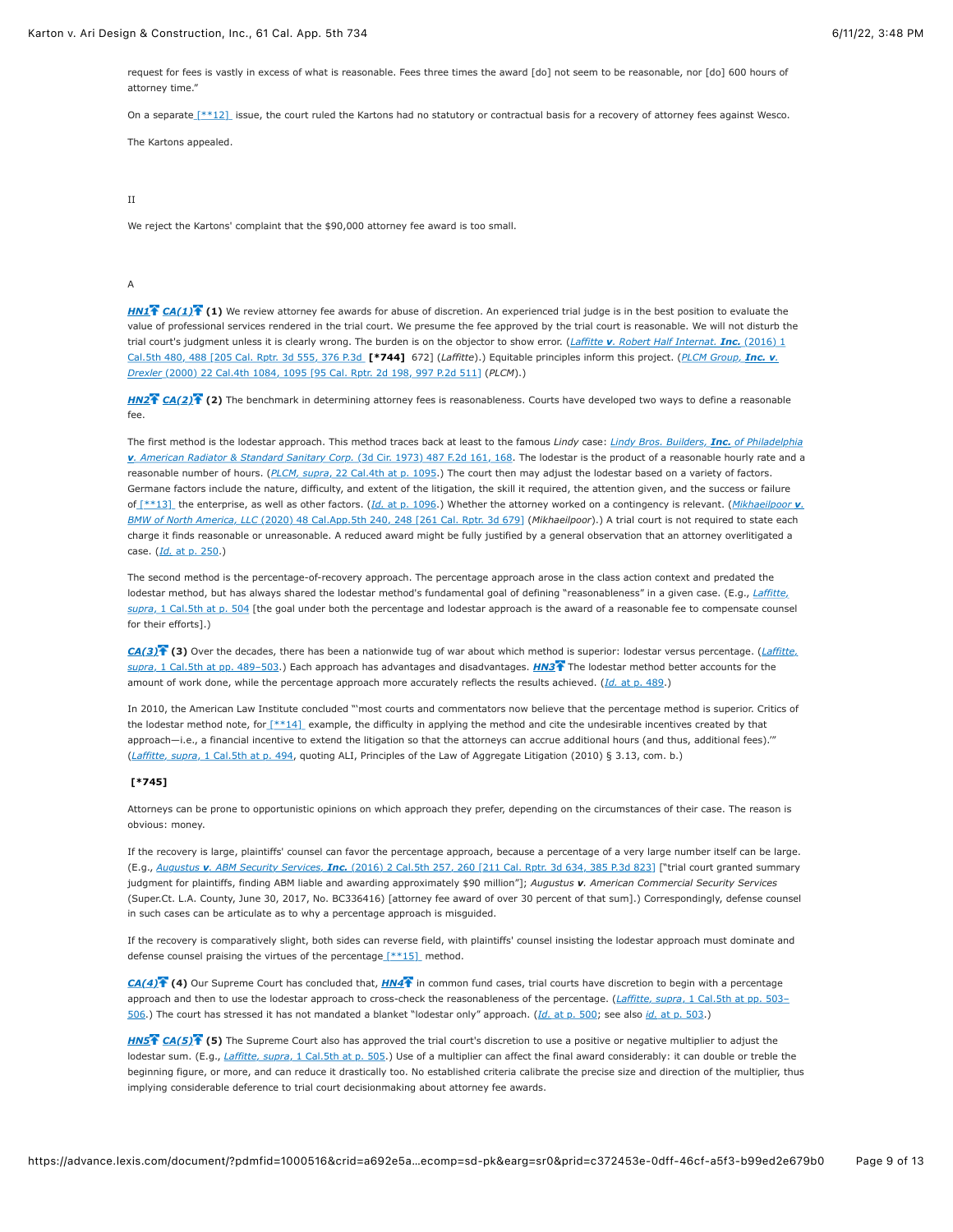B

The trial court used sound discretion to limit the Kartons' attorney fees to \$90,000.

The court began with the conventional lodestar calculation: a reasonable hourly rate times a reasonable number of hours. The rate is undisputed. On hours, the Kartons said their attorney devoted more than 600 hours to this litigation. The court did not doubt it, but thought the hours were "excessive by a lot."

#### **[\[\\*746\]](https://advance.lexis.com/document/?pdmfid=1000516&crid=a692e5a3-50fc-4810-8db6-3293c05744d3&pddocfullpath=%2Fshared%2Fdocument%2Fcases%2Furn%3AcontentItem%3A625N-WKS1-FJDY-X3CW-00000-00&pdcontentcomponentid=4860&pdshepid=urn%3AcontentItem%3A6250-Y9G3-GXF7-3401-00000-00&pdteaserkey=sr0&pditab=allpods&ecomp=sd-pk&earg=sr0&prid=c372453e-0dff-46cf-a5f3-b99ed2e679b0#)**

The court gave  $[**16]$  five good reasons for concluding 600 plus hours was unreasonable.

*[CA\(6\)](https://advance.lexis.com/document/?pdmfid=1000516&crid=a692e5a3-50fc-4810-8db6-3293c05744d3&pddocfullpath=%2Fshared%2Fdocument%2Fcases%2Furn%3AcontentItem%3A625N-WKS1-FJDY-X3CW-00000-00&pdcontentcomponentid=4860&pdshepid=urn%3AcontentItem%3A6250-Y9G3-GXF7-3401-00000-00&pdteaserkey=sr0&pditab=allpods&ecomp=sd-pk&earg=sr0&prid=c372453e-0dff-46cf-a5f3-b99ed2e679b0#)* **(6)** First, the trial court rightly found the questions in this case were relatively simple. *[HN6](https://advance.lexis.com/document/?pdmfid=1000516&crid=a692e5a3-50fc-4810-8db6-3293c05744d3&pddocfullpath=%2Fshared%2Fdocument%2Fcases%2Furn%3AcontentItem%3A625N-WKS1-FJDY-X3CW-00000-00&pdcontentcomponentid=4860&pdshepid=urn%3AcontentItem%3A6250-Y9G3-GXF7-3401-00000-00&pdteaserkey=sr0&pditab=allpods&ecomp=sd-pk&earg=sr0&prid=c372453e-0dff-46cf-a5f3-b99ed2e679b0#)* Difficult issues require more attorney hours. (*Ketchum, supra*[, 24 Cal.4th at p. 1138.](https://advance.lexis.com/document/?pdmfid=1000516&crid=a692e5a3-50fc-4810-8db6-3293c05744d3&pddocfullpath=%2Fshared%2Fdocument%2Fcases%2Furn%3AcontentItem%3A625N-WKS1-FJDY-X3CW-00000-00&pdcontentcomponentid=4860&pdshepid=urn%3AcontentItem%3A6250-Y9G3-GXF7-3401-00000-00&pdteaserkey=sr0&pditab=allpods&ecomp=sd-pk&earg=sr0&prid=c372453e-0dff-46cf-a5f3-b99ed2e679b0#)) Simpler questions require fewer. Here the issues were pedestrian: whether a contractor had insurance and a license. On the issue of how much **Ari** owed the Kartons, Cheryl **Karton** testified **Ari** owed \$35,096, and "[t]his testimony was not controverted by the Defendants." In the realm of civil litigation in California, this case was relatively straightforward.

Second, the court had an ample basis to conclude the Kartons overlitigated this matter. They had about a \$23,000 dispute with their contractor: the Kartons had said **Ari** owed \$35,096 and **Ari** had claimed the debt was only \$13,000. A \$23,000 argument must be resolved, but it does not justify launching a disproportionate litigation offensive. The Kartons' strategy netted them windfall gains: the harshness of contractor licensing laws allowed them to recoup all their **construction** monies, plus \$10,000, and to retain the benefit of months of free **construction** work. Notwithstanding this windfall, this remained a small case in the range of [\[\\*\\*17\]](https://advance.lexis.com/document/?pdmfid=1000516&crid=a692e5a3-50fc-4810-8db6-3293c05744d3&pddocfullpath=%2Fshared%2Fdocument%2Fcases%2Furn%3AcontentItem%3A625N-WKS1-FJDY-X3CW-00000-00&pdcontentcomponentid=4860&pdshepid=urn%3AcontentItem%3A6250-Y9G3-GXF7-3401-00000-00&pdteaserkey=sr0&pditab=allpods&ecomp=sd-pk&earg=sr0&prid=c372453e-0dff-46cf-a5f3-b99ed2e679b0#) civil matters in the Los Angeles Superior Court. The trial court did not abuse its discretion by acknowledging this salient point.

Third, the trial court fairly attributed some of the overlitigation to **Karton**'s personal embroilment in the matter. **Karton** is an experienced lawyer. He brought this suit about his own home. **Karton** declared, "I was substantially involved in this case because I was cheated. So, yes, I was involved." The trial court observed **Karton**'s demeanor at the hearings and saw he was "agitated about this case. This is your personal matter, and I understand that. I see that you have strong feelings about this case and strong feelings about the course of this litigation and how it has proceeded." The court had reason to conclude embroilment undermined objectivity about the appropriate scale of litigation.

Fourth, the trial court rightly sought an appropriate relationship between the result achieved and the size of the fee. For a century or more, [California courts have considered the success or failure of attorney efforts when evaluating attorney fee requests. \(E.g.,](https://advance.lexis.com/document/?pdmfid=1000516&crid=a692e5a3-50fc-4810-8db6-3293c05744d3&pddocfullpath=%2Fshared%2Fdocument%2Fcases%2Furn%3AcontentItem%3A625N-WKS1-FJDY-X3CW-00000-00&pdcontentcomponentid=4860&pdshepid=urn%3AcontentItem%3A6250-Y9G3-GXF7-3401-00000-00&pdteaserkey=sr0&pditab=allpods&ecomp=sd-pk&earg=sr0&prid=c372453e-0dff-46cf-a5f3-b99ed2e679b0#) *Grass v. Rindge Co.* (1927) 84 Cal.App. 750, 767 [258 P. 673]; *Mikhaeilpoor, supra*[, 48 Cal.App.5th at p. 247.](https://advance.lexis.com/document/?pdmfid=1000516&crid=a692e5a3-50fc-4810-8db6-3293c05744d3&pddocfullpath=%2Fshared%2Fdocument%2Fcases%2Furn%3AcontentItem%3A625N-WKS1-FJDY-X3CW-00000-00&pdcontentcomponentid=4860&pdshepid=urn%3AcontentItem%3A6250-Y9G3-GXF7-3401-00000-00&pdteaserkey=sr0&pditab=allpods&ecomp=sd-pk&earg=sr0&prid=c372453e-0dff-46cf-a5f3-b99ed2e679b0#))

*[HN7](https://advance.lexis.com/document/?pdmfid=1000516&crid=a692e5a3-50fc-4810-8db6-3293c05744d3&pddocfullpath=%2Fshared%2Fdocument%2Fcases%2Furn%3AcontentItem%3A625N-WKS1-FJDY-X3CW-00000-00&pdcontentcomponentid=4860&pdshepid=urn%3AcontentItem%3A6250-Y9G3-GXF7-3401-00000-00&pdteaserkey=sr0&pditab=allpods&ecomp=sd-pk&earg=sr0&prid=c372453e-0dff-46cf-a5f3-b99ed2e679b0#)* **[CA\(7\)](https://advance.lexis.com/document/?pdmfid=1000516&crid=a692e5a3-50fc-4810-8db6-3293c05744d3&pddocfullpath=%2Fshared%2Fdocument%2Fcases%2Furn%3AcontentItem%3A625N-WKS1-FJDY-X3CW-00000-00&pdcontentcomponentid=4860&pdshepid=urn%3AcontentItem%3A6250-Y9G3-GXF7-3401-00000-00&pdteaserkey=sr0&pditab=allpods&ecomp=sd-pk&earg=sr0&prid=c372453e-0dff-46cf-a5f3-b99ed2e679b0#) (7)** The size of a judgment is pertinent to rational evaluation of a requested fee. Rational decisionmakin[g \[\\*\\*18\]](https://advance.lexis.com/document/?pdmfid=1000516&crid=a692e5a3-50fc-4810-8db6-3293c05744d3&pddocfullpath=%2Fshared%2Fdocument%2Fcases%2Furn%3AcontentItem%3A625N-WKS1-FJDY-X3CW-00000-00&pdcontentcomponentid=4860&pdshepid=urn%3AcontentItem%3A6250-Y9G3-GXF7-3401-00000-00&pdteaserkey=sr0&pditab=allpods&ecomp=sd-pk&earg=sr0&prid=c372453e-0dff-46cf-a5f3-b99ed2e679b0#) weighs benefits and costs. The judgment measures the dollar benefit of the litigation. The attorney fee is the cost **[\[\\*747\]](https://advance.lexis.com/document/?pdmfid=1000516&crid=a692e5a3-50fc-4810-8db6-3293c05744d3&pddocfullpath=%2Fshared%2Fdocument%2Fcases%2Furn%3AcontentItem%3A625N-WKS1-FJDY-X3CW-00000-00&pdcontentcomponentid=4860&pdshepid=urn%3AcontentItem%3A6250-Y9G3-GXF7-3401-00000-00&pdteaserkey=sr0&pditab=allpods&ecomp=sd-pk&earg=sr0&prid=c372453e-0dff-46cf-a5f3-b99ed2e679b0#)** of obtaining that benefit. This was strictly a money judgment; there was no injunctive or equitable relief of an intangible value. The dollar and cents precisely quantified the benefit to the Kartons.

Weighing cost and benefit, this trial court concluded a fee much larger than the judgment was not reasonable. This was logical: rational investors or buyers would not spend more than \$1 to get something worth \$1. The trial court properly connected the fee to the judgment.

*[CA\(8\)](https://advance.lexis.com/document/?pdmfid=1000516&crid=a692e5a3-50fc-4810-8db6-3293c05744d3&pddocfullpath=%2Fshared%2Fdocument%2Fcases%2Furn%3AcontentItem%3A625N-WKS1-FJDY-X3CW-00000-00&pdcontentcomponentid=4860&pdshepid=urn%3AcontentItem%3A6250-Y9G3-GXF7-3401-00000-00&pdteaserkey=sr0&pditab=allpods&ecomp=sd-pk&earg=sr0&prid=c372453e-0dff-46cf-a5f3-b99ed2e679b0#)* **(8)** Fifth, the court correctly noted the incivility in **Karton**'s briefing. *[HN8](https://advance.lexis.com/document/?pdmfid=1000516&crid=a692e5a3-50fc-4810-8db6-3293c05744d3&pddocfullpath=%2Fshared%2Fdocument%2Fcases%2Furn%3AcontentItem%3A625N-WKS1-FJDY-X3CW-00000-00&pdcontentcomponentid=4860&pdshepid=urn%3AcontentItem%3A6250-Y9G3-GXF7-3401-00000-00&pdteaserkey=sr0&pditab=allpods&ecomp=sd-pk&earg=sr0&prid=c372453e-0dff-46cf-a5f3-b99ed2e679b0#)* Attorney skill is a traditional touchstone for deciding whether to adjust a lodestar. (*Ketchum, supra*[, 24 Cal.4th at p. 1132.](https://advance.lexis.com/document/?pdmfid=1000516&crid=a692e5a3-50fc-4810-8db6-3293c05744d3&pddocfullpath=%2Fshared%2Fdocument%2Fcases%2Furn%3AcontentItem%3A625N-WKS1-FJDY-X3CW-00000-00&pdcontentcomponentid=4860&pdshepid=urn%3AcontentItem%3A6250-Y9G3-GXF7-3401-00000-00&pdteaserkey=sr0&pditab=allpods&ecomp=sd-pk&earg=sr0&prid=c372453e-0dff-46cf-a5f3-b99ed2e679b0#)) Civility is an aspect of skill.

Excellent lawyers deserve higher fees, and excellent lawyers are civil. Sound logic and bitter experience support these points.

Civility is an ethical component of professionalism. Civility is desirable in litigation, not only because it is ethically required for its own sake, but also because it is socially advantageous: it lowers the costs of dispute resolution. The American legal profession exists to help people resolve disputes cheaply,  $[**19]$  swiftly, fairly, and justly. Incivility between counsel is sand in the gears.

Incivility can rankle relations and thereby increase the friction, extent, and cost of litigation. Calling opposing counsel a liar, for instance, can invite destructive reciprocity and generate needless controversies. Seasoning a disagreement with avoidable irritants can turn a minor conflict into a costly and protracted war. All those human hours, which could have been put to socially productive uses, instead are devoted to the unnecessary war and are lost forever. All sides lose, as does the justice system, which must supervise the hostilities.

By contrast, civility in litigation tends to be efficient by allowing disputants to focus on core disagreements and to minimize tangential distractions. It is a salutary incentive for counsel in fee-shifting cases to know their own low blows may return to hit them in the pocketbook.

This trial court appropriately voiced this concern. (Cf. *Briganti v. Chow* [\(2019\) 42 Cal.App.5th 504, 511 \[254 Cal. Rptr. 3d 909\]](https://advance.lexis.com/document/?pdmfid=1000516&crid=a692e5a3-50fc-4810-8db6-3293c05744d3&pddocfullpath=%2Fshared%2Fdocument%2Fcases%2Furn%3AcontentItem%3A625N-WKS1-FJDY-X3CW-00000-00&pdcontentcomponentid=4860&pdshepid=urn%3AcontentItem%3A6250-Y9G3-GXF7-3401-00000-00&pdteaserkey=sr0&pditab=allpods&ecomp=sd-pk&earg=sr0&prid=c372453e-0dff-46cf-a5f3-b99ed2e679b0#) [citing authority about "the larger scourge of incivility afflicting law practice"]; *id.* at pp. 511-512 [judges should help reduce incivility].)

The Kartons respond to criticism of their personal attacks by attacking.

### **[\[\\*748\]](https://advance.lexis.com/document/?pdmfid=1000516&crid=a692e5a3-50fc-4810-8db6-3293c05744d3&pddocfullpath=%2Fshared%2Fdocument%2Fcases%2Furn%3AcontentItem%3A625N-WKS1-FJDY-X3CW-00000-00&pdcontentcomponentid=4860&pdshepid=urn%3AcontentItem%3A6250-Y9G3-GXF7-3401-00000-00&pdteaserkey=sr0&pditab=allpods&ecomp=sd-pk&earg=sr0&prid=c372453e-0dff-46cf-a5f3-b99ed2e679b0#)**

First the Kartons maintain opposing [\[\\*\\*20\]](https://advance.lexis.com/document/?pdmfid=1000516&crid=a692e5a3-50fc-4810-8db6-3293c05744d3&pddocfullpath=%2Fshared%2Fdocument%2Fcases%2Furn%3AcontentItem%3A625N-WKS1-FJDY-X3CW-00000-00&pdcontentcomponentid=4860&pdshepid=urn%3AcontentItem%3A6250-Y9G3-GXF7-3401-00000-00&pdteaserkey=sr0&pditab=allpods&ecomp=sd-pk&earg=sr0&prid=c372453e-0dff-46cf-a5f3-b99ed2e679b0#) counsel indeed did knowingly make false statements. They point to a report by a discovery referee. The cited pages, however, recount the parties stipulated certain evidence would be inadmissible. They do not find someone knowingly made false statements. In oral argument on appeal, however, **Karton** continued to assert opposing counsel was a liar.

Next the Kartons defend calling opposing counsel's comments "frivolous." They claim a meet and confer letter was so meritless as to justify this language. The Kartons do not, however, cite a finding faulting this supposedly meritless letter.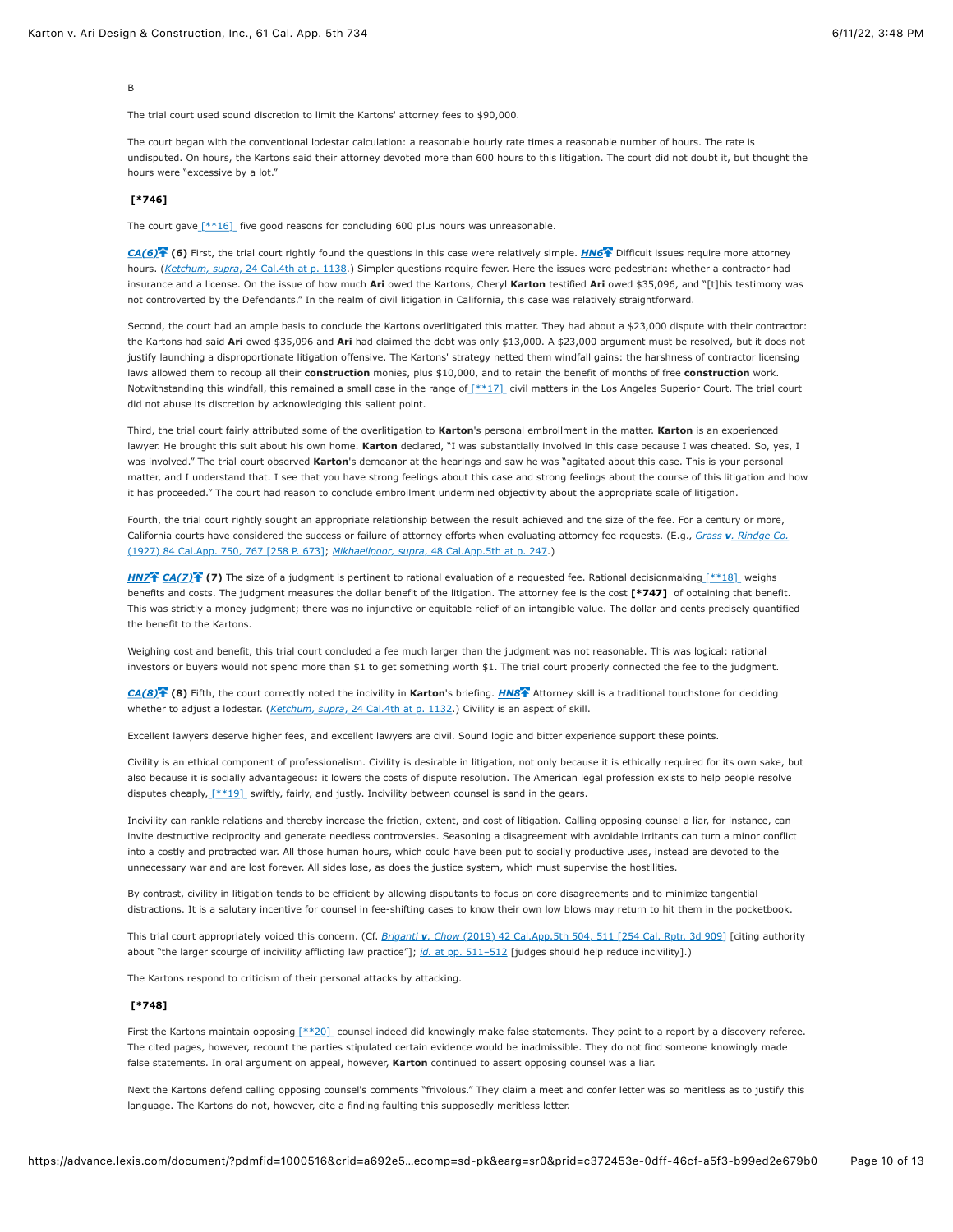On this point, the Kartons quote the Phil Spector murder case at some length, to no avail. There, in closing argument a prosecutor told a jury that expert witnesses will say anything if you pay them enough. (*People v. Spector* (2011) 194 Cal.App.4th 1335, 1404 [127 Cal. Rptr. 3d 31, 128 Cal. Rptr. 3d 31] (*Spector*).) This case is irrelevant. *Spector* [involved neither an attack on opposing counsel's integrity nor appropriate](https://advance.lexis.com/document/?pdmfid=1000516&crid=a692e5a3-50fc-4810-8db6-3293c05744d3&pddocfullpath=%2Fshared%2Fdocument%2Fcases%2Furn%3AcontentItem%3A625N-WKS1-FJDY-X3CW-00000-00&pdcontentcomponentid=4860&pdshepid=urn%3AcontentItem%3A6250-Y9G3-GXF7-3401-00000-00&pdteaserkey=sr0&pditab=allpods&ecomp=sd-pk&earg=sr0&prid=c372453e-0dff-46cf-a5f3-b99ed2e679b0#) factors in setting an attorney fee award. (*Id.* [at p. 1406.](https://advance.lexis.com/document/?pdmfid=1000516&crid=a692e5a3-50fc-4810-8db6-3293c05744d3&pddocfullpath=%2Fshared%2Fdocument%2Fcases%2Furn%3AcontentItem%3A625N-WKS1-FJDY-X3CW-00000-00&pdcontentcomponentid=4860&pdshepid=urn%3AcontentItem%3A6250-Y9G3-GXF7-3401-00000-00&pdteaserkey=sr0&pditab=allpods&ecomp=sd-pk&earg=sr0&prid=c372453e-0dff-46cf-a5f3-b99ed2e679b0#)) Instead, it involved a closing argument about an expert witness jurors had to evaluate.

Finally, the trial court noted the Kartons denigrated the actions of opposing counsel as "typical of the improper tactics employed by defendants and thei[r \[\\*\\*21\]](https://advance.lexis.com/document/?pdmfid=1000516&crid=a692e5a3-50fc-4810-8db6-3293c05744d3&pddocfullpath=%2Fshared%2Fdocument%2Fcases%2Furn%3AcontentItem%3A625N-WKS1-FJDY-X3CW-00000-00&pdcontentcomponentid=4860&pdshepid=urn%3AcontentItem%3A6250-Y9G3-GXF7-3401-00000-00&pdteaserkey=sr0&pditab=allpods&ecomp=sd-pk&earg=sr0&prid=c372453e-0dff-46cf-a5f3-b99ed2e679b0#) counsel." The Kartons argue "this characterization falls within the scope of the type of advocacy approved in *People v. Spector* … ." The *Spector* case did not involve attacks on the integrity of opposing counsel. (*Spector, supra*[, 194 Cal.App.4th at p. 1406.](https://advance.lexis.com/document/?pdmfid=1000516&crid=a692e5a3-50fc-4810-8db6-3293c05744d3&pddocfullpath=%2Fshared%2Fdocument%2Fcases%2Furn%3AcontentItem%3A625N-WKS1-FJDY-X3CW-00000-00&pdcontentcomponentid=4860&pdshepid=urn%3AcontentItem%3A6250-Y9G3-GXF7-3401-00000-00&pdteaserkey=sr0&pditab=allpods&ecomp=sd-pk&earg=sr0&prid=c372453e-0dff-46cf-a5f3-b99ed2e679b0#)) This argument fails.

In short, in this appeal the Kartons have come out swinging, apparently believing the best defense is a good offense. This approach demonstrates the trial court was within its discretion to conclude the Kartons conducted litigation that was less than civil.

In sum, these five grounds were sound bases for reducing the requested attorney fee from about \$300,000 to \$90,000.

The Kartons raise other objections to the reduction. They argue the trial court abused its discretion by comparing the size of the fee request to [the size of judgment. The Kartons offer no authority for this assertion, which is contrary to the case law noted above. \(E.g.,](https://advance.lexis.com/document/?pdmfid=1000516&crid=a692e5a3-50fc-4810-8db6-3293c05744d3&pddocfullpath=%2Fshared%2Fdocument%2Fcases%2Furn%3AcontentItem%3A625N-WKS1-FJDY-X3CW-00000-00&pdcontentcomponentid=4860&pdshepid=urn%3AcontentItem%3A6250-Y9G3-GXF7-3401-00000-00&pdteaserkey=sr0&pditab=allpods&ecomp=sd-pk&earg=sr0&prid=c372453e-0dff-46cf-a5f3-b99ed2e679b0#) *Laffitte, supra*, 1 Cal. 5th at p. 503 ["the percentage method is a valuable tool that should not be denied our trial courts"]; see also *id.* [at p. 504.](https://advance.lexis.com/document/?pdmfid=1000516&crid=a692e5a3-50fc-4810-8db6-3293c05744d3&pddocfullpath=%2Fshared%2Fdocument%2Fcases%2Furn%3AcontentItem%3A625N-WKS1-FJDY-X3CW-00000-00&pdcontentcomponentid=4860&pdshepid=urn%3AcontentItem%3A6250-Y9G3-GXF7-3401-00000-00&pdteaserkey=sr0&pditab=allpods&ecomp=sd-pk&earg=sr0&prid=c372453e-0dff-46cf-a5f3-b99ed2e679b0#)) It is logical and customary to compare cost to benefit.

The Kartons say the trial court failed to consider materials they included with their supplemental brief. The record is to the contrary. The trial court [\[\\*749\]](https://advance.lexis.com/document/?pdmfid=1000516&crid=a692e5a3-50fc-4810-8db6-3293c05744d3&pddocfullpath=%2Fshared%2Fdocument%2Fcases%2Furn%3AcontentItem%3A625N-WKS1-FJDY-X3CW-00000-00&pdcontentcomponentid=4860&pdshepid=urn%3AcontentItem%3A6250-Y9G3-GXF7-3401-00000-00&pdteaserkey=sr0&pditab=allpods&ecomp=sd-pk&earg=sr0&prid=c372453e-0dff-46cf-a5f3-b99ed2e679b0#) referred [\[\\*\\*22\]](https://advance.lexis.com/document/?pdmfid=1000516&crid=a692e5a3-50fc-4810-8db6-3293c05744d3&pddocfullpath=%2Fshared%2Fdocument%2Fcases%2Furn%3AcontentItem%3A625N-WKS1-FJDY-X3CW-00000-00&pdcontentcomponentid=4860&pdshepid=urn%3AcontentItem%3A6250-Y9G3-GXF7-3401-00000-00&pdteaserkey=sr0&pditab=allpods&ecomp=sd-pk&earg=sr0&prid=c372453e-0dff-46cf-a5f3-b99ed2e679b0#) to the Kartons' papers during the hearing and based part of its ruling on those documents. The court's written order also referred to these materials.

The Kartons cite *Stokus v. Marsh* [\(1990\) 217 Cal.App.3d 647 \[266 Cal. Rptr. 90\].](https://advance.lexis.com/document/?pdmfid=1000516&crid=a692e5a3-50fc-4810-8db6-3293c05744d3&pddocfullpath=%2Fshared%2Fdocument%2Fcases%2Furn%3AcontentItem%3A625N-WKS1-FJDY-X3CW-00000-00&pdcontentcomponentid=4860&pdshepid=urn%3AcontentItem%3A6250-Y9G3-GXF7-3401-00000-00&pdteaserkey=sr0&pditab=allpods&ecomp=sd-pk&earg=sr0&prid=c372453e-0dff-46cf-a5f3-b99ed2e679b0#) That case supports **Ari** and the trial court, not the Kartons. In *Stokus*, a jury in an unlawful detainer action awarded possession of real property and \$6,166 in damages to the plaintiff landlord. The trial court awarded this landlord \$75,000 in attorney fees. (*Id.* [at p. 651](https://advance.lexis.com/document/?pdmfid=1000516&crid=a692e5a3-50fc-4810-8db6-3293c05744d3&pddocfullpath=%2Fshared%2Fdocument%2Fcases%2Furn%3AcontentItem%3A625N-WKS1-FJDY-X3CW-00000-00&pdcontentcomponentid=4860&pdshepid=urn%3AcontentItem%3A6250-Y9G3-GXF7-3401-00000-00&pdteaserkey=sr0&pditab=allpods&ecomp=sd-pk&earg=sr0&prid=c372453e-0dff-46cf-a5f3-b99ed2e679b0#).) The appellate court affirmed this award because the defense had "tenaciously over-litigated" the case. (*Id.* [at p. 653](https://advance.lexis.com/document/?pdmfid=1000516&crid=a692e5a3-50fc-4810-8db6-3293c05744d3&pddocfullpath=%2Fshared%2Fdocument%2Fcases%2Furn%3AcontentItem%3A625N-WKS1-FJDY-X3CW-00000-00&pdcontentcomponentid=4860&pdshepid=urn%3AcontentItem%3A6250-Y9G3-GXF7-3401-00000-00&pdteaserkey=sr0&pditab=allpods&ecomp=sd-pk&earg=sr0&prid=c372453e-0dff-46cf-a5f3-b99ed2e679b0#) & fn. 3.) The *Stokus* opinion penalized overlitigation. So did this trial court.

The Kartons cite *Gorman v. Tassajara Development Corp.* [\(2009\) 178 Cal.App.4th 44 \[100 Cal. Rptr. 3d 152\],](https://advance.lexis.com/document/?pdmfid=1000516&crid=a692e5a3-50fc-4810-8db6-3293c05744d3&pddocfullpath=%2Fshared%2Fdocument%2Fcases%2Furn%3AcontentItem%3A625N-WKS1-FJDY-X3CW-00000-00&pdcontentcomponentid=4860&pdshepid=urn%3AcontentItem%3A6250-Y9G3-GXF7-3401-00000-00&pdteaserkey=sr0&pditab=allpods&ecomp=sd-pk&earg=sr0&prid=c372453e-0dff-46cf-a5f3-b99ed2e679b0#) which also supports this trial court's order. In contrast to this case, the trial court in *Gorman* issued no tentative rulings on the fee motion. During the hearing the court asked no questions and expressed no views. The court took the matter under submission, and then issued a Delphic order cutting the fee request to \$416,581.37. Note the 37 cents. The court did not explain its ruling. (*Id.* [at pp. 53, 56–57](https://advance.lexis.com/document/?pdmfid=1000516&crid=a692e5a3-50fc-4810-8db6-3293c05744d3&pddocfullpath=%2Fshared%2Fdocument%2Fcases%2Furn%3AcontentItem%3A625N-WKS1-FJDY-X3CW-00000-00&pdcontentcomponentid=4860&pdshepid=urn%3AcontentItem%3A6250-Y9G3-GXF7-3401-00000-00&pdteaserkey=sr0&pditab=allpods&ecomp=sd-pk&earg=sr0&prid=c372453e-0dff-46cf-a5f3-b99ed2e679b0#).) The precision of this mystifying order implied some deep logic the appellate court struggled to uncover but failed to find. Unable to surmise a reasonable explanation,  $[**23]$  the appellate court concluded the order was merely arbitrary. (*Id.* [at pp. 53 & 100–101.](https://advance.lexis.com/document/?pdmfid=1000516&crid=a692e5a3-50fc-4810-8db6-3293c05744d3&pddocfullpath=%2Fshared%2Fdocument%2Fcases%2Furn%3AcontentItem%3A625N-WKS1-FJDY-X3CW-00000-00&pdcontentcomponentid=4860&pdshepid=urn%3AcontentItem%3A6250-Y9G3-GXF7-3401-00000-00&pdteaserkey=sr0&pditab=allpods&ecomp=sd-pk&earg=sr0&prid=c372453e-0dff-46cf-a5f3-b99ed2e679b0#)) There was no such veiled trial court conduct here. Rather, this trial court issued a tentative ruling, stated its views during two hearings, and in its written order repeated the same reasoning, which is cogent and consistent. *Gorman* shows one wrong way for a trial court to rule on fees. This trial court showed one right way.

*[CA\(9\)](https://advance.lexis.com/document/?pdmfid=1000516&crid=a692e5a3-50fc-4810-8db6-3293c05744d3&pddocfullpath=%2Fshared%2Fdocument%2Fcases%2Furn%3AcontentItem%3A625N-WKS1-FJDY-X3CW-00000-00&pdcontentcomponentid=4860&pdshepid=urn%3AcontentItem%3A6250-Y9G3-GXF7-3401-00000-00&pdteaserkey=sr0&pditab=allpods&ecomp=sd-pk&earg=sr0&prid=c372453e-0dff-46cf-a5f3-b99ed2e679b0#)* **(9)** As an alternate basis for their request of their fee request, the Kartons fault the trial court for failing to impose monetary discovery sanctions against all defendants, including Wesco. *[HN9](https://advance.lexis.com/document/?pdmfid=1000516&crid=a692e5a3-50fc-4810-8db6-3293c05744d3&pddocfullpath=%2Fshared%2Fdocument%2Fcases%2Furn%3AcontentItem%3A625N-WKS1-FJDY-X3CW-00000-00&pdcontentcomponentid=4860&pdshepid=urn%3AcontentItem%3A6250-Y9G3-GXF7-3401-00000-00&pdteaserkey=sr0&pditab=allpods&ecomp=sd-pk&earg=sr0&prid=c372453e-0dff-46cf-a5f3-b99ed2e679b0#)*<sup>7</sup> We review a trial court's decision to impose terminating sanctions for abuse of [discretion, drawing all reasonable inferences in support of the court's ruling. \(](https://advance.lexis.com/document/?pdmfid=1000516&crid=a692e5a3-50fc-4810-8db6-3293c05744d3&pddocfullpath=%2Fshared%2Fdocument%2Fcases%2Furn%3AcontentItem%3A625N-WKS1-FJDY-X3CW-00000-00&pdcontentcomponentid=4860&pdshepid=urn%3AcontentItem%3A6250-Y9G3-GXF7-3401-00000-00&pdteaserkey=sr0&pditab=allpods&ecomp=sd-pk&earg=sr0&prid=c372453e-0dff-46cf-a5f3-b99ed2e679b0#)*Padron v. Watchtower Bible & Tract Society of New York, Inc.* (2017) 16 Cal.App.5th 1246, 1260 [225 Cal. Rptr. 3d 81].)

The Kartons point to a May 2017 report from a discovery referee as the basis for their sanction request. With our italics, this report recommended the possibility of *future* sanctions "in the event of any further non-compliance … ." There is, however, no later finding of further noncompliance.

On appeal, the Kartons have not cited record evidence to show they moved for discovery sanctions between this May 2017 report and the November 2017 trial[. \[\\*\\*24\]](https://advance.lexis.com/document/?pdmfid=1000516&crid=a692e5a3-50fc-4810-8db6-3293c05744d3&pddocfullpath=%2Fshared%2Fdocument%2Fcases%2Furn%3AcontentItem%3A625N-WKS1-FJDY-X3CW-00000-00&pdcontentcomponentid=4860&pdshepid=urn%3AcontentItem%3A6250-Y9G3-GXF7-3401-00000-00&pdteaserkey=sr0&pditab=allpods&ecomp=sd-pk&earg=sr0&prid=c372453e-0dff-46cf-a5f3-b99ed2e679b0#) The trial court thus was justified in concluding that pretrial **[\[\\*750\]](https://advance.lexis.com/document/?pdmfid=1000516&crid=a692e5a3-50fc-4810-8db6-3293c05744d3&pddocfullpath=%2Fshared%2Fdocument%2Fcases%2Furn%3AcontentItem%3A625N-WKS1-FJDY-X3CW-00000-00&pdcontentcomponentid=4860&pdshepid=urn%3AcontentItem%3A6250-Y9G3-GXF7-3401-00000-00&pdteaserkey=sr0&pditab=allpods&ecomp=sd-pk&earg=sr0&prid=c372453e-0dff-46cf-a5f3-b99ed2e679b0#)** discovery disputes were stale and that posttrial motions on the topic were tardy. We imply this determination in support of the order and do not upset it.

In support of their sanctions argument, the Kartons cite the inapposite cases of *Doppes* and *London*.

*Doppes v. Bentley Motors, Inc.* [\(2009\) 174 Cal.App.4th 967 \[94 Cal. Rptr. 3d 802\]](https://advance.lexis.com/document/?pdmfid=1000516&crid=a692e5a3-50fc-4810-8db6-3293c05744d3&pddocfullpath=%2Fshared%2Fdocument%2Fcases%2Furn%3AcontentItem%3A625N-WKS1-FJDY-X3CW-00000-00&pdcontentcomponentid=4860&pdshepid=urn%3AcontentItem%3A6250-Y9G3-GXF7-3401-00000-00&pdteaserkey=sr0&pditab=allpods&ecomp=sd-pk&earg=sr0&prid=c372453e-0dff-46cf-a5f3-b99ed2e679b0#) is a memorable case about an expensive luxury car that smelled bad. A car buyer sued Bentley about a persistent interior odor that Bentley, despite many efforts, could not eliminate. In pretrial litigation, Bentley claimed to be unaware of an odor problem with this model. Then it came out Bentley knew perfectly well a wax on this model routinely created this odor problem. Bentley even had given its dealers an "Odour Reduction" procedure to combat the recurrent smell problem. [The extent of Bentley's discovery abuse did not emerge until trial, at which point the car buyer renewed its motion for discovery sanctions. \(](https://advance.lexis.com/document/?pdmfid=1000516&crid=a692e5a3-50fc-4810-8db6-3293c05744d3&pddocfullpath=%2Fshared%2Fdocument%2Fcases%2Furn%3AcontentItem%3A625N-WKS1-FJDY-X3CW-00000-00&pdcontentcomponentid=4860&pdshepid=urn%3AcontentItem%3A6250-Y9G3-GXF7-3401-00000-00&pdteaserkey=sr0&pditab=allpods&ecomp=sd-pk&earg=sr0&prid=c372453e-0dff-46cf-a5f3-b99ed2e679b0#)*Id.* at pp. 971–986, 993–994.) The motion in *Doppes* was timely. The motion here was not.

*London v. Dri-Honing Corp.* [\(2004\) 117 Cal.App.4th 999, 1008–1009 \[12 Cal. Rptr. 3d 240\]](https://advance.lexis.com/document/?pdmfid=1000516&crid=a692e5a3-50fc-4810-8db6-3293c05744d3&pddocfullpath=%2Fshared%2Fdocument%2Fcases%2Furn%3AcontentItem%3A625N-WKS1-FJDY-X3CW-00000-00&pdcontentcomponentid=4860&pdshepid=urn%3AcontentItem%3A6250-Y9G3-GXF7-3401-00000-00&pdteaserkey=sr0&pditab=allpods&ecomp=sd-pk&earg=sr0&prid=c372453e-0dff-46cf-a5f3-b99ed2e679b0#) stressed the importance of timeliness for motions for monetary sanctions. The Kartons' motion was untimely.

The trial court thus correctly denied the Kartons' sanctions motion as untimely.

*[CA\(10\)](https://advance.lexis.com/document/?pdmfid=1000516&crid=a692e5a3-50fc-4810-8db6-3293c05744d3&pddocfullpath=%2Fshared%2Fdocument%2Fcases%2Furn%3AcontentItem%3A625N-WKS1-FJDY-X3CW-00000-00&pdcontentcomponentid=4860&pdshepid=urn%3AcontentItem%3A6250-Y9G3-GXF7-3401-00000-00&pdteaserkey=sr0&pditab=allpods&ecomp=sd-pk&earg=sr0&prid=c372453e-0dff-46cf-a5f3-b99ed2e679b0#)* **(10)** Additionally[, \[\\*\\*25\]](https://advance.lexis.com/document/?pdmfid=1000516&crid=a692e5a3-50fc-4810-8db6-3293c05744d3&pddocfullpath=%2Fshared%2Fdocument%2Fcases%2Furn%3AcontentItem%3A625N-WKS1-FJDY-X3CW-00000-00&pdcontentcomponentid=4860&pdshepid=urn%3AcontentItem%3A6250-Y9G3-GXF7-3401-00000-00&pdteaserkey=sr0&pditab=allpods&ecomp=sd-pk&earg=sr0&prid=c372453e-0dff-46cf-a5f3-b99ed2e679b0#) the Kartons seek to offer an alternative basis for their attorney fee request, which is a cost-of-proof theory. The Kartons correctly acknowledge they are not entitled to duplicative fees. *[HN10](https://advance.lexis.com/document/?pdmfid=1000516&crid=a692e5a3-50fc-4810-8db6-3293c05744d3&pddocfullpath=%2Fshared%2Fdocument%2Fcases%2Furn%3AcontentItem%3A625N-WKS1-FJDY-X3CW-00000-00&pdcontentcomponentid=4860&pdshepid=urn%3AcontentItem%3A6250-Y9G3-GXF7-3401-00000-00&pdteaserkey=sr0&pditab=allpods&ecomp=sd-pk&earg=sr0&prid=c372453e-0dff-46cf-a5f3-b99ed2e679b0#)* Their alternative recovery theory, however, likewise requires a finding the requested fees are reasonable. [\(Code Civ. Proc., § 2033.420, subd. \(a\)](https://advance.lexis.com/document/?pdmfid=1000516&crid=a692e5a3-50fc-4810-8db6-3293c05744d3&pddocfullpath=%2Fshared%2Fdocument%2Fcases%2Furn%3AcontentItem%3A625N-WKS1-FJDY-X3CW-00000-00&pdcontentcomponentid=4860&pdshepid=urn%3AcontentItem%3A6250-Y9G3-GXF7-3401-00000-00&pdteaserkey=sr0&pditab=allpods&ecomp=sd-pk&earg=sr0&prid=c372453e-0dff-46cf-a5f3-b99ed2e679b0#) [allowing "reasonable expenses incurred in making that proof, including reasonable attorney's fees"].) The trial court properly concluded \$90,000 was a reasonable attorney fee and more would not be allowed. That conclusion applies here as well.

The Kartons criticize the trial court's decision to confine liability for attorney fees to **Ari** as an entity and not to extend the obligation individually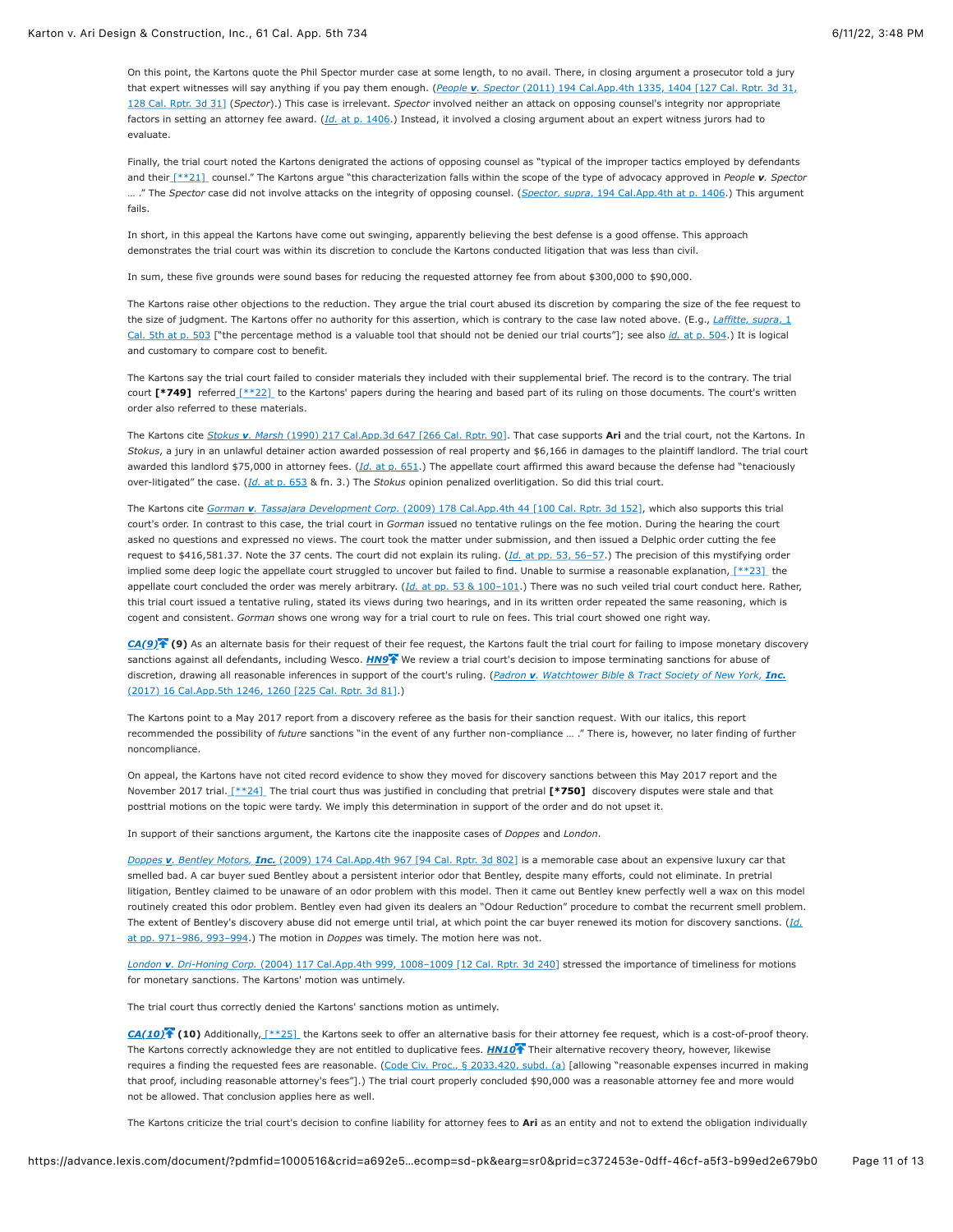to Messika, Guttman, and Toledano. This decision turned on an interpretation on the amended judgment, which we have examined. The court's statement of decision ruled Messika, Guttman, and Toledano were not alter egos of **Ari**. The trial court's interpretation of the amended judgment is reasonable. We accept it.

In conclusion, it was not an abuse of discretion for the trial court to limit the attorney fee award in this case to \$90,000.

# **[\[\\*751\]](https://advance.lexis.com/document/?pdmfid=1000516&crid=a692e5a3-50fc-4810-8db6-3293c05744d3&pddocfullpath=%2Fshared%2Fdocument%2Fcases%2Furn%3AcontentItem%3A625N-WKS1-FJDY-X3CW-00000-00&pdcontentcomponentid=4860&pdshepid=urn%3AcontentItem%3A6250-Y9G3-GXF7-3401-00000-00&pdteaserkey=sr0&pditab=allpods&ecomp=sd-pk&earg=sr0&prid=c372453e-0dff-46cf-a5f3-b99ed2e679b0#)**

### III

*[CA\(11\)](https://advance.lexis.com/document/?pdmfid=1000516&crid=a692e5a3-50fc-4810-8db6-3293c05744d3&pddocfullpath=%2Fshared%2Fdocument%2Fcases%2Furn%3AcontentItem%3A625N-WKS1-FJDY-X3CW-00000-00&pdcontentcomponentid=4860&pdshepid=urn%3AcontentItem%3A6250-Y9G3-GXF7-3401-00000-00&pdteaserkey=sr0&pditab=allpods&ecomp=sd-pk&earg=sr0&prid=c372453e-0dff-46cf-a5f3-b99ed2e679b0#)* **(11)** Separate from the size of the fee award is the question who must pay [\[\\*\\*26\]](https://advance.lexis.com/document/?pdmfid=1000516&crid=a692e5a3-50fc-4810-8db6-3293c05744d3&pddocfullpath=%2Fshared%2Fdocument%2Fcases%2Furn%3AcontentItem%3A625N-WKS1-FJDY-X3CW-00000-00&pdcontentcomponentid=4860&pdshepid=urn%3AcontentItem%3A6250-Y9G3-GXF7-3401-00000-00&pdteaserkey=sr0&pditab=allpods&ecomp=sd-pk&earg=sr0&prid=c372453e-0dff-46cf-a5f3-b99ed2e679b0#) it. On this issue the Kartons are right: the trial court should have extended liability for attorney fees to **Ari**'s surety, which is Wesco. The trial court incorrectly reasoned no statute or contract [provided for fees against Wesco. The Kartons properly disagree, for their attorney fees are recoverable as costs under section 1029.8 of the](https://advance.lexis.com/document/?pdmfid=1000516&crid=a692e5a3-50fc-4810-8db6-3293c05744d3&pddocfullpath=%2Fshared%2Fdocument%2Fcases%2Furn%3AcontentItem%3A625N-WKS1-FJDY-X3CW-00000-00&pdcontentcomponentid=4860&pdshepid=urn%3AcontentItem%3A6250-Y9G3-GXF7-3401-00000-00&pdteaserkey=sr0&pditab=allpods&ecomp=sd-pk&earg=sr0&prid=c372453e-0dff-46cf-a5f3-b99ed2e679b0#) Code of Civil Procedure. We reverse this aspect of the court's order. Wesco is liable for the \$90,000 fee as a cost of litigation.

*[CA\(12\)](https://advance.lexis.com/document/?pdmfid=1000516&crid=a692e5a3-50fc-4810-8db6-3293c05744d3&pddocfullpath=%2Fshared%2Fdocument%2Fcases%2Furn%3AcontentItem%3A625N-WKS1-FJDY-X3CW-00000-00&pdcontentcomponentid=4860&pdshepid=urn%3AcontentItem%3A6250-Y9G3-GXF7-3401-00000-00&pdteaserkey=sr0&pditab=allpods&ecomp=sd-pk&earg=sr0&prid=c372453e-0dff-46cf-a5f3-b99ed2e679b0#)* **(12)** As Wesco concedes, *[HN11](https://advance.lexis.com/document/?pdmfid=1000516&crid=a692e5a3-50fc-4810-8db6-3293c05744d3&pddocfullpath=%2Fshared%2Fdocument%2Fcases%2Furn%3AcontentItem%3A625N-WKS1-FJDY-X3CW-00000-00&pdcontentcomponentid=4860&pdshepid=urn%3AcontentItem%3A6250-Y9G3-GXF7-3401-00000-00&pdteaserkey=sr0&pditab=allpods&ecomp=sd-pk&earg=sr0&prid=c372453e-0dff-46cf-a5f3-b99ed2e679b0#)* we independently review this question of law. (*McKinnon v. Otis Elevator Co.* (2007) 149 [Cal.App.4th 1125, 1129 \[57 Cal. Rptr. 3d 723\].\)](https://advance.lexis.com/document/?pdmfid=1000516&crid=a692e5a3-50fc-4810-8db6-3293c05744d3&pddocfullpath=%2Fshared%2Fdocument%2Fcases%2Furn%3AcontentItem%3A625N-WKS1-FJDY-X3CW-00000-00&pdcontentcomponentid=4860&pdshepid=urn%3AcontentItem%3A6250-Y9G3-GXF7-3401-00000-00&pdteaserkey=sr0&pditab=allpods&ecomp=sd-pk&earg=sr0&prid=c372453e-0dff-46cf-a5f3-b99ed2e679b0#)

*[CA\(13\)](https://advance.lexis.com/document/?pdmfid=1000516&crid=a692e5a3-50fc-4810-8db6-3293c05744d3&pddocfullpath=%2Fshared%2Fdocument%2Fcases%2Furn%3AcontentItem%3A625N-WKS1-FJDY-X3CW-00000-00&pdcontentcomponentid=4860&pdshepid=urn%3AcontentItem%3A6250-Y9G3-GXF7-3401-00000-00&pdteaserkey=sr0&pditab=allpods&ecomp=sd-pk&earg=sr0&prid=c372453e-0dff-46cf-a5f3-b99ed2e679b0#)* **(13)** The facts about this surety situation are undisputed. *[HN12](https://advance.lexis.com/document/?pdmfid=1000516&crid=a692e5a3-50fc-4810-8db6-3293c05744d3&pddocfullpath=%2Fshared%2Fdocument%2Fcases%2Furn%3AcontentItem%3A625N-WKS1-FJDY-X3CW-00000-00&pdcontentcomponentid=4860&pdshepid=urn%3AcontentItem%3A6250-Y9G3-GXF7-3401-00000-00&pdteaserkey=sr0&pditab=allpods&ecomp=sd-pk&earg=sr0&prid=c372453e-0dff-46cf-a5f3-b99ed2e679b0#)* [Sections 7071.5](https://advance.lexis.com/document/?pdmfid=1000516&crid=a692e5a3-50fc-4810-8db6-3293c05744d3&pddocfullpath=%2Fshared%2Fdocument%2Fcases%2Furn%3AcontentItem%3A625N-WKS1-FJDY-X3CW-00000-00&pdcontentcomponentid=4860&pdshepid=urn%3AcontentItem%3A6250-Y9G3-GXF7-3401-00000-00&pdteaserkey=sr0&pditab=allpods&ecomp=sd-pk&earg=sr0&prid=c372453e-0dff-46cf-a5f3-b99ed2e679b0#) and [7071.6 of the Business and Professions Code](https://advance.lexis.com/document/?pdmfid=1000516&crid=a692e5a3-50fc-4810-8db6-3293c05744d3&pddocfullpath=%2Fshared%2Fdocument%2Fcases%2Furn%3AcontentItem%3A625N-WKS1-FJDY-X3CW-00000-00&pdcontentcomponentid=4860&pdshepid=urn%3AcontentItem%3A6250-Y9G3-GXF7-3401-00000-00&pdteaserkey=sr0&pditab=allpods&ecomp=sd-pk&earg=sr0&prid=c372453e-0dff-46cf-a5f3-b99ed2e679b0#) required contractors like **Ari** to procure a contractor's bond. Before becoming involved with the Kartons, **Ari** complied with this law by buying a \$12,500 surety bond from Wesco. (At that time, the statute required the bond to be for \$12,500; later the Legislature increased this sum.) When the Kartons sued Ari, their complaint stated a claim against Wesco and its \$12,500 surety bond. Rather than interplead these funds, Wesco tendered its defense to **Ari**'s lawyers. In other words, Wesco decided to fight the Kartons rather than pay them. After the court entered judgment against Ari and the Kartons filed their bill of costs, Wesco sent the Karton[s \[\\*\\*27\]](https://advance.lexis.com/document/?pdmfid=1000516&crid=a692e5a3-50fc-4810-8db6-3293c05744d3&pddocfullpath=%2Fshared%2Fdocument%2Fcases%2Furn%3AcontentItem%3A625N-WKS1-FJDY-X3CW-00000-00&pdcontentcomponentid=4860&pdshepid=urn%3AcontentItem%3A6250-Y9G3-GXF7-3401-00000-00&pdteaserkey=sr0&pditab=allpods&ecomp=sd-pk&earg=sr0&prid=c372453e-0dff-46cf-a5f3-b99ed2e679b0#) a check for \$38,768.49, which was the sum of the \$12,500, of certain litigation costs, and of postjudgment interest. This sum excluded attorney fees, which the Kartons said Wesco had to pay as a litigation cost. The Kartons acknowledged Wesco's \$38,768.49 payment but reserved their claim that the proper cost figure should include attorney fees. The trial court ruled for Wesco and exempted it from liability for the \$90,000 attorney fee award.

This trial court ruling was error that ran contrary to precedent, which supports the Kartons. The crucial concept is that, by statute, the surety's liability is commensurate with its principal, and here an underlying statute made **Ari** liable to the Kartons for reasonable attorney fees.

The main case is *Pierce v. Western Surety Co.* [\(2012\) 207 Cal.App.4th 83 \[143 Cal. Rptr. 3d 152\]](https://advance.lexis.com/document/?pdmfid=1000516&crid=a692e5a3-50fc-4810-8db6-3293c05744d3&pddocfullpath=%2Fshared%2Fdocument%2Fcases%2Furn%3AcontentItem%3A625N-WKS1-FJDY-X3CW-00000-00&pdcontentcomponentid=4860&pdshepid=urn%3AcontentItem%3A6250-Y9G3-GXF7-3401-00000-00&pdteaserkey=sr0&pditab=allpods&ecomp=sd-pk&earg=sr0&prid=c372453e-0dff-46cf-a5f3-b99ed2e679b0#) (*Pierce*). *Pierce* dealt with surety bonds, albeit for car dealerships and not **construction** contractors. (*Id.* [at p. 86.](https://advance.lexis.com/document/?pdmfid=1000516&crid=a692e5a3-50fc-4810-8db6-3293c05744d3&pddocfullpath=%2Fshared%2Fdocument%2Fcases%2Furn%3AcontentItem%3A625N-WKS1-FJDY-X3CW-00000-00&pdcontentcomponentid=4860&pdshepid=urn%3AcontentItem%3A6250-Y9G3-GXF7-3401-00000-00&pdteaserkey=sr0&pditab=allpods&ecomp=sd-pk&earg=sr0&prid=c372453e-0dff-46cf-a5f3-b99ed2e679b0#)) *Pierce* surveyed general surety law, including cases involving **construction** bonds. (See *id.* [at p. 89](https://advance.lexis.com/document/?pdmfid=1000516&crid=a692e5a3-50fc-4810-8db6-3293c05744d3&pddocfullpath=%2Fshared%2Fdocument%2Fcases%2Furn%3AcontentItem%3A625N-WKS1-FJDY-X3CW-00000-00&pdcontentcomponentid=4860&pdshepid=urn%3AcontentItem%3A6250-Y9G3-GXF7-3401-00000-00&pdteaserkey=sr0&pditab=allpods&ecomp=sd-pk&earg=sr0&prid=c372453e-0dff-46cf-a5f3-b99ed2e679b0#) [reviewing *Boliver v. Surety Co.* [\(1977\) 72 Cal.App.3d Supp. 22 \[140 Cal. Rptr. 259\] and](https://advance.lexis.com/document/?pdmfid=1000516&crid=a692e5a3-50fc-4810-8db6-3293c05744d3&pddocfullpath=%2Fshared%2Fdocument%2Fcases%2Furn%3AcontentItem%3A625N-WKS1-FJDY-X3CW-00000-00&pdcontentcomponentid=4860&pdshepid=urn%3AcontentItem%3A6250-Y9G3-GXF7-3401-00000-00&pdteaserkey=sr0&pditab=allpods&ecomp=sd-pk&earg=sr0&prid=c372453e-0dff-46cf-a5f3-b99ed2e679b0#) *T&R Painting Construction, Inc. v. St. Paul Fire & Marine Ins. Co.* (1994) 23 Cal.App.4th 738 [29 Cal. Rptr. 2d 199].) *Pierce* held that **[\[\\*752\]](https://advance.lexis.com/document/?pdmfid=1000516&crid=a692e5a3-50fc-4810-8db6-3293c05744d3&pddocfullpath=%2Fshared%2Fdocument%2Fcases%2Furn%3AcontentItem%3A625N-WKS1-FJDY-X3CW-00000-00&pdcontentcomponentid=4860&pdshepid=urn%3AcontentItem%3A6250-Y9G3-GXF7-3401-00000-00&pdteaserkey=sr0&pditab=allpods&ecomp=sd-pk&earg=sr0&prid=c372453e-0dff-46cf-a5f3-b99ed2e679b0#)** the principal's conduct violated the [Consumers Legal Remedies Act \(Civ. Code, § 1750 et seq.\)](https://advance.lexis.com/document/?pdmfid=1000516&crid=a692e5a3-50fc-4810-8db6-3293c05744d3&pddocfullpath=%2Fshared%2Fdocument%2Fcases%2Furn%3AcontentItem%3A625N-WKS1-FJDY-X3CW-00000-00&pdcontentcomponentid=4860&pdshepid=urn%3AcontentItem%3A6250-Y9G3-GXF7-3401-00000-00&pdteaserkey=sr0&pditab=allpods&ecomp=sd-pk&earg=sr0&prid=c372453e-0dff-46cf-a5f3-b99ed2e679b0#) and this act provided for attorney fees for prevailing plaintiffs. (*Pierce*, [at p. 92 \[referring to Civ. Code, § 1780, subd. \(e\)\].\) The surety's obligation to pay costs under Code of Civil Procedure section 1032 was based](https://advance.lexis.com/document/?pdmfid=1000516&crid=a692e5a3-50fc-4810-8db6-3293c05744d3&pddocfullpath=%2Fshared%2Fdocument%2Fcases%2Furn%3AcontentItem%3A625N-WKS1-FJDY-X3CW-00000-00&pdcontentcomponentid=4860&pdshepid=urn%3AcontentItem%3A6250-Y9G3-GXF7-3401-00000-00&pdteaserkey=sr0&pditab=allpods&ecomp=sd-pk&earg=sr0&prid=c372453e-0dff-46cf-a5f3-b99ed2e679b0#) on its statu[s \[\\*\\*28\]](https://advance.lexis.com/document/?pdmfid=1000516&crid=a692e5a3-50fc-4810-8db6-3293c05744d3&pddocfullpath=%2Fshared%2Fdocument%2Fcases%2Furn%3AcontentItem%3A625N-WKS1-FJDY-X3CW-00000-00&pdcontentcomponentid=4860&pdshepid=urn%3AcontentItem%3A6250-Y9G3-GXF7-3401-00000-00&pdteaserkey=sr0&pditab=allpods&ecomp=sd-pk&earg=sr0&prid=c372453e-0dff-46cf-a5f3-b99ed2e679b0#) as a litigant and was not for breach of the condition of the bond. (*Pierce*[, at p. 92](https://advance.lexis.com/document/?pdmfid=1000516&crid=a692e5a3-50fc-4810-8db6-3293c05744d3&pddocfullpath=%2Fshared%2Fdocument%2Fcases%2Furn%3AcontentItem%3A625N-WKS1-FJDY-X3CW-00000-00&pdcontentcomponentid=4860&pdshepid=urn%3AcontentItem%3A6250-Y9G3-GXF7-3401-00000-00&pdteaserkey=sr0&pditab=allpods&ecomp=sd-pk&earg=sr0&prid=c372453e-0dff-46cf-a5f3-b99ed2e679b0#).) The *Pierce* decision affirmed the award of attorney fees as an item of costs that was not limited by a statutory cap on damages. (*Id.* [at p. 93.](https://advance.lexis.com/document/?pdmfid=1000516&crid=a692e5a3-50fc-4810-8db6-3293c05744d3&pddocfullpath=%2Fshared%2Fdocument%2Fcases%2Furn%3AcontentItem%3A625N-WKS1-FJDY-X3CW-00000-00&pdcontentcomponentid=4860&pdshepid=urn%3AcontentItem%3A6250-Y9G3-GXF7-3401-00000-00&pdteaserkey=sr0&pditab=allpods&ecomp=sd-pk&earg=sr0&prid=c372453e-0dff-46cf-a5f3-b99ed2e679b0#))

*[CA\(14\)](https://advance.lexis.com/document/?pdmfid=1000516&crid=a692e5a3-50fc-4810-8db6-3293c05744d3&pddocfullpath=%2Fshared%2Fdocument%2Fcases%2Furn%3AcontentItem%3A625N-WKS1-FJDY-X3CW-00000-00&pdcontentcomponentid=4860&pdshepid=urn%3AcontentItem%3A6250-Y9G3-GXF7-3401-00000-00&pdteaserkey=sr0&pditab=allpods&ecomp=sd-pk&earg=sr0&prid=c372453e-0dff-46cf-a5f3-b99ed2e679b0#)* **(14)** The *[Pierce](https://advance.lexis.com/document/?pdmfid=1000516&crid=a692e5a3-50fc-4810-8db6-3293c05744d3&pddocfullpath=%2Fshared%2Fdocument%2Fcases%2Furn%3AcontentItem%3A625N-WKS1-FJDY-X3CW-00000-00&pdcontentcomponentid=4860&pdshepid=urn%3AcontentItem%3A6250-Y9G3-GXF7-3401-00000-00&pdteaserkey=sr0&pditab=allpods&ecomp=sd-pk&earg=sr0&prid=c372453e-0dff-46cf-a5f3-b99ed2e679b0#)* decision mandates victory for the Kartons against Wesco, as follows. *[HN13](https://advance.lexis.com/document/?pdmfid=1000516&crid=a692e5a3-50fc-4810-8db6-3293c05744d3&pddocfullpath=%2Fshared%2Fdocument%2Fcases%2Furn%3AcontentItem%3A625N-WKS1-FJDY-X3CW-00000-00&pdcontentcomponentid=4860&pdshepid=urn%3AcontentItem%3A6250-Y9G3-GXF7-3401-00000-00&pdteaserkey=sr0&pditab=allpods&ecomp=sd-pk&earg=sr0&prid=c372453e-0dff-46cf-a5f3-b99ed2e679b0#)* A prevailing party is entitled to costs [incurred in pursuing the claim. \(Code Civ. Proc., § 1032, subd. \(b\).\) When authorized by statute, attorney fees are allowable as costs. \(Code](https://advance.lexis.com/document/?pdmfid=1000516&crid=a692e5a3-50fc-4810-8db6-3293c05744d3&pddocfullpath=%2Fshared%2Fdocument%2Fcases%2Furn%3AcontentItem%3A625N-WKS1-FJDY-X3CW-00000-00&pdcontentcomponentid=4860&pdshepid=urn%3AcontentItem%3A6250-Y9G3-GXF7-3401-00000-00&pdteaserkey=sr0&pditab=allpods&ecomp=sd-pk&earg=sr0&prid=c372453e-0dff-46cf-a5f3-b99ed2e679b0#) Civ. Proc., § 1033.5, subd. (a)(10).) Under [Civil Code section 2808](https://advance.lexis.com/document/?pdmfid=1000516&crid=a692e5a3-50fc-4810-8db6-3293c05744d3&pddocfullpath=%2Fshared%2Fdocument%2Fcases%2Furn%3AcontentItem%3A625N-WKS1-FJDY-X3CW-00000-00&pdcontentcomponentid=4860&pdshepid=urn%3AcontentItem%3A6250-Y9G3-GXF7-3401-00000-00&pdteaserkey=sr0&pditab=allpods&ecomp=sd-pk&earg=sr0&prid=c372453e-0dff-46cf-a5f3-b99ed2e679b0#), a surety's liability is commensurate with that of the principal within the express terms of the bond and of pertinent statutes. If the principal would have been liable for attorney fees based on conduct secured by the bond, the surety also is liable for the attorney fees as a cost item. (*Pierce, supra*[, 207 Cal.App.4th at pp. 92–93](https://advance.lexis.com/document/?pdmfid=1000516&crid=a692e5a3-50fc-4810-8db6-3293c05744d3&pddocfullpath=%2Fshared%2Fdocument%2Fcases%2Furn%3AcontentItem%3A625N-WKS1-FJDY-X3CW-00000-00&pdcontentcomponentid=4860&pdshepid=urn%3AcontentItem%3A6250-Y9G3-GXF7-3401-00000-00&pdteaserkey=sr0&pditab=allpods&ecomp=sd-pk&earg=sr0&prid=c372453e-0dff-46cf-a5f3-b99ed2e679b0#).)

*[CA\(15\)](https://advance.lexis.com/document/?pdmfid=1000516&crid=a692e5a3-50fc-4810-8db6-3293c05744d3&pddocfullpath=%2Fshared%2Fdocument%2Fcases%2Furn%3AcontentItem%3A625N-WKS1-FJDY-X3CW-00000-00&pdcontentcomponentid=4860&pdshepid=urn%3AcontentItem%3A6250-Y9G3-GXF7-3401-00000-00&pdteaserkey=sr0&pditab=allpods&ecomp=sd-pk&earg=sr0&prid=c372453e-0dff-46cf-a5f3-b99ed2e679b0#)* **(15)** Wesco was a surety, as it readily agrees. Wesco's liability therefore is commensurate with that of its principal **Ari**. *[HN14](https://advance.lexis.com/document/?pdmfid=1000516&crid=a692e5a3-50fc-4810-8db6-3293c05744d3&pddocfullpath=%2Fshared%2Fdocument%2Fcases%2Furn%3AcontentItem%3A625N-WKS1-FJDY-X3CW-00000-00&pdcontentcomponentid=4860&pdshepid=urn%3AcontentItem%3A6250-Y9G3-GXF7-3401-00000-00&pdteaserkey=sr0&pditab=allpods&ecomp=sd-pk&earg=sr0&prid=c372453e-0dff-46cf-a5f3-b99ed2e679b0#)* By operation of [section 1029.8 of the Code of Civil Procedure,](https://advance.lexis.com/document/?pdmfid=1000516&crid=a692e5a3-50fc-4810-8db6-3293c05744d3&pddocfullpath=%2Fshared%2Fdocument%2Fcases%2Furn%3AcontentItem%3A625N-WKS1-FJDY-X3CW-00000-00&pdcontentcomponentid=4860&pdshepid=urn%3AcontentItem%3A6250-Y9G3-GXF7-3401-00000-00&pdteaserkey=sr0&pditab=allpods&ecomp=sd-pk&earg=sr0&prid=c372453e-0dff-46cf-a5f3-b99ed2e679b0#) *Ari* is liable to the Kartons for reasonable attorney fees of \$90,000, as we have described. Under *Pierce*, then, so too is *Wesco* liable to the Kartons for reasonable attorney fees of \$90,000 as a cost item.

Wesco does not attack *Pierce* as wrongly decided. Rather, with a single paragraph, Wesco attempts to distinguish *Pierce*. Wesco writes, [\[\\*\\*29\]](https://advance.lexis.com/document/?pdmfid=1000516&crid=a692e5a3-50fc-4810-8db6-3293c05744d3&pddocfullpath=%2Fshared%2Fdocument%2Fcases%2Furn%3AcontentItem%3A625N-WKS1-FJDY-X3CW-00000-00&pdcontentcomponentid=4860&pdshepid=urn%3AcontentItem%3A6250-Y9G3-GXF7-3401-00000-00&pdteaserkey=sr0&pditab=allpods&ecomp=sd-pk&earg=sr0&prid=c372453e-0dff-46cf-a5f3-b99ed2e679b0#)  "*Pierce* is distinguishable because in that case there was an underlying statute (the [Song-Beverly Consumer Warranty Act](https://advance.lexis.com/document/?pdmfid=1000516&crid=a692e5a3-50fc-4810-8db6-3293c05744d3&pddocfullpath=%2Fshared%2Fdocument%2Fcases%2Furn%3AcontentItem%3A625N-WKS1-FJDY-X3CW-00000-00&pdcontentcomponentid=4860&pdshepid=urn%3AcontentItem%3A6250-Y9G3-GXF7-3401-00000-00&pdteaserkey=sr0&pditab=allpods&ecomp=sd-pk&earg=sr0&prid=c372453e-0dff-46cf-a5f3-b99ed2e679b0#)) which had an attorney fee provision applicable to the terms of the bond. That is not the case here."

Wesco's effort to distinguish *Pierce* founders because there indeed *is* an underlying statute with an attorney fee provision: section 1029.8 of the [Code of Civil Procedure. The Kartons rely on this statute in their opening papers. Wesco ignores this statute when attempting to distinguish](https://advance.lexis.com/document/?pdmfid=1000516&crid=a692e5a3-50fc-4810-8db6-3293c05744d3&pddocfullpath=%2Fshared%2Fdocument%2Fcases%2Furn%3AcontentItem%3A625N-WKS1-FJDY-X3CW-00000-00&pdcontentcomponentid=4860&pdshepid=urn%3AcontentItem%3A6250-Y9G3-GXF7-3401-00000-00&pdteaserkey=sr0&pditab=allpods&ecomp=sd-pk&earg=sr0&prid=c372453e-0dff-46cf-a5f3-b99ed2e679b0#) Pierce, and thereby effectively concedes the point: Wesco is liable for the Kartons' \$90,000 in attorney fees as a cost item, according to the analysis in *Pierce*.

Wesco protests its liability cannot exceed its bond amount and thus is limited to \$12,500, which it already had paid. Wesco says this follows under the so-called "*Hartford* rule." (See *Harris v. Northwestern National Ins. Co.* [\(1992\) 6 Cal.App.4th 1061, 1067–1068 \[8 Cal. Rptr. 2d 234\]](https://advance.lexis.com/document/?pdmfid=1000516&crid=a692e5a3-50fc-4810-8db6-3293c05744d3&pddocfullpath=%2Fshared%2Fdocument%2Fcases%2Furn%3AcontentItem%3A625N-WKS1-FJDY-X3CW-00000-00&pdcontentcomponentid=4860&pdshepid=urn%3AcontentItem%3A6250-Y9G3-GXF7-3401-00000-00&pdteaserkey=sr0&pditab=allpods&ecomp=sd-pk&earg=sr0&prid=c372453e-0dff-46cf-a5f3-b99ed2e679b0#) (*Harris*) [citing *Hartford Acc. etc. Co. v. Indus. Acc. Com.* [\(1932\) 216 Cal. 40, 50 \[13 P.2d](https://advance.lexis.com/document/?pdmfid=1000516&crid=a692e5a3-50fc-4810-8db6-3293c05744d3&pddocfullpath=%2Fshared%2Fdocument%2Fcases%2Furn%3AcontentItem%3A625N-WKS1-FJDY-X3CW-00000-00&pdcontentcomponentid=4860&pdshepid=urn%3AcontentItem%3A6250-Y9G3-GXF7-3401-00000-00&pdteaserkey=sr0&pditab=allpods&ecomp=sd-pk&earg=sr0&prid=c372453e-0dff-46cf-a5f3-b99ed2e679b0#) **[\[\\*753\]](https://advance.lexis.com/document/?pdmfid=1000516&crid=a692e5a3-50fc-4810-8db6-3293c05744d3&pddocfullpath=%2Fshared%2Fdocument%2Fcases%2Furn%3AcontentItem%3A625N-WKS1-FJDY-X3CW-00000-00&pdcontentcomponentid=4860&pdshepid=urn%3AcontentItem%3A6250-Y9G3-GXF7-3401-00000-00&pdteaserkey=sr0&pditab=allpods&ecomp=sd-pk&earg=sr0&prid=c372453e-0dff-46cf-a5f3-b99ed2e679b0#)** 699], which in turn cites *Hartford Fire Ins. Co. v. Casey* [\(1917\) 196 Mo.App. 291 \[191 S.W. 1072, 1076\]\].\) According to the precedent Wesco itself cites, however, the](https://advance.lexis.com/document/?pdmfid=1000516&crid=a692e5a3-50fc-4810-8db6-3293c05744d3&pddocfullpath=%2Fshared%2Fdocument%2Fcases%2Furn%3AcontentItem%3A625N-WKS1-FJDY-X3CW-00000-00&pdcontentcomponentid=4860&pdshepid=urn%3AcontentItem%3A6250-Y9G3-GXF7-3401-00000-00&pdteaserkey=sr0&pditab=allpods&ecomp=sd-pk&earg=sr0&prid=c372453e-0dff-46cf-a5f3-b99ed2e679b0#) *Hartford* rule is consistent with Wesco's obligation to pay *costs* that are not limited by the amount of its bond. (*Harris*[, at p. 1068](https://advance.lexis.com/document/?pdmfid=1000516&crid=a692e5a3-50fc-4810-8db6-3293c05744d3&pddocfullpath=%2Fshared%2Fdocument%2Fcases%2Furn%3AcontentItem%3A625N-WKS1-FJDY-X3CW-00000-00&pdcontentcomponentid=4860&pdshepid=urn%3AcontentItem%3A6250-Y9G3-GXF7-3401-00000-00&pdteaserkey=sr0&pditab=allpods&ecomp=sd-pk&earg=sr0&prid=c372453e-0dff-46cf-a5f3-b99ed2e679b0#).) The Kartons' attorney fee qualifies as a cost Wesco is responsible to pay as a cost of its litigation. (*Pierce, supra*[, 207 Cal.App.4th at pp. 92–93.](https://advance.lexis.com/document/?pdmfid=1000516&crid=a692e5a3-50fc-4810-8db6-3293c05744d3&pddocfullpath=%2Fshared%2Fdocument%2Fcases%2Furn%3AcontentItem%3A625N-WKS1-FJDY-X3CW-00000-00&pdcontentcomponentid=4860&pdshepid=urn%3AcontentItem%3A6250-Y9G3-GXF7-3401-00000-00&pdteaserkey=sr0&pditab=allpods&ecomp=sd-pk&earg=sr0&prid=c372453e-0dff-46cf-a5f3-b99ed2e679b0#))

The Supreme Court quoted *Harris* approvingly and in a pertinent way[. \[\\*\\*30\]](https://advance.lexis.com/document/?pdmfid=1000516&crid=a692e5a3-50fc-4810-8db6-3293c05744d3&pddocfullpath=%2Fshared%2Fdocument%2Fcases%2Furn%3AcontentItem%3A625N-WKS1-FJDY-X3CW-00000-00&pdcontentcomponentid=4860&pdshepid=urn%3AcontentItem%3A6250-Y9G3-GXF7-3401-00000-00&pdteaserkey=sr0&pditab=allpods&ecomp=sd-pk&earg=sr0&prid=c372453e-0dff-46cf-a5f3-b99ed2e679b0#) (See *Pilimai v. Farmers Ins. Exchange Co.* (2006) 39 Cal.4th 133, 144-145 [45 Cal. Rptr. 3d 760, 137 P.3d 939] ["'As a losing party litigant, appellant is properly subjected to costs in addition to the amount of the bond.' (*Harris, supra*[, 6 Cal.App.4th at pp. 1065–1066.](https://advance.lexis.com/document/?pdmfid=1000516&crid=a692e5a3-50fc-4810-8db6-3293c05744d3&pddocfullpath=%2Fshared%2Fdocument%2Fcases%2Furn%3AcontentItem%3A625N-WKS1-FJDY-X3CW-00000-00&pdcontentcomponentid=4860&pdshepid=urn%3AcontentItem%3A6250-Y9G3-GXF7-3401-00000-00&pdteaserkey=sr0&pditab=allpods&ecomp=sd-pk&earg=sr0&prid=c372453e-0dff-46cf-a5f3-b99ed2e679b0#))"].)

*[CA\(16\)](https://advance.lexis.com/document/?pdmfid=1000516&crid=a692e5a3-50fc-4810-8db6-3293c05744d3&pddocfullpath=%2Fshared%2Fdocument%2Fcases%2Furn%3AcontentItem%3A625N-WKS1-FJDY-X3CW-00000-00&pdcontentcomponentid=4860&pdshepid=urn%3AcontentItem%3A6250-Y9G3-GXF7-3401-00000-00&pdteaserkey=sr0&pditab=allpods&ecomp=sd-pk&earg=sr0&prid=c372453e-0dff-46cf-a5f3-b99ed2e679b0#)* **(16)** Wesco's actions belie its argument. Wesco says it cannot be liable for more than the \$12,500 sum of its bond. Yet it voluntarily wrote the Kartons a check for \$38,768.49, which was the sum of the \$12,500, plus postjudgment interest, and plus *costs*. *[HN15](https://advance.lexis.com/document/?pdmfid=1000516&crid=a692e5a3-50fc-4810-8db6-3293c05744d3&pddocfullpath=%2Fshared%2Fdocument%2Fcases%2Furn%3AcontentItem%3A625N-WKS1-FJDY-X3CW-00000-00&pdcontentcomponentid=4860&pdshepid=urn%3AcontentItem%3A6250-Y9G3-GXF7-3401-00000-00&pdteaserkey=sr0&pditab=allpods&ecomp=sd-pk&earg=sr0&prid=c372453e-0dff-46cf-a5f3-b99ed2e679b0#)* When a